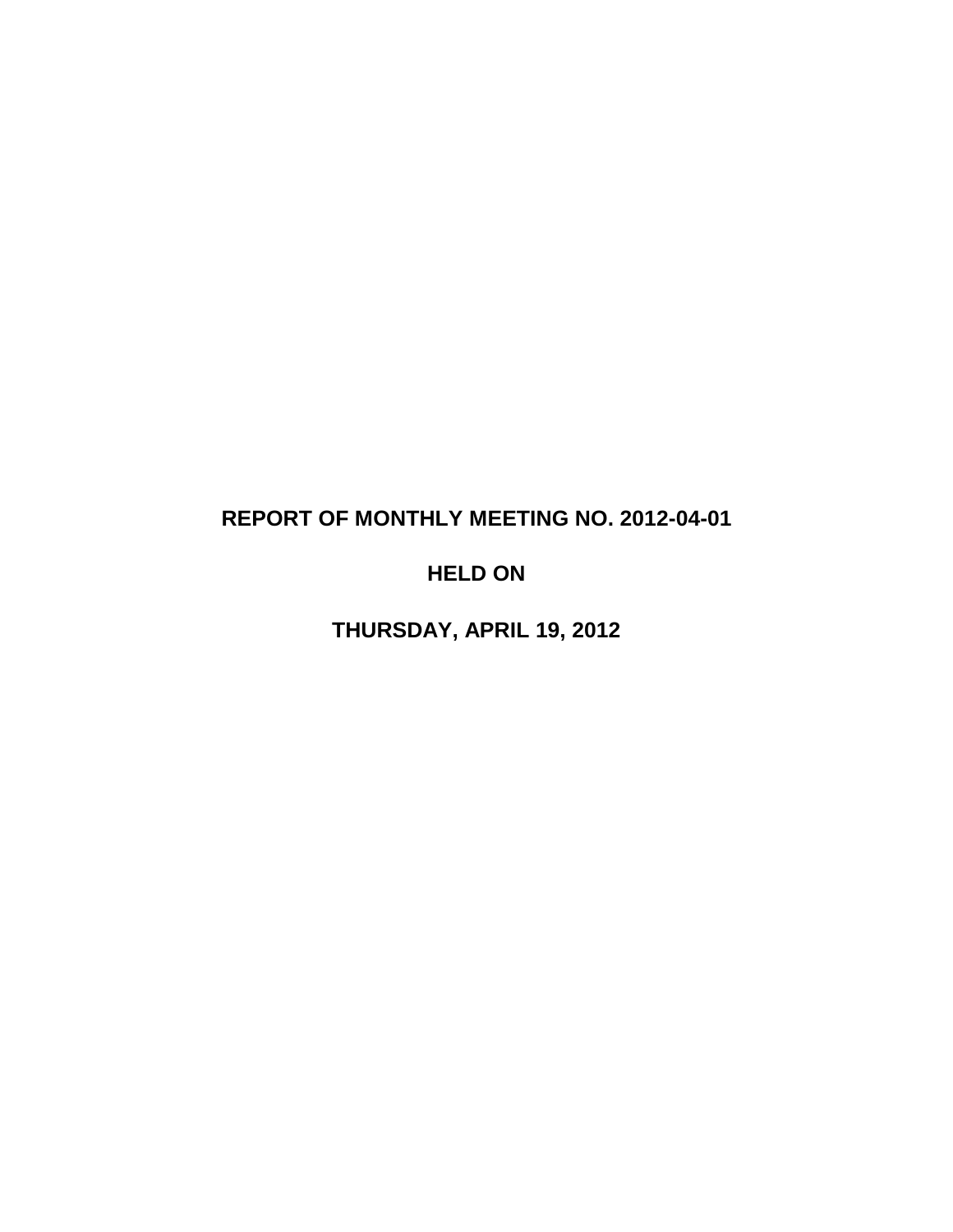Report of Monthly Meeting No. 2012-04-01 held on Thursday, April 19, 2012

| <b>ITEMS</b>                                                          | <b>CLASSIFICATION</b>                                                                                                                                                                                                                                                                                                                                 | <b>PAGES</b> |
|-----------------------------------------------------------------------|-------------------------------------------------------------------------------------------------------------------------------------------------------------------------------------------------------------------------------------------------------------------------------------------------------------------------------------------------------|--------------|
| <b>Call to Order</b><br><b>Roll Call</b><br><b>Secretary's Report</b> | Recording Secretary presents minutes of previous meetings for approval.                                                                                                                                                                                                                                                                               |              |
| <b>Refunds</b>                                                        | Errors in deduction and non-members<br>Full refunds to employees due to separation from service<br>Refund in accordance with Section 8-170 of the law governing the Fund<br><b>Refund Reissued to New Payee</b><br>Refund elections in lieu of annuity<br>Refund of Spousal Contributions<br>1/2% refunds to new annuitants<br><b>Adjusted Refund</b> | $3 - 10$     |
| <b>Invoices</b>                                                       | Administrative and Investment Fees                                                                                                                                                                                                                                                                                                                    | $11 - 14$    |
| <b>Annuities</b>                                                      | Annuities for Employees<br>Annuities for Widows, Widowers and Minor Children, Reversionary Annuities<br><b>Adjusted Annuities</b>                                                                                                                                                                                                                     | $15 - 21$    |
| <b>Disability</b>                                                     | Applications for Duty and Ordinary Disability benefits<br>Applications for Extensions of Duty and Ordinary Disability benefits<br>Adjusted Duty and Ordinary Disability benefits                                                                                                                                                                      | $22 - 27$    |
| <b>Membership</b>                                                     | Applications<br>Change in Dates of Birth                                                                                                                                                                                                                                                                                                              | 28           |
| <b>Treasurer's Report</b>                                             | City Treasurer's Statement of Account As of 03/31/2012                                                                                                                                                                                                                                                                                                | 29           |
| <b>MISCELLANEOUS</b>                                                  |                                                                                                                                                                                                                                                                                                                                                       | $30 - 32$    |
| Hearings                                                              | Other                                                                                                                                                                                                                                                                                                                                                 |              |

| - The Matter of Arthur Pelczarski (Waiver of Guardianship) | - FOIA Update                        |
|------------------------------------------------------------|--------------------------------------|
| - The Matter of Charles Colston (Waiver of Guardianship)   | - Actuarial Report<br>- Legal Update |
| Legislation                                                |                                      |

- Legislative Update

Investments

- Watchlist
- Flash Report
- Liquidity Needs
- W/M/DBE Update
- Investment Policy Discussion

| A<br>В<br>С<br>СX<br>DU<br><b>DIS</b><br>EID. | Less than 60 years of age<br>Reversionary<br>Calculated upon death of Employee<br><b>Credit Expires</b><br>Death<br>Duty Disability<br>Discharged<br><b>Errors in Deduction</b> | <b>MMI</b><br>ΟR | Female:<br>No Post 9/74 Spouse Contributions<br><b>MED</b> Updated Medical Records<br>Maximum Medical Update<br>See Notes in File<br>NTE Note for Mercy Works Update<br><b>Ordinary Disability</b><br><b>Reciprocal Annuity</b> | <b>RES</b><br><b>RW</b><br>S<br>W<br>WC.<br>X | Resigned<br><b>Returned to Work</b><br>Less than 10 years of Service<br><b>Term Annuity</b><br>Withdraw/Waiting to apply<br>Workmens' Compensation<br>Married @ Resignation,<br>Not Married @ Effective Date |
|-----------------------------------------------|---------------------------------------------------------------------------------------------------------------------------------------------------------------------------------|------------------|---------------------------------------------------------------------------------------------------------------------------------------------------------------------------------------------------------------------------------|-----------------------------------------------|--------------------------------------------------------------------------------------------------------------------------------------------------------------------------------------------------------------|
|-----------------------------------------------|---------------------------------------------------------------------------------------------------------------------------------------------------------------------------------|------------------|---------------------------------------------------------------------------------------------------------------------------------------------------------------------------------------------------------------------------------|-----------------------------------------------|--------------------------------------------------------------------------------------------------------------------------------------------------------------------------------------------------------------|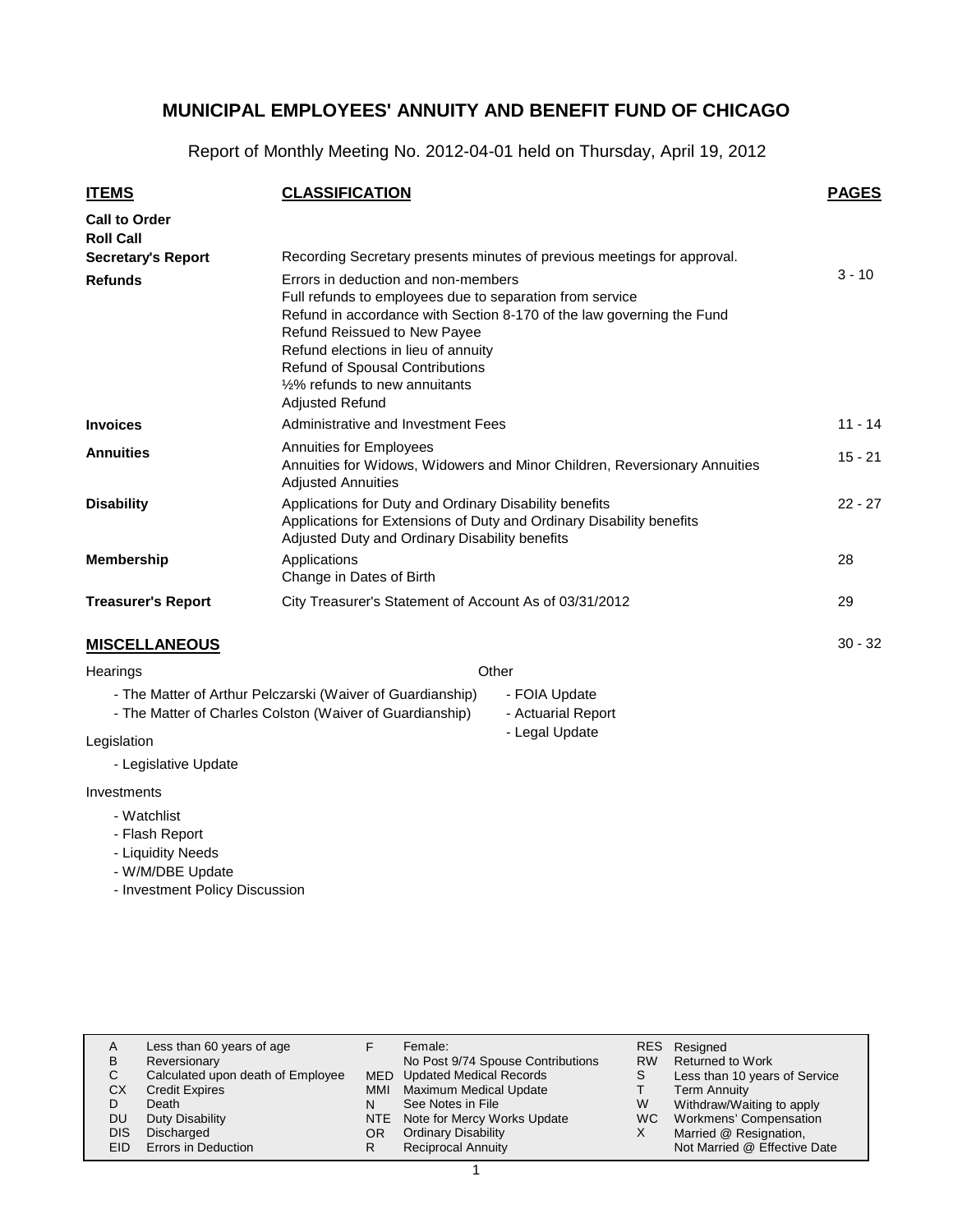Report of Monthly Meeting No. 2012-04-01 held on Thursday, April 19, 2012

The Monthly Meeting of the Retirement Board was called to order by the President (departed meeting at 10:15 a.m.), John K. Gibson, at 8:40 a.m. in the offices of the Fund, 321 N Clark Street, Suite 700, on Thursday, April 19, 2012.

#### The following were present:

| John K. Gibson     | President (departed meeting at 10:15 a.m.) |
|--------------------|--------------------------------------------|
| Amer Ahmad         | Vice President                             |
| Stephanie D. Neely | Treasurer                                  |
| Martin J. Durkan   | <b>Recording Secretary</b>                 |
| Timothy G. Guest   | Trustee                                    |

#### Also Present:

| James E. Mohler        | Executive Director                              |
|------------------------|-------------------------------------------------|
| Michael Walsh          | <b>Chief Investment Officer</b>                 |
| Mary Patricia Burns    | Attorney at Law                                 |
| Jane Tessaro           | <b>Benefits Manager</b>                         |
| <b>Tess Toledo</b>     | Comptroller                                     |
| Kathy Schanding        | <b>Staff Actuary</b>                            |
| Stacey Ruffolo         | Executive Assistant                             |
| Jeremy Fine            | Deputy Comptroller (Proxy for City Comptroller) |
| Thomas Latzke          | Deputy Treasurer (Proxy for the Treasurer)      |
| <b>Brian Wrubel</b>    | <b>Marquette Associates</b>                     |
| Jamie Wesner           | <b>Marquette Associates</b>                     |
| Terence P. Sullivan    | M.D.                                            |
| <b>Sharon Piet</b>     | Podesta                                         |
| Angela Myers           | Loop Capital                                    |
| Alex Rivera            | <b>Gabriel Roeder Smith</b>                     |
| Paul Wood              | <b>Gabriel Roeder Smith</b>                     |
| <b>Theron Picketts</b> | Cabrera Capital                                 |

#### Absent:

None

#### **SECRETARY'S REPORT**

Mr. Ahmad motioned that the Minutes of Meetings 2012-03-01, 2012-03-02 be approved as submitted. Seconded Mr. Durkan. Carried: Ayes Messrs. Ahmad, Durkan, Gibson, Guest, Ms. Neely. Nays-None.

Mr. Guest motioned that the Executive Session Minutes of Meeting(s) No. 2012-03-01(1), 2012-03-02 (3) be approved as submitted. Seconded Mr. Durkan. Carried: Ayes Messrs. Ahmad, Durkan, Gibson, Guest, Ms. Neely. Nays-None.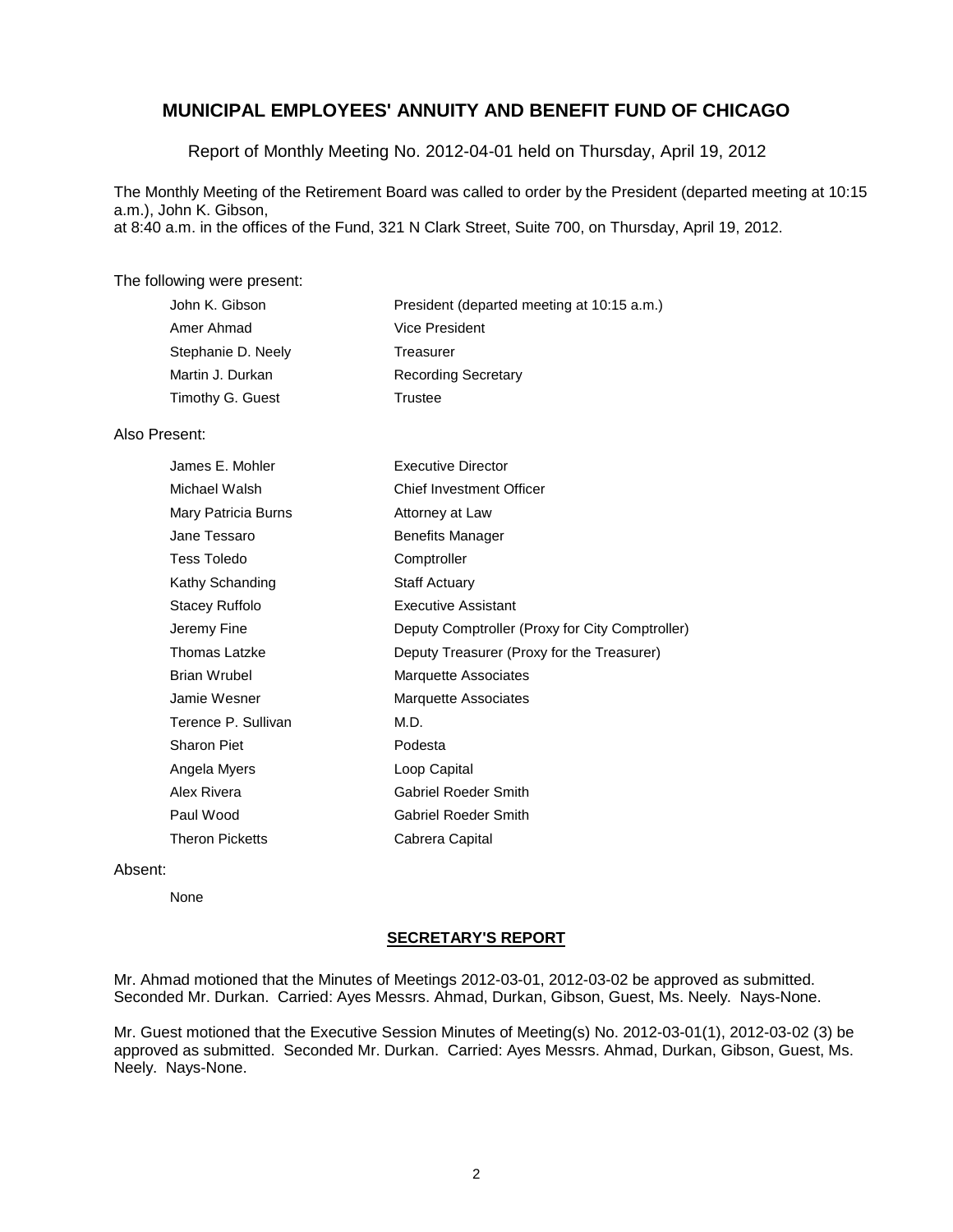Report of Monthly Meeting No. 2012-04-01 held on Thursday, April 19, 2012

### **REFUND DUE TO ERRORS IN DEDUCTION AND NON-MEMBERS**

### **Refund a/c errors in deduction**

| <b>Name</b>               | Reason               | <u>Amount</u> |
|---------------------------|----------------------|---------------|
| ADAMS, RAPHERES           | <b>NEW ANNUITANT</b> | \$31.85       |
| APPEL, DAVID              | <b>NEW ANNUITANT</b> | \$14.74       |
| BENNETT, ROBERT           | NEW ANNUITANT        | \$41.69       |
| <b>BISHOP, JOSEPH</b>     | <b>NEW ANNUITANT</b> | \$2,052.03    |
| BONNER, CLIFFORD          | NEW ANNUITANT        | \$692.30      |
| BREWER, ROCHELLE          | <b>NEW ANNUITANT</b> | \$6.69        |
| <b>BURGINS, WANDA</b>     | NEW ANNUITANT        | \$334.33      |
| CAREY, THOMAS             | <b>NEW ANNUITANT</b> | \$381.52      |
| CHRIST, DAVID             | <b>NEW ANNUITANT</b> | \$110.04      |
| CLANCY, DENNIS            | <b>NEW ANNUITANT</b> | \$58.96       |
| <b>CLARK, LUCILLE</b>     | NEW ANNUITANT        | \$65.45       |
| DELAPAZ, PABLO            | NEW ANNUITANT        | \$274.60      |
| DI BENEDETTO, JERRY       | NEW ANNUITANT        | \$220.76      |
| DIXON, JAMES              | NEW ANNUITANT        | \$22.73       |
| FITZPATRICK, LEONA        | <b>NEW ANNUITANT</b> | \$5.53        |
| FORD, GREGORY             | NEW ANNUITANT        | \$44.83       |
| <b>GABRIEL, BRIAN</b>     | PAYROLL ADJUSTMENT   | \$48.77       |
| GOFFER, CHARLES           | <b>NEW ANNUITANT</b> | \$46.71       |
| <b>GOLDA, ANTHONY</b>     | <b>NEW ANNUITANT</b> | \$1,489.95    |
| <b>GOLDBERG, MITCHELL</b> | <b>NEW ANNUITANT</b> | \$42.92       |
| <b>GUTIERREZ, ERNESTO</b> | <b>NEW ANNUITANT</b> | \$4.98        |
| HYNES, JAMES              | <b>NEW ANNUITANT</b> | \$647.46      |
| JOYCE, THOMAS             | <b>NEW ANNUITANT</b> | \$81.80       |
| KOSTUSH, DAVID            | <b>NEW ANNUITANT</b> | \$18.24       |
| LANE, DWIGHT              | NEW WIDOW ANNUITANT  | \$190.37      |
| LENNON, KATHLEEN          | <b>NEW ANNUITANT</b> | \$13.94       |
| LOPEZ, ABEL               | <b>NEW ANNUITANT</b> | \$1,805.84    |
| LOYE, MICHAEL             | <b>NEW ANNUITANT</b> | \$282.20      |
| MAGGIO, VICTOR            | <b>NEW ANNUITANT</b> | \$35.21       |
| MILEWSKI, JAE             | NEW ANNUITANT        | \$162.32      |
| MIMS, JOSEPH              | <b>NEW ANNUITANT</b> | \$50.90       |
| <b>MUNSON, CHARLES</b>    | NEW WIDOW ANNUITANT  | \$141.60      |
| NIEVES, EDWARD            | <b>NEW ANNUITANT</b> | \$25.80       |
| OBREGON, JOHN             | <b>NEW ANNUITANT</b> | \$38.30       |
| O'GORMAN, KEVIN           | PAYROLL ADJUSTMENT   | \$122.75      |
| PULCIANI, JOSEPH          | NEW ANNUITANT        | \$23.02       |
| SEIFERT, WILLIAM          | <b>NEW ANNUITANT</b> | \$49.99       |
| TAVOLINO, JAMES           | <b>NEW ANNUITANT</b> | \$84.93       |
| THOMAS, JOY               | <b>NEW ANNUITANT</b> | \$362.57      |
| <b>TOBAR, RICHARD</b>     | <b>NEW ANNUITANT</b> | \$64.26       |
| WALEGA, WAYNE             | <b>NEW ANNUITANT</b> | \$954.64      |
| <b>WALKER, RUTHIE</b>     | <b>NEW ANNUITANT</b> | \$28.86       |
| WALLACE, MELVIN           | <b>NEW ANNUITANT</b> | \$521.50      |
| WHELAN, WILLIAM           | <b>NEW ANNUITANT</b> | \$48.64       |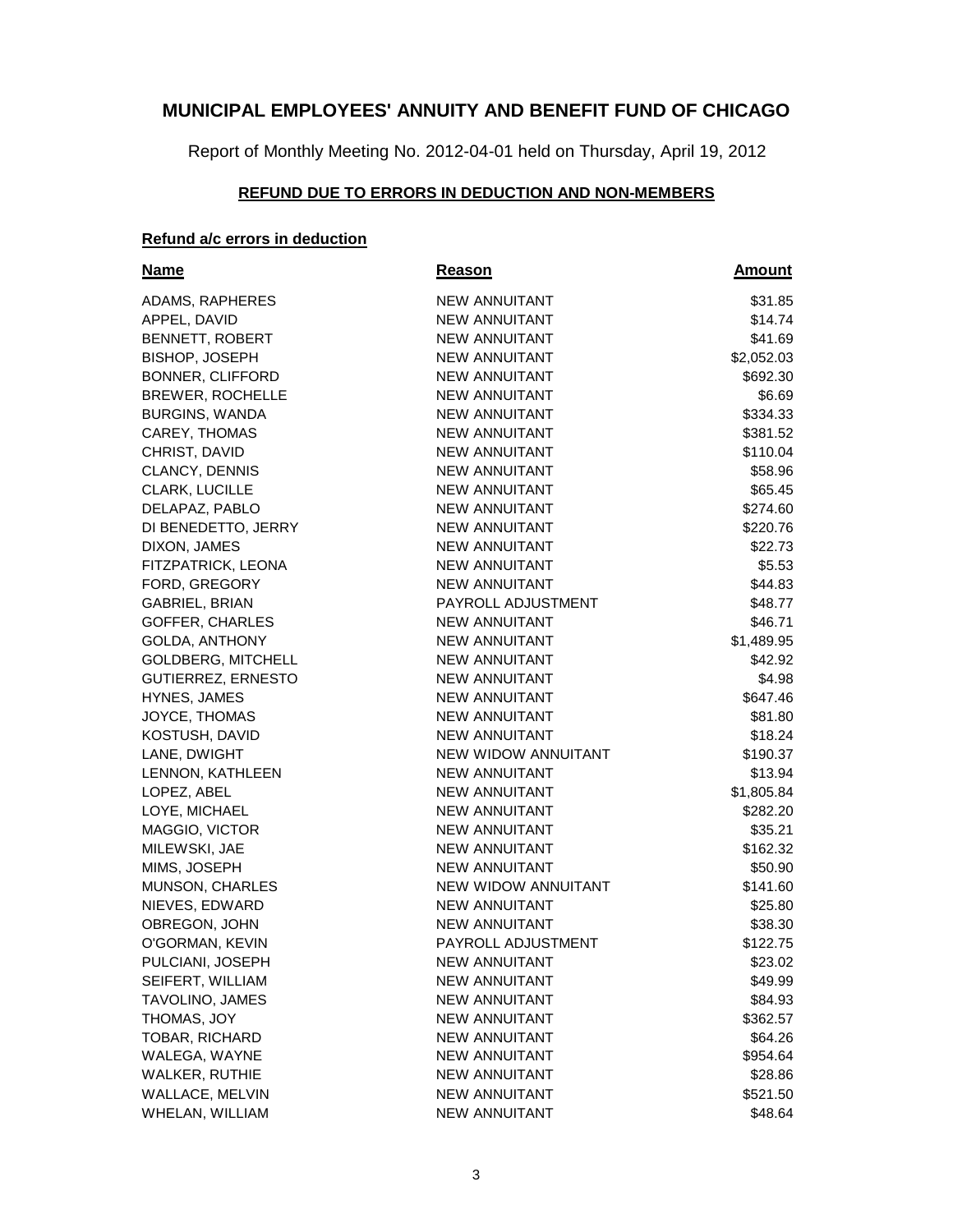Report of Monthly Meeting No. 2012-04-01 held on Thursday, April 19, 2012

### **REFUND DUE TO ERRORS IN DEDUCTION AND NON-MEMBERS**

#### **Refund a/c errors in deduction**

| <b>Name</b>                                                    | Reason                                               | Amount                     |
|----------------------------------------------------------------|------------------------------------------------------|----------------------------|
| <b>WOJCIECHOWSKI, CRAIG</b>                                    | <b>NEW ANNUITANT</b>                                 | \$181.34                   |
| Total Refund a/c errors in deduction                           | 45 Case(s)                                           | \$11,927.86                |
| Refund to Laborers a/c non-members                             |                                                      |                            |
| <b>Name</b>                                                    | <b>Period</b>                                        | Amount                     |
| KING, PATRICK<br>VOZELLA, DENNIS                               | 11/30/2009 TO 11/30/2011<br>12/15/1987 TO 11/30/2011 | \$2,877.04<br>\$115,611.22 |
| Total Refund to Laborers a/c non-members 2 Case(s)             |                                                      | \$118,488.26               |
| <b>Refund of TA</b>                                            |                                                      |                            |
| <b>Name</b>                                                    | Reason                                               | Amount                     |
| RULEY, DORSEY                                                  | PAYMENT ACCEPTED IN E                                | \$9,937.76                 |
| <b>Total Refund of TA</b>                                      | 1 Case(s)                                            | \$9,937.76                 |
| <b>TOTAL REFUND DUE TO ERRORS IN DEDUCTION AND NON-MEMBERS</b> |                                                      |                            |

**48 Case(s) \$140,353.88**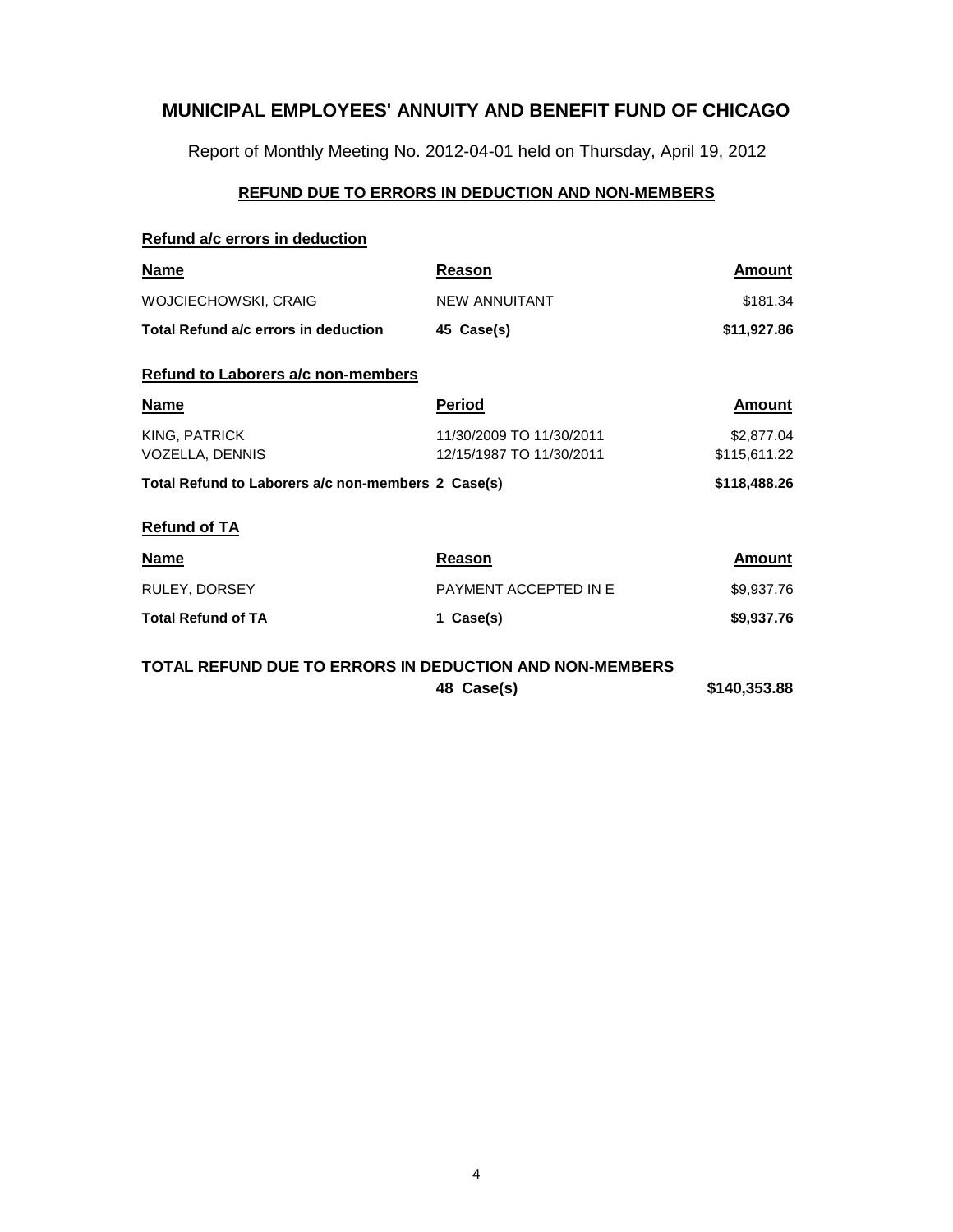Report of Monthly Meeting No. 2012-04-01 held on Thursday, April 19, 2012

### **REFUND TO EMPLOYEES DUE TO SEPARATION FROM SERVICE**

| <u>Name</u>                            | <b>Resignation Date</b> | <b>Amount</b>             |      |
|----------------------------------------|-------------------------|---------------------------|------|
| ADAMS, MARY                            | 09/02/2011              | \$26,040.39               |      |
| ALI, ALISON                            | 08/22/2001              | \$6,353.06                |      |
| ANKUM, CAROL                           | 08/07/2011              | \$908.92                  | Hold |
| ARANGO, ISABEL                         | 08/24/2011              | \$20,477.22               | Hold |
| <b>BARCHAM, MAJID</b>                  | 10/28/2011              | \$39,182.26               |      |
| <b>BRADBERRY, KRISTEN</b>              | 03/27/2010              | \$15,761.59               |      |
| BROWN, ANDRE                           | 11/05/2011              | \$11,967.45               |      |
| BROWN, DEIDRA                          | 12/05/2011              | \$8,889.23                |      |
| BROWN, ELNORA                          | 11/30/2010              | \$2,696.27                | Hold |
| BRYANT, DENISE                         | 02/03/2012              | \$11,564.96               | Hold |
| CAMBRIC, DARRYL                        | 01/24/2012              | \$25,856.79               | Hold |
| CHAPPELL, BEATRICE                     | 01/26/2012              | \$9,021.93                |      |
| CHAVERS, JONE                          | 11/16/2011              | \$17,552.06               | Hold |
| CLAS, VICTORIA                         | 02/15/2012              | \$21,763.80               | Hold |
| COLON, JOSE                            | 08/25/2009              | \$45,726.54               |      |
| DIAZ, ELIZABETH                        | 01/17/2012              | \$64,669.14               | Hold |
| EPPS, RONISHA                          | 01/24/2012              | \$7,515.96                |      |
| EWING, GERALD                          | 10/06/2008              | \$27,140.35               |      |
| GABRIEL, BRIAN                         | 01/25/2011              | \$49,049.71               |      |
| <b>GLASS, WALTER</b>                   | 01/27/2012              | \$17,289.12               | Hold |
| GRAYE, DEBBIE                          | 02/03/2012              | \$25,546.72               |      |
| HAAKE, SABRINA                         | 10/08/2011              | \$32,207.24               |      |
| HARRIS- SMITH, CHANELL                 | 08/26/2008              | \$5,651.09                |      |
| HERNANDEZ, GREGORY                     | 02/07/2012              | \$2,802.44                |      |
| HOLMES, ANTOINE                        | 10/28/2011              | \$51,589.05               | Hold |
| HUSBAND, WAKINE                        | 01/28/2012              | \$11,522.81               |      |
| JAFRI, HINA                            | 04/27/2008              | \$24,567.44               | Hold |
| JENKINS, LAURA                         | 02/13/2012              | \$5,425.13                | Hold |
| JOHNSON, ANN                           | 07/29/2011              | \$7,691.57                |      |
| JOHNSON, JAMES                         | 01/27/2012              | \$27,925.01               | Hold |
| JONES, REUBEN                          | 07/31/2011              | \$47,863.15               | Hold |
| KIMBEL, VANISE                         | 07/30/2011              |                           |      |
|                                        | 12/31/2009              | \$16,815.88<br>\$8,125.12 |      |
| MARTIN, TRACY                          |                         |                           |      |
| MASTER, ASIF                           | 01/27/2012              | \$2,524.47                |      |
| MCCLANEY, DARNELL<br>MCCURDY, KHAFILAH | 01/24/2012              | \$13,849.36<br>\$5,986.04 |      |
|                                        | 08/08/2010              |                           |      |
| MCWILLIAMS, LEON                       | 02/22/2012              | \$13,493.62               |      |
| MENESES, MELODY                        | 01/20/2012              | \$9,235.30                |      |
| MERRIWETHER, SANDRA                    | 07/22/2010              | \$9,702.53                | Hold |
| METZGER, MICHAELA                      | 04/01/2011              | \$7,444.30                | Hold |
| MOSBY, REGINALD                        | 06/18/2010              | \$34,489.83               | Hold |
| MURPHY, JAMES                          | 01/20/2012              | \$9,200.73                | Hold |
| O BRIEN, MICHAEL                       | 03/31/2011              | \$17,990.84               |      |
| O CONNOR, ANNE                         | 02/16/2012              | \$13,981.05               | Hold |
| O'CONNOR, VANESSA                      | 08/03/2010              | \$41,193.50               |      |
| O'GORMAN, KEVIN                        | 08/24/2007              | \$68,667.16               | Hold |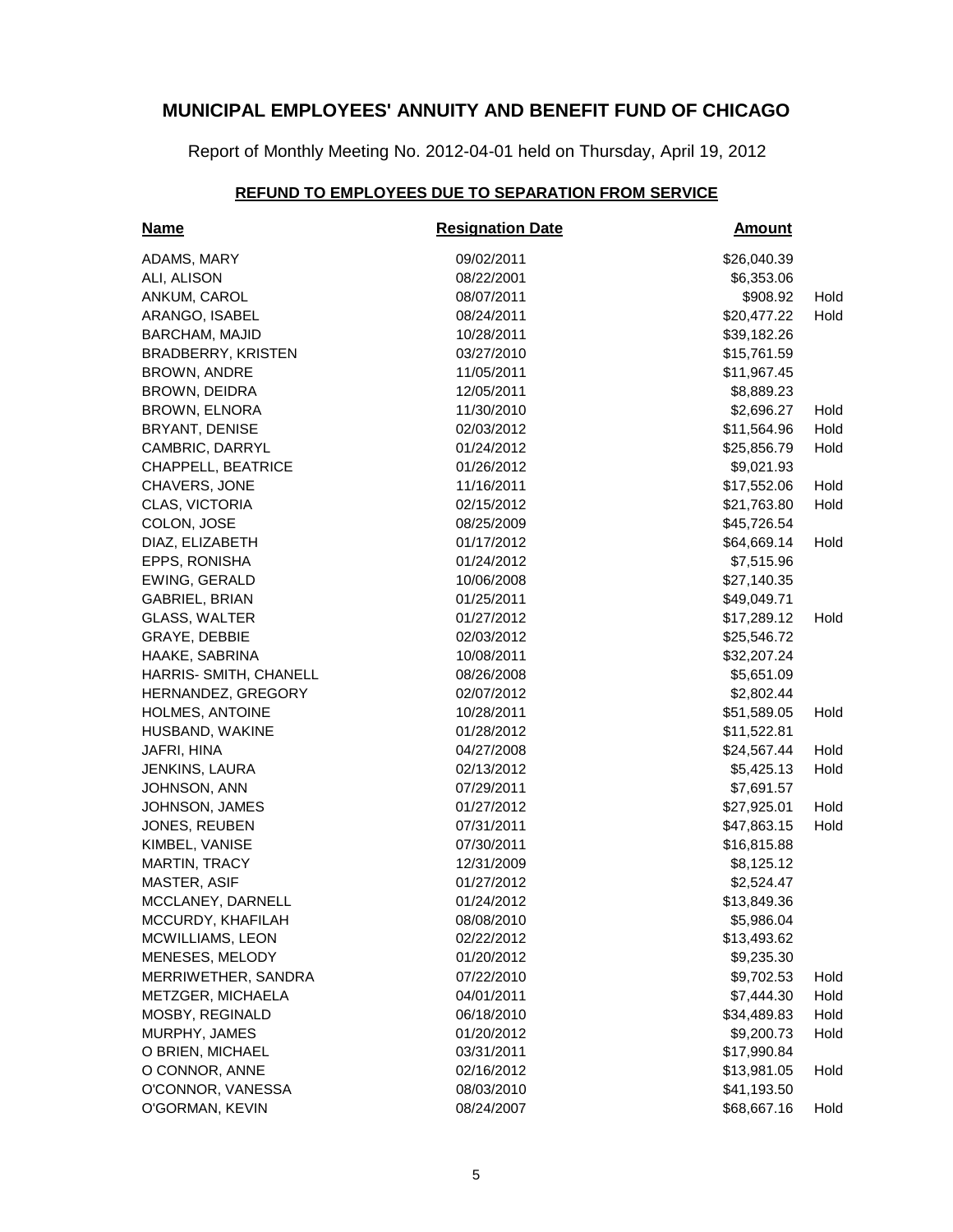Report of Monthly Meeting No. 2012-04-01 held on Thursday, April 19, 2012

### **REFUND TO EMPLOYEES DUE TO SEPARATION FROM SERVICE**

| <b>Name</b>              | <b>Resignation Date</b> | Amount      |      |
|--------------------------|-------------------------|-------------|------|
| O'LEARY, PATRICK         | 09/07/2010              | \$13,312.84 |      |
| PICKETT, LEQUITA         | 01/27/2012              | \$4,072.41  | Hold |
| PONDER, PAIGE            | 09/23/2011              | \$47,001.35 |      |
| PRENDERGAST, LORI        | 01/31/2012              | \$21,450.55 | Hold |
| RICHARDSON, TASHEIA      | 02/02/2012              | \$1,859.06  |      |
| RODRIGUEZ, RICHARD       | 10/31/2011              | \$62,242.73 |      |
| SAUNDERS, DARRYL         | 01/21/1997              | \$353.51    |      |
| SCOTT, ALLEGRA           | 12/23/2011              | \$5,907.62  |      |
| SEMENOV, VLADIMIR        | 08/05/2011              | \$27,756.29 |      |
| SIMPSON, TASHIKA         | 11/09/2005              | \$8,768.94  |      |
| SINGLETON, DANIELLE      | 01/24/2012              | \$1,222.71  |      |
| SPIGHT, HELEN            | 12/13/2011              | \$26,227.76 |      |
| STARKS- SMITH, CHAQUITA  | 01/23/2012              | \$22,651.71 |      |
| SWIECH, JILL             | 08/29/2011              | \$28,473.93 | Hold |
| SWITAK, DEBORAH          | 01/04/2012              | \$742.66    |      |
| VIRAMONTES, ALEXANDRO    | 02/17/2012              | \$5,241.77  |      |
| <b>WALKER, KIMBERLY</b>  | 12/31/1999              | \$5,152.31  | Hold |
| <b>WANGERIN, TIMOTHY</b> | 10/24/2006              | \$8,144.95  |      |
| WHITE, KENNETH           | 07/08/2011              | \$2,447.52  | Hold |
| WILSON, REVLON           | 08/04/2010              | \$5,090.89  | Hold |
| <b>WRIGHT, AECHARI</b>   | 10/21/2011              | \$5,339.83  | Hold |
| YASAK, JANICE            | 01/10/2012              | \$48,237.04 |      |

### **TOTAL REFUND TO EMPLOYEES DUE TO SEPARATION FROM SERVICE**

**68 Case(s) \$1,296,616.51**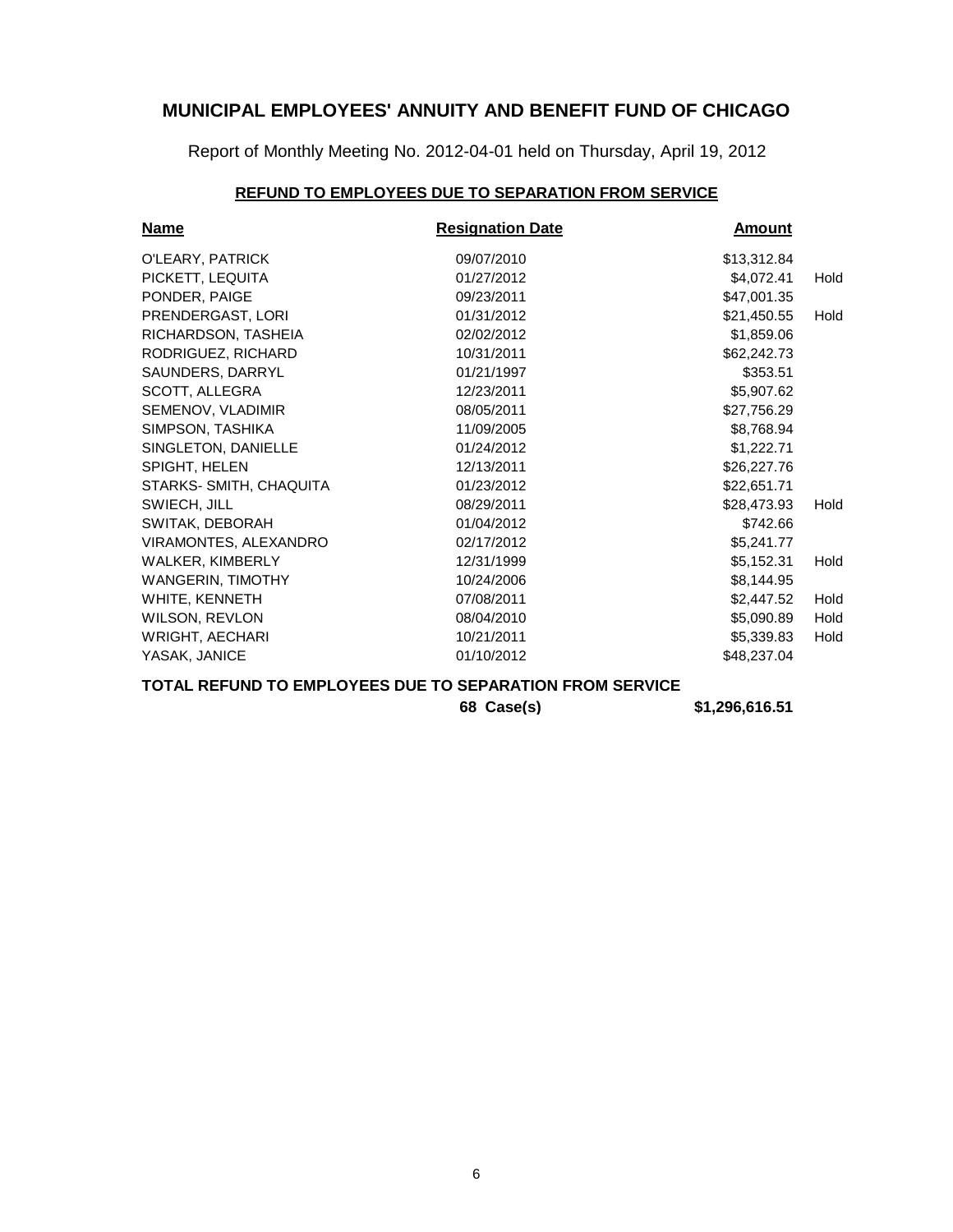Report of Monthly Meeting No. 2012-04-01 held on Thursday, April 19, 2012

### **REFUND OF DIFFERENCE IN ACCORDANCE WITH SECTION 8-170 OF THE LAW GOVERNING THIS FUND**

| <u>Name</u>                                                                                                 | Date of Death | Pay to         | Amount     |
|-------------------------------------------------------------------------------------------------------------|---------------|----------------|------------|
| STEWART. JESSIE                                                                                             | 01/22/2012    | DesBen $(3/3)$ | \$2,604.30 |
| <b>Total REFUND OF DIFFERENCE IN ACCORDANCE WITH</b><br><b>SECTION 8-170 OF THE LAW GOVERNING THIS FUND</b> |               | 1 Case(s)      | \$2,604.30 |

#### **REFUND ELECTIONS IN LIEU OF EMPLOYEE ANNUITY**

| <b>Name</b>                                               | <b>Resignation Date</b> | <b>Amount</b>       |
|-----------------------------------------------------------|-------------------------|---------------------|
| <b>GRANT, LEENET</b>                                      | 01/30/2012              | \$22,357.71         |
| KIENENBERGER, DENNIS                                      | 01/20/2012              | \$14,873.30<br>Hold |
| LANDRY, VALERIE                                           | 08/02/2011              | \$26,102.94         |
| MCCANTS, VERNA                                            | 02/28/2011              | \$3,281.99<br>Hold  |
| NELSON, AUDREY                                            | 12/18/2011              | \$4,936.07          |
| SANDERS, SHIRLEY                                          | 12/21/2011              | \$15,535.05         |
| <b>VAUGHN, NADINE</b>                                     | 01/18/2012              | \$43,482.97<br>Hold |
| WILLIAMS, SHEILA                                          | 02/10/2012              | \$29,078.17<br>Hold |
| <b>Total REFUND ELECTIONS IN LIEU OF EMPLOYEE ANNUITY</b> | 8 Case(s)               | \$159,648.20        |

#### **REFUND OF SPOUSAL CONTRIBUTIONS (To New Annuitants with No Spouse at the Time of Retirement)**

| <b>Name</b>               | <b>Effective Date</b> | Amount      |
|---------------------------|-----------------------|-------------|
| ALEXANDER, PATRICIA       | 02/01/2012            | \$14,076.30 |
| ANTHONY, MYRTIS           | 02/01/2012            | \$9,875.23  |
| BATTY, ANITA              | 02/01/2012            | \$19,612.59 |
| BENNETT, ANNETTE          | 02/01/2012            | \$17,440.53 |
| BENNETT, ROBERT           | 02/01/2012            | \$24,843.57 |
| BERMAN, FREDDA            | 01/01/2012            | \$1,641.69  |
| <b>BISHOP, JOSEPH</b>     | 02/01/2012            | \$12,968.53 |
| BRAUNEIS, MARY ANN        | 01/01/2012            | \$5,184.92  |
| BROWN, HELEN              | 02/04/2012            | \$12,421.90 |
| <b>BROWN, JEANETTE</b>    | 02/01/2012            | \$21,101.53 |
| <b>BURGINS, WANDA</b>     | 02/01/2012            | \$26,432.52 |
| BUTLER, JENNETTE          | 01/27/2012            | \$11,952.42 |
| CAMERON, BETTY            | 12/17/2010            | \$45.46     |
| CASPER, ALICE             | 02/16/2012            | \$24,652.45 |
| CHRIST, DAVID             | 02/01/2012            | \$19,048.22 |
| <b>CLARK, LUCILLE</b>     | 02/01/2012            | \$16,194.47 |
| <b>CRUTCHFIELD, KEITH</b> | 02/01/2012            | \$19,864.59 |
| DELAPAZ, PABLO            | 02/01/2012            | \$26,812.77 |
| DIXON, JAMES              | 10/15/2011            | \$14,963.33 |
| DONEGAN, VERNETTE         | 02/01/2012            | \$10,546.50 |
| EARULLO, JANET            | 02/01/2012            | \$17,796.16 |
| EGAN, BARBARA             | 01/19/2012            | \$11,515.95 |
| FAVORS, YVETTE            | 02/01/2012            | \$19,291.60 |
| FIGUEROA, FRANCISCO       | 02/16/2012            | \$16,631.92 |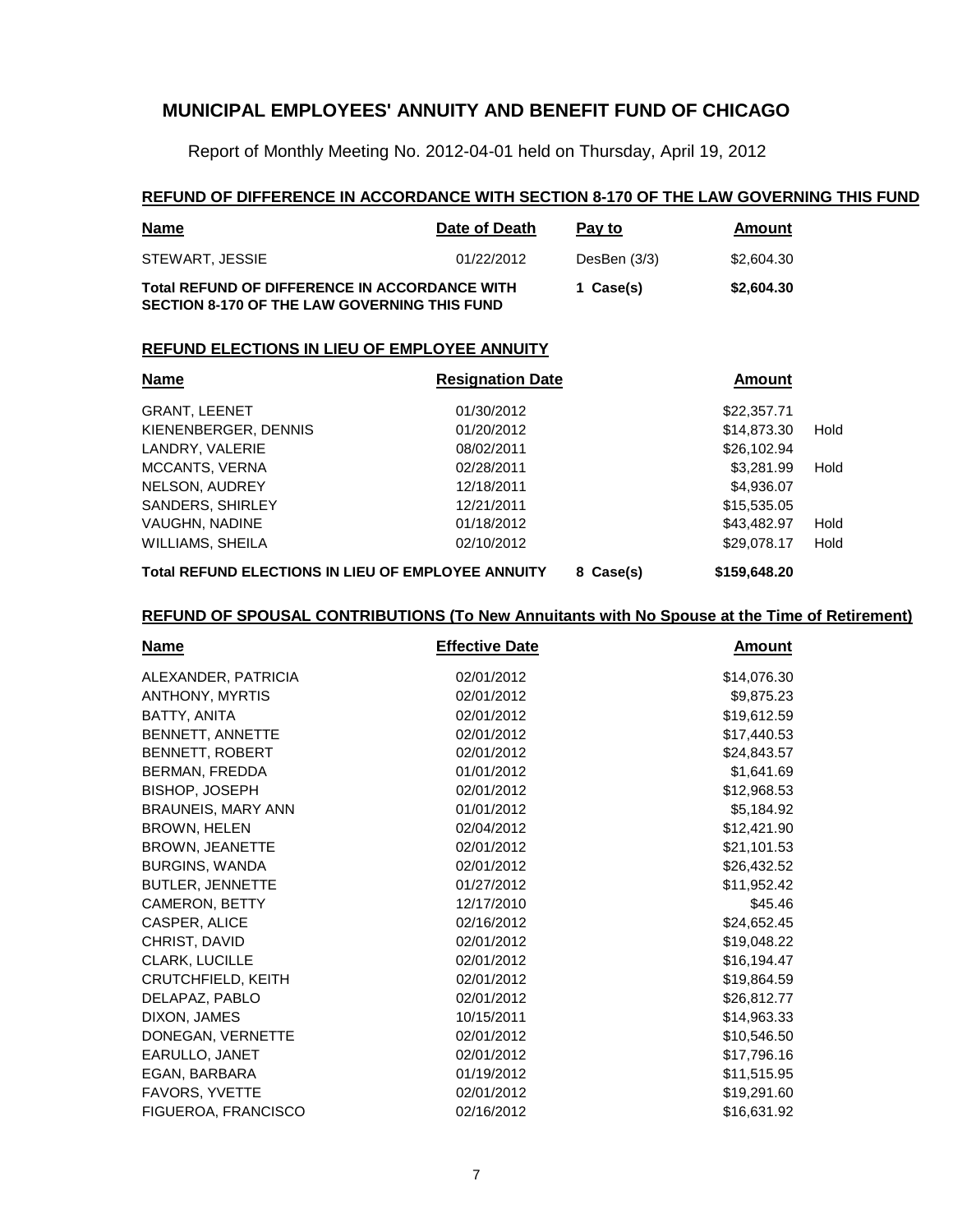Report of Monthly Meeting No. 2012-04-01 held on Thursday, April 19, 2012

# **REFUND OF SPOUSAL CONTRIBUTIONS (To New Annuitants with No Spouse at the Time of Retirement)**

| <b>Name</b>              | <b>Effective Date</b> | <u>Amount</u> |
|--------------------------|-----------------------|---------------|
| GARNER, LEONARD          | 01/28/2012            | \$21,528.00   |
| <b>GLASSER, RICHARD</b>  | 12/30/2011            | \$519.26      |
| <b>GNACINSKI, ROBERT</b> | 02/01/2012            | \$32,296.59   |
| GOFFER, CHARLES          | 02/01/2012            | \$32,851.20   |
| <b>GREEN, CHARLES</b>    | 01/20/2012            | \$7,004.03    |
| HARDAWAY JONES, LURENE   | 02/01/2012            | \$18,645.48   |
| HEERY, DENISE            | 12/01/2011            | \$1,806.87    |
| HILL, JOHN               | 02/01/2012            | \$23,875.97   |
| HOLLINS, BERNICE         | 02/01/2012            | \$8,767.98    |
| JOYCE, THOMAS            | 02/01/2012            | \$27,941.10   |
| <b>KETCHUM, RUTH</b>     | 01/26/2012            | \$23,782.15   |
| LENNON, KATHLEEN         | 02/24/2012            | \$12,618.58   |
| LOTT, OTHIE              | 01/31/2011            | \$15.70       |
| MC CARTHY, KATHLEEN      | 02/01/2012            | \$33,230.90   |
| MC KINNEY, LORETTA       | 01/01/2012            | \$3,449.07    |
| MEANS, GLADYS            | 02/01/2012            | \$16,766.76   |
| MENDEZ, GUILLERMINA      | 02/01/2012            | \$2,731.09    |
| MIMS, JOSEPH             | 02/10/2012            | \$26,544.23   |
| PAIGE, VIVONETTE         | 02/01/2012            | \$31,038.70   |
| QUINLIVAN, JILL          | 02/01/2012            | \$10,883.86   |
| RAY, PHYLLIS             | 10/15/2011            | \$2,742.64    |
| REED, DAVID              | 02/01/2012            | \$11,424.98   |
| RIVERA, SARA             | 02/01/2012            | \$12,639.65   |
| ROBINSON, EDDIE          | 02/01/2012            | \$21,135.45   |
| ROSA, MARICELA           | 02/01/2012            | \$21,243.47   |
| RUTLEDGE, BETTY          | 02/01/2012            | \$5,140.30    |
| RZESZUTKO, RICHARD       | 02/01/2012            | \$24,738.13   |
| SANTANA, MARIE ANNE      | 02/17/2012            | \$15,811.07   |
| SEIFERT, WILLIAM         | 02/11/2012            | \$23,269.44   |
| SHANK, JERRE             | 02/01/2012            | \$35,173.22   |
| SIVELS, SHIRLEY          | 02/01/2012            | \$1,354.94    |
| SNIPES, BEVERLY          | 02/10/2012            | \$11,426.21   |
| THOMAS, VICTORIA         | 02/01/2012            | \$19,581.78   |
| TURNER, IDA              | 01/24/2012            | \$17,763.23   |
| VARGAS, TOMAS            | 02/01/2012            | \$16,560.08   |
| VARGAS, VANESSA          | 02/01/2012            | \$21,044.93   |
| WALKER, CASANDRA         | 02/01/2012            | \$18,379.16   |
| WALKER, RUTHIE           | 02/01/2012            | \$13,179.09   |
| WATTS, CHARLENA          | 11/05/2011            | \$2,773.09    |
| WILLIAMS, ARTHUR         | 09/22/2006            | \$9,493.83    |
| WILLIAMS, GAYLE          | 02/01/2012            | \$10,732.12   |
| WISE, BERNARD            | 02/01/2012            | \$26,296.13   |
| WOJCIECHOWSKI, CRAIG     | 02/01/2012            | \$27,968.57   |
| YOUNG, PATTY             | 02/01/2012            | \$18,056.45   |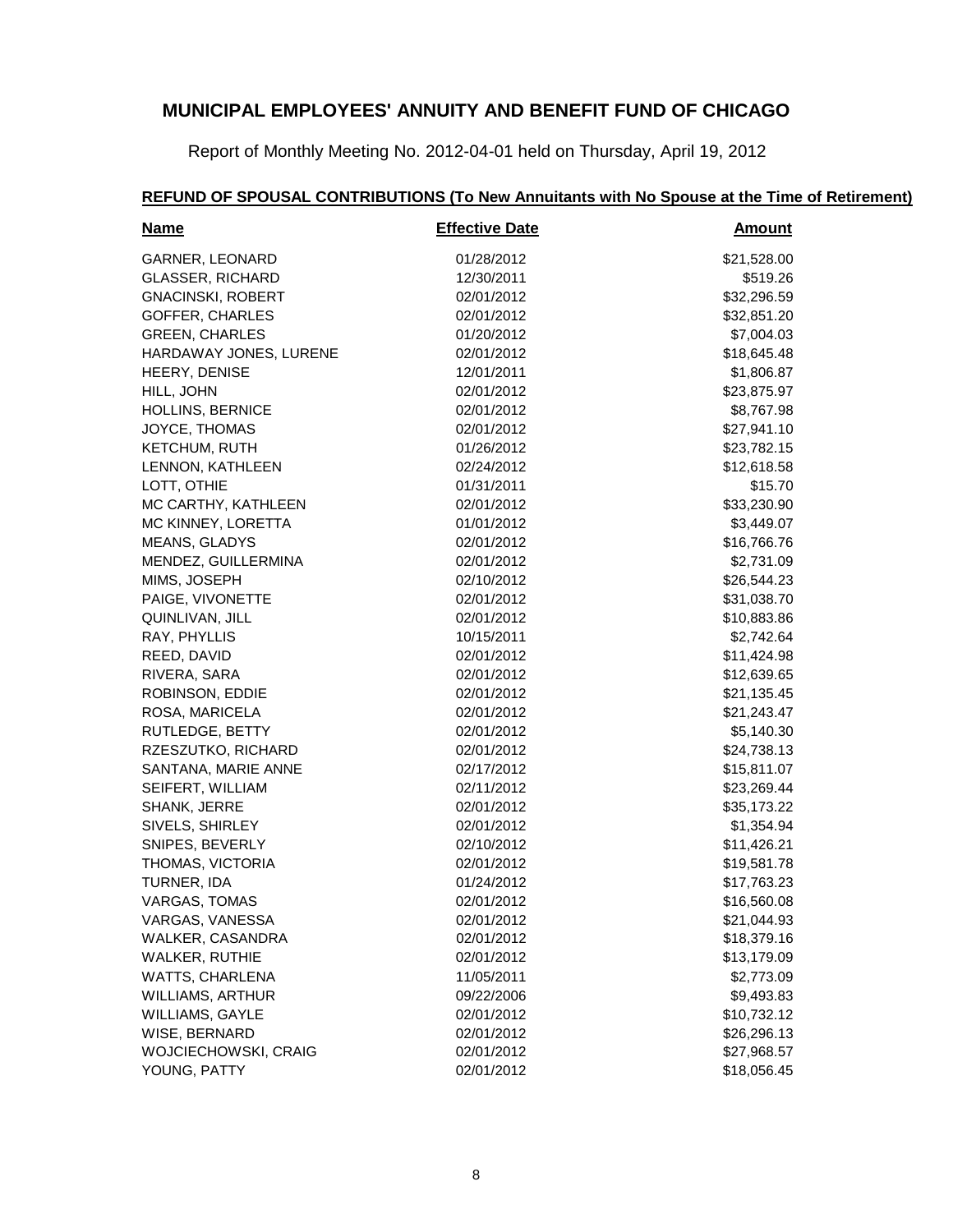Report of Monthly Meeting No. 2012-04-01 held on Thursday, April 19, 2012

#### **REFUND OF SPOUSAL CONTRIBUTIONS (To New Annuitants with No Spouse at the Time of Retirement)**

| <b>Name</b>                                                                                                  | <b>Effective Date</b> |            | Amount         |
|--------------------------------------------------------------------------------------------------------------|-----------------------|------------|----------------|
| <b>Total REFUND OF SPOUSAL CONTRIBUTIONS (To New</b><br>Annuitants with No Spouse at the Time of Retirement) |                       | 68 Case(s) | \$1,099,140.63 |

**TOTAL REFUNDS \$2,698,363.52**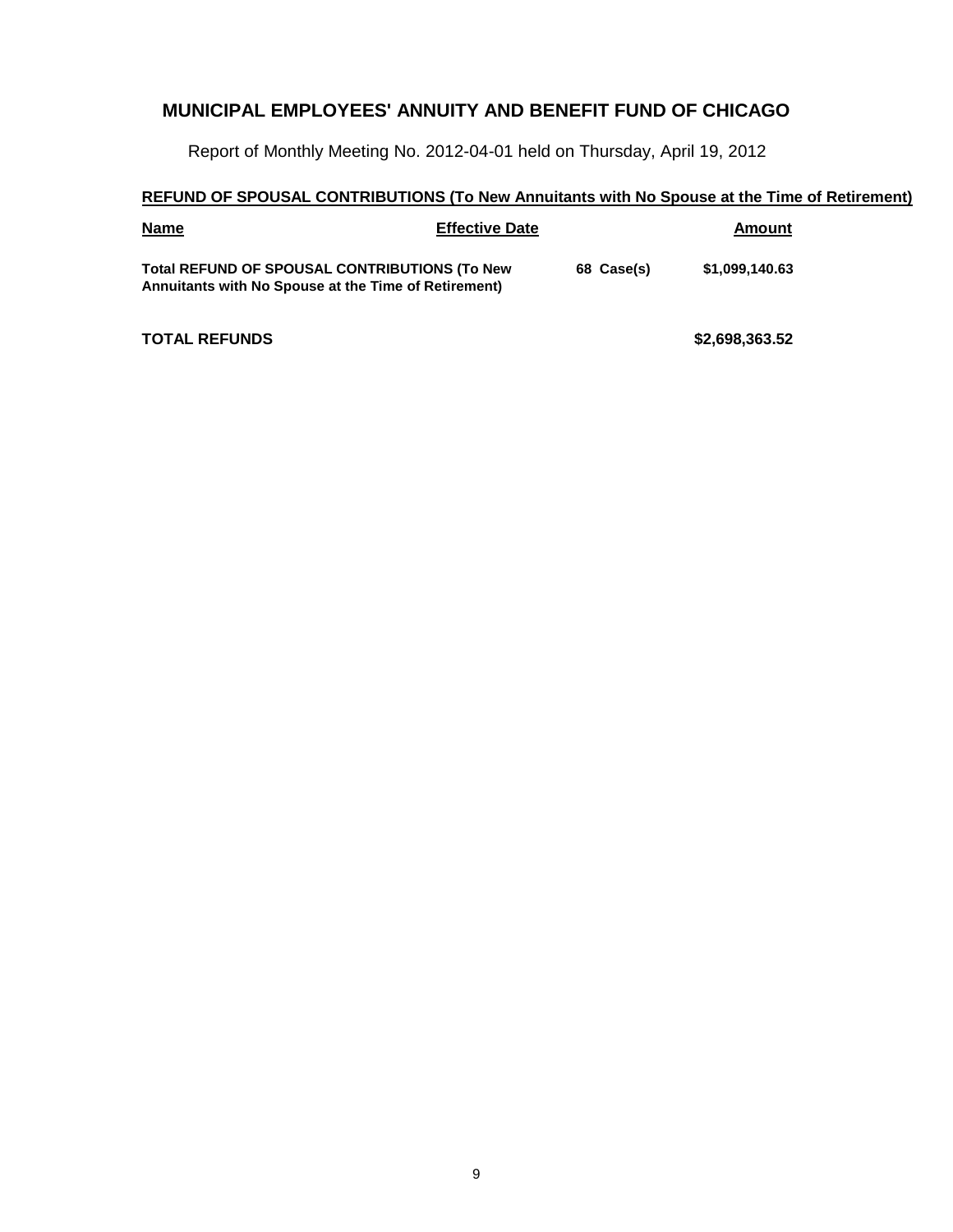Report of Monthly Meeting No. 2012-04-01 held on Thursday, April 19, 2012

### **ADJUSTED REFUND**

| <b>Name</b> | Refund Type Reason | <b>Resignation Date</b> | Amount |            |
|-------------|--------------------|-------------------------|--------|------------|
| <b>NONE</b> |                    |                         |        | ORG<br>ADJ |

Ms. Neely moved that the various amounts shown for refunds be approved for payment in the amount shown opposite their respective names. Seconded Mr. Ahmad. Carried: Ayes Messrs. Ahmad, Durkan, Gibson, Guest, Ms. Neely. Nays-None.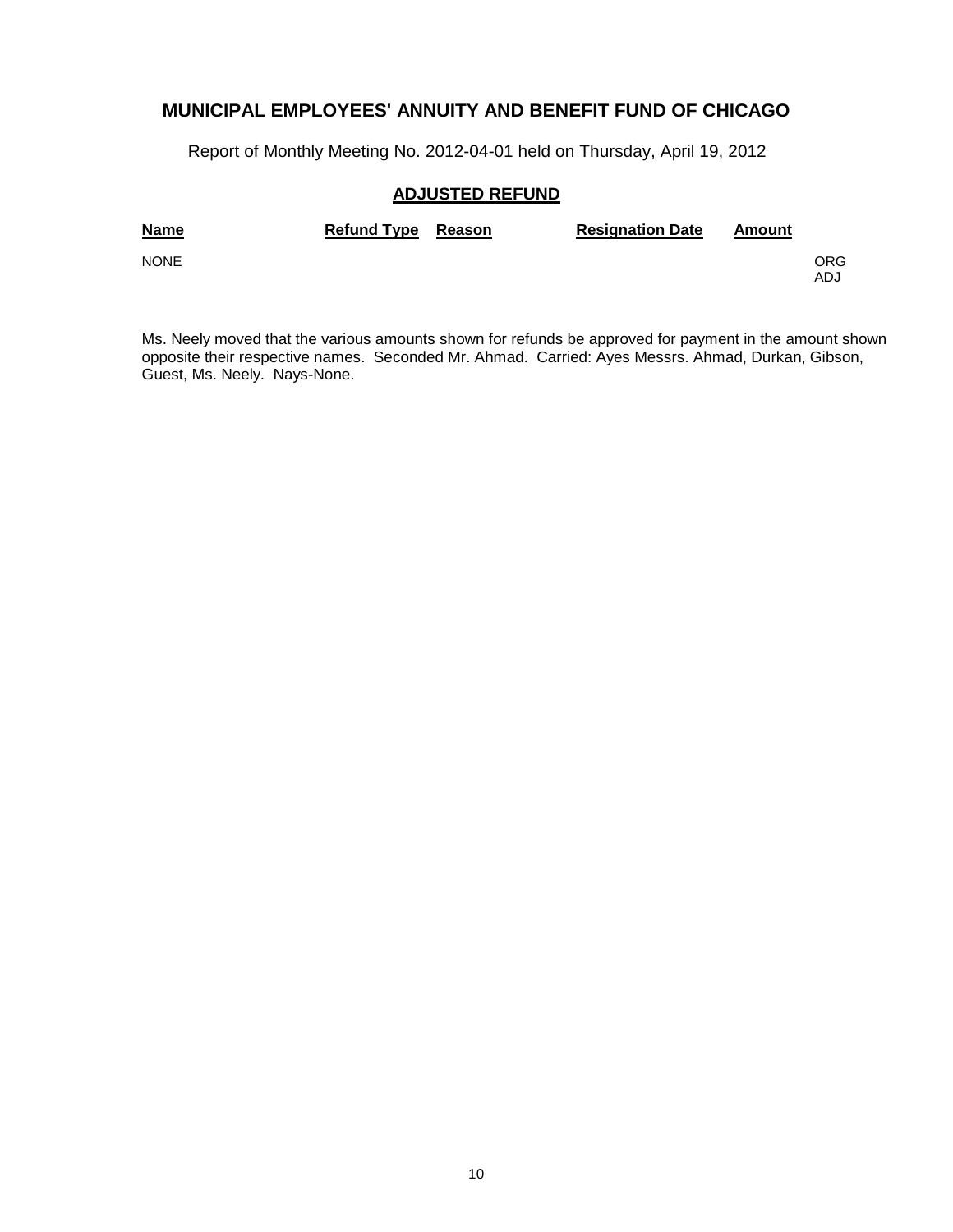Report for Monthly Meeting No. 2012-04 held on Thursday, April 19, 2012

### **ADMINISTRATIVE & OPERATING DISBURSEMENTS, MARCH 2012**

| <b>PERSONNEL:</b>                                                             |                |              |                  |
|-------------------------------------------------------------------------------|----------------|--------------|------------------|
| Salaries and Wages - Regular (PP#6 processed in March, PP#7 will be in April) |                | \$104,332.67 |                  |
| Salaries & Wages - Part-Time                                                  |                | 2,796.73     | \$<br>107,129.40 |
| <b>Employee Insurance &amp; Benefits:</b>                                     |                |              |                  |
| <b>Employee Medical Insurance</b>                                             | 77,116.76<br>S |              |                  |
| <b>Employee Cost</b>                                                          | (5,336.47)     | 71,780.29    |                  |
| Retiree Health Insurance                                                      | 14,771.92      |              |                  |
| <b>MEAB Retiree Cost</b>                                                      | (4,755.73)     | 10,016.19    | 81,796.48        |
| <b>Employee Training &amp; Other Employee Expense:</b>                        |                |              |                  |
| Nadia Oumata: Tuition reimbursement - Winter Term 2011/2012                   |                |              | 2,040.00         |
| <b>TOTAL PERSONNEL</b>                                                        |                |              | 190,965.88       |
| <b>PROFESSIONAL SERVICES:</b>                                                 |                |              |                  |
| <b>Actuarial Services:</b>                                                    |                |              |                  |
| Gabriel, Roeder, Smith & Company:                                             |                |              |                  |
| 03/13/12, Inv#117981, FY 12/31/11 - Actuarial valuation,                      |                |              |                  |
| services provided in 02/12                                                    |                |              | 9,953.00         |
| <b>Legal Advisory Services:</b>                                               |                |              |                  |
| Burke Burns & Pinelli, Ltd.:                                                  |                |              |                  |
| 02/10/12, Inv#13857, 12/01/11 - 12/30/11                                      | 1,210.00       |              |                  |
| 02/10/12, Inv#13857, 01/04/12 - 01/30/12                                      | 380.00         | 1,590.00     |                  |
| 02/10/12, Inv#13857, Reimbursable expenses                                    |                | 173.09       | 1,763.09         |
| <b>Other Consulting Services:</b>                                             |                |              |                  |
| Terence P Sullivan, Medical consulting, 03/12                                 |                | 1,990.43     |                  |
| Robert S Molaro & Associates, Lobbyist, 02/12                                 |                | 1,391.66     |                  |
| The Segal Company:                                                            |                |              |                  |
| 03/01/12, Inv#179989, Proportional Share for consulting services:             |                |              |                  |
| Review of Annuitant Medical Benefits Agreement through 01/12                  |                | 612.23       |                  |
| Xerillion Corporation, 02/29/12, Inv#8551, Network support - onsite           |                | 520.00       | 4,514.32         |
| ADP, Inc.:                                                                    |                |              |                  |
| WI state tax processing charges, 01/31/12                                     |                | 7.30         |                  |
| WI state tax processing charges, 02/29/12                                     |                | 7.30         | 14.60            |
| <b>TOTAL PROFESSIONAL SERVICES</b>                                            |                |              | 16,245.01        |
| <b>COMMUNICATIONS EXPENSES:</b>                                               |                |              |                  |
| <b>Printing &amp; Publications:</b>                                           |                |              |                  |
| Mayer & Miller Company, 03/19/12, Inv#1678, Disability pink reply envelopes   |                | 220.00       |                  |
| Parameter Design, LLC:                                                        |                |              |                  |
| 03/26/12, Inv#CPM120126, Layout & design - Pension Matters                    |                | 1,230.00     | 1,450.00         |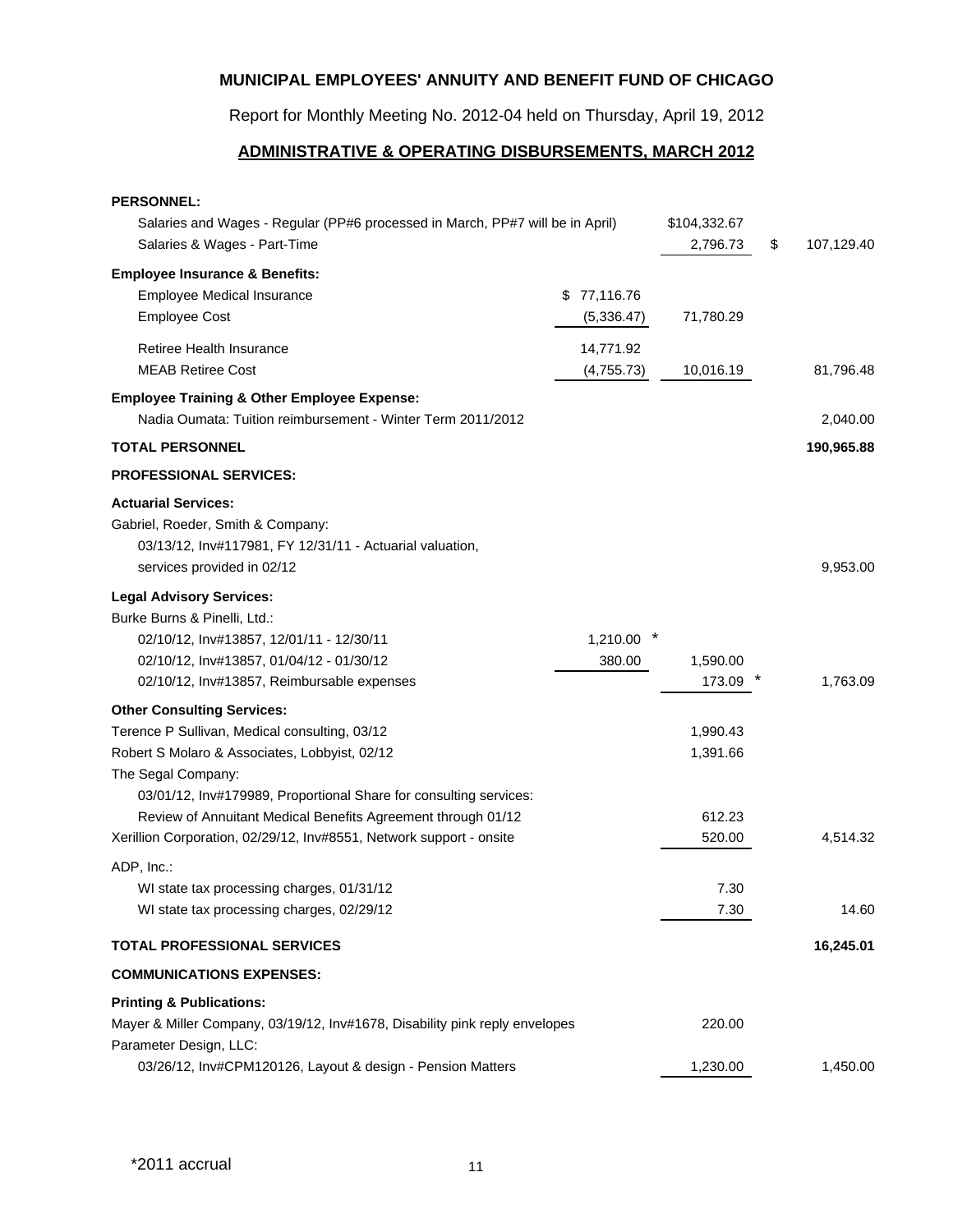Report for Monthly Meeting No. 2012-04 held on Thursday, April 19, 2012

| Postage:                                                               |              |                |                 |
|------------------------------------------------------------------------|--------------|----------------|-----------------|
| Purchase Power, 02/13/12, Postage meter refill                         | \$<br>236.49 |                |                 |
| United States Postal Service, 03/12, Regular postage - meter account   | 1,300.00     | \$<br>1,536.49 |                 |
| Postmaster, Spring mailing of Pension Matters permit 6499              |              | 13,520.00      |                 |
| US Messenger & Logistics, Inc., 02/29/12, Inv#3234-14428               |              |                |                 |
| services from 02/01/12 - 02/29/12                                      |              | 37.45          | 15,093.94<br>\$ |
| <b>Telephone &amp; Communications:</b>                                 |              |                |                 |
| Access Point Inc., 03/15/12, Inv#3094011, VOIP Telefax services, 03/12 | 177.61       |                |                 |
| M5 Networks, Inc., 03/01/12, Inv#369940, Phone system, 04/12           | 2,684.87     |                |                 |
| M5 Networks, Inc., Case#268802, Credit balance of \$2,395.13 remain    | (2,684.87)   | 177.61         |                 |
| County Employees' Annuity & Benefit Fund:                              |              |                |                 |
| 02/29/12, Inv#IVC263, Telephone service charges                        |              |                |                 |
| 01/05/12 - 02/04/12 - DR site                                          |              | 29.90          |                 |
| County Employees' Annuity & Benefit Fund:                              |              |                |                 |
| 02/29/12, Inv#IVC263, DR site Data connection, 02/12                   | 178.51       |                |                 |
| Verizon Financial Services LLC, 03/10/12, Inv#67398412                 |              |                |                 |
| Data Connection - DR site                                              | 325.24       | 503.75         |                 |
| XO Communications, 03/01/12, Inv#44339909, Onsite internet, 03/12      |              | 439.39         |                 |
| Business Continuity - Cell Phone Allowance for Managers                |              | 390.00         | 1,540.65        |
| <b>TOTAL COMMUNICATIONS EXPENSES</b>                                   |              |                | 18,084.59       |
| <b>OTHER OPERATING EXPENSES:</b>                                       |              |                |                 |
| <b>Rental &amp; Utilities:</b>                                         |              |                |                 |
| Hines REIT 321 N. Clark St. LLC, 03/12 rent per lease agreement        | 46,224.19    |                |                 |
| County Employees' Annuity & Benefit Fund:                              |              |                |                 |
| 02/29/12, Inv#IVC263, Rent 03/12 - DR site                             | 943.84       | 47,168.03      |                 |
| Utilities:                                                             |              |                |                 |
| ComEd, 03/08/12, Services from 02/06/12 - 03/07/12                     | 840.68       |                |                 |
| County Employees' Annuity & Benefit Fund:                              |              |                |                 |
| 02/29/12, Inv#IVC263, DR site electricity<br>119.32<br>S.              |              |                |                 |
| 02/29/12, Inv#IVC263, DR site alarm service charge<br>39.60            | 158.92       | 999.60         | 48,167.63       |
| <b>Equipment Rental:</b>                                               |              |                |                 |
| <b>Purchase Power:</b>                                                 |              |                |                 |
| 02/06/12, Inv#740254, Quarterly billing for postage                    |              |                |                 |
| meter rental 03/16/12 - 06/15/12                                       |              |                | 375.00          |
| <b>Other Operating Expense:</b>                                        |              |                |                 |
| <b>Contractual Services:</b>                                           |              |                |                 |
| Federal Companies, 03/02/12, Inv#13395, 03/12 Storage charges          | 794.32       |                |                 |
| Iron Mountain, 02/29/12, Inv#EVX6209, Storage charges for 03/12        | 579.28       | 1,373.60       |                 |
| Cintas Document Mangmt, 02/24/12, Inv#DD25139647, Shredding charges    |              | 133.34         | 1,506.94        |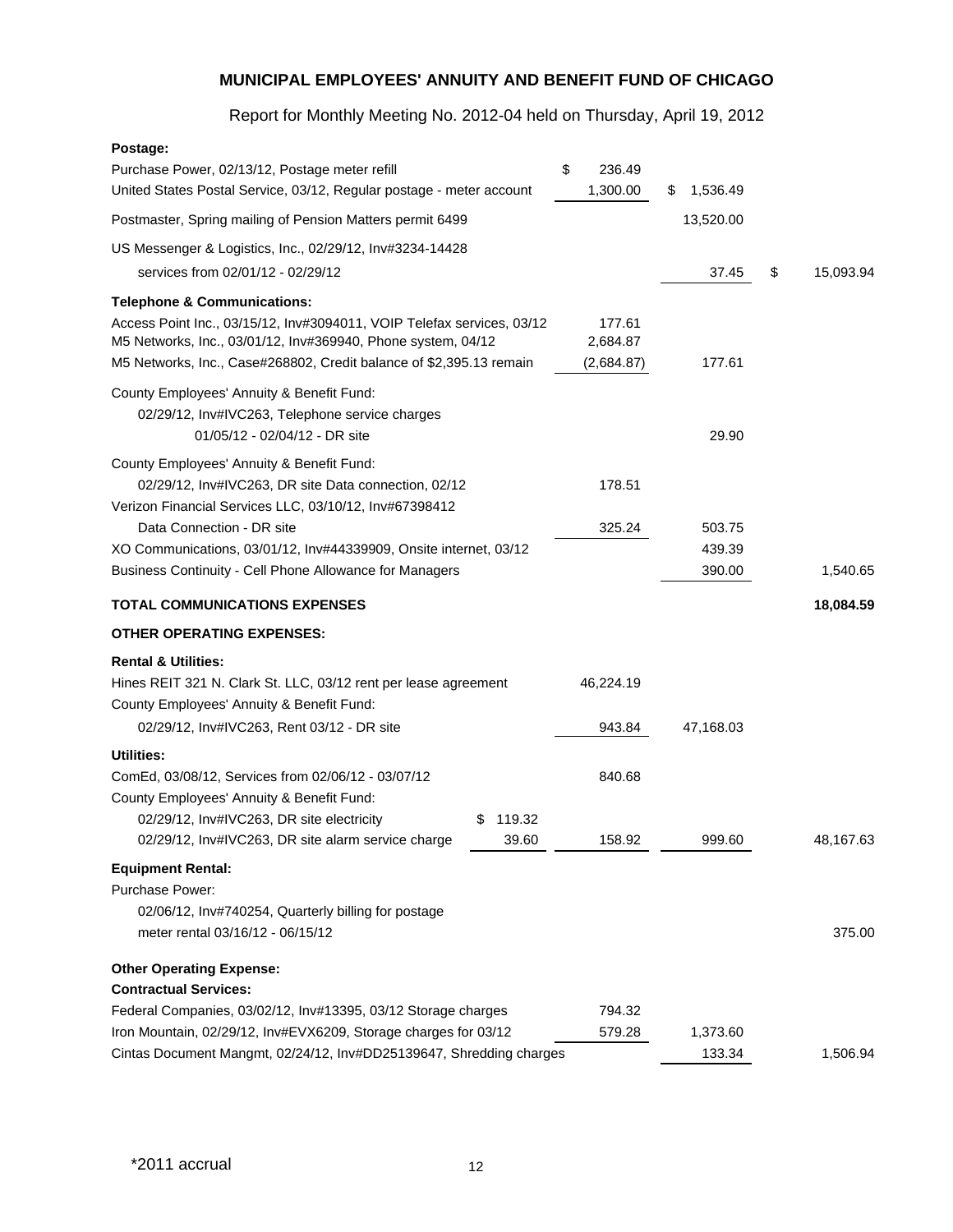Report for Monthly Meeting No. 2012-04 held on Thursday, April 19, 2012

| <b>Dues &amp; Subscriptions:</b>                                            |               |            |              |                |
|-----------------------------------------------------------------------------|---------------|------------|--------------|----------------|
| Association of Illinois Public Retirement Systems:                          |               |            |              |                |
| 03/12, Proportionate share of adm expenses for year 2012                    |               |            |              | \$<br>1,500.00 |
| <b>Repairs &amp; Maintenance - Equipment:</b>                               |               |            |              |                |
| Chicago Office Technology Group:                                            |               |            |              |                |
| 01/31/12, Inv#096836, Color copier (Executive)                              |               |            | \$<br>126.37 |                |
| 01/31/12, Inv#096898, Color copier (Acctg)                                  |               |            | 188.52       |                |
| 02/29/12, Inv#104318, Color copier (Executive)                              |               |            | 126.37       |                |
| 02/29/12, Inv#104382, Color copier (Acctg)                                  |               |            | 227.09       |                |
| 03/05/12, Inv#105717, Color copier (Executive)                              |               |            | 115.98       |                |
| 03/05/12, Inv#105718, Color copier (Acctg)                                  |               |            | 255.59       | 1,039.92       |
| <b>Repairs &amp; Maintenance - Office:</b>                                  |               |            |              |                |
| Hines @ 321 North Clark, 02/27/12, WO#068248, Tenant charge                 |               | \$<br>7.50 |              |                |
| Inter-City Supply Co., Inc.:                                                |               |            |              |                |
| 02/27/12, Inv#02544, Office Maintenance Supplies                            |               | 134.74     | 142.24       |                |
| <b>AUCA Chicago:</b>                                                        |               |            |              |                |
| Towel Services, Inv#701-7417260, 10/20/11                                   |               | 30.09      |              |                |
| Towel Services, Inv#701-7424430, 10/27/11                                   |               | 30.09      |              |                |
| Towel Services, Inv#701-7432159, 11/03/11                                   |               | 30.09      |              |                |
| Towel Services, Inv#701-7439578, 11/10/11                                   |               | 30.09      |              |                |
| Towel Services, Inv#701-7447009, 11/17/11                                   |               | 30.09      |              |                |
| Towel Services, Inv#701-7454515, 11/24/11                                   |               | 30.09      |              |                |
| Towel Services, Inv#701-7461957, 12/01/11                                   |               | 30.09      |              |                |
| Towel Services, Inv#701-7470086, 12/08/11                                   |               | 30.09      | 240.72       | 382.96         |
| <b>Office Supplies:</b>                                                     |               |            |              |                |
| Inter-City Supply Co., Inc., 02/27/12, Inv#02544, Office Supplies           |               | 167.12     |              |                |
| Staples Business Advantage, 03/03/12, Inv#3170708423, Office Supplies       |               | 195.13     | 362.25       |                |
| Staples Business Advantage, 03/03/12, Inv#3170708423, Other Office Supplies |               |            | 12.06        | 374.31         |
| <b>Materials &amp; Supplies - Equipment:</b>                                |               |            |              |                |
| First Choice Coffee Services, 03/19/12, Inv#219535, Coffee service          |               |            |              | 95.17          |
| <b>Library Materials:</b>                                                   |               |            |              |                |
| IMRF, Illinois Pension Code books, 23 copies                                |               |            |              | 998.25         |
| <b>Computer/Technical Supplies:</b>                                         |               |            |              |                |
| CDW Government Inc., 12/14/11, Inv#C391222, 2 Toners                        |               |            | 200.29       |                |
| CDW Government Inc., 12/13/11, Inv#C306625, Quantum tape drive              |               |            | 2,034.99     |                |
| Acoustic Magic, 02/17/12, Inv#112837, Misc Computer Supplies                |               | 260.00     |              |                |
| <b>CDW Government Inc.:</b>                                                 |               |            |              |                |
| 11/10/11, Inv#B075674, Misc Computer Supplies                               | \$.<br>132.11 |            |              |                |
| 11/11/11, Inv#B116578, Wall mount                                           | 54.53         |            |              |                |
| 01/10/12, Inv#D311718, Misc Computer Supplies                               | 63.56         |            |              |                |
| 01/16/12, Inv#D510930, Misc Computer Supplies                               | 47.46         | 297.66     |              |                |
| Staples Business Advantage:                                                 |               |            |              |                |
| 03/03/12, Inv#3170708423, Misc Computer Supplies                            | 25.98         |            |              |                |
| 03/03/12, Credit#3170708424, Misc Computer Supplies                         | (12.99)       | 12.99      | 570.65       |                |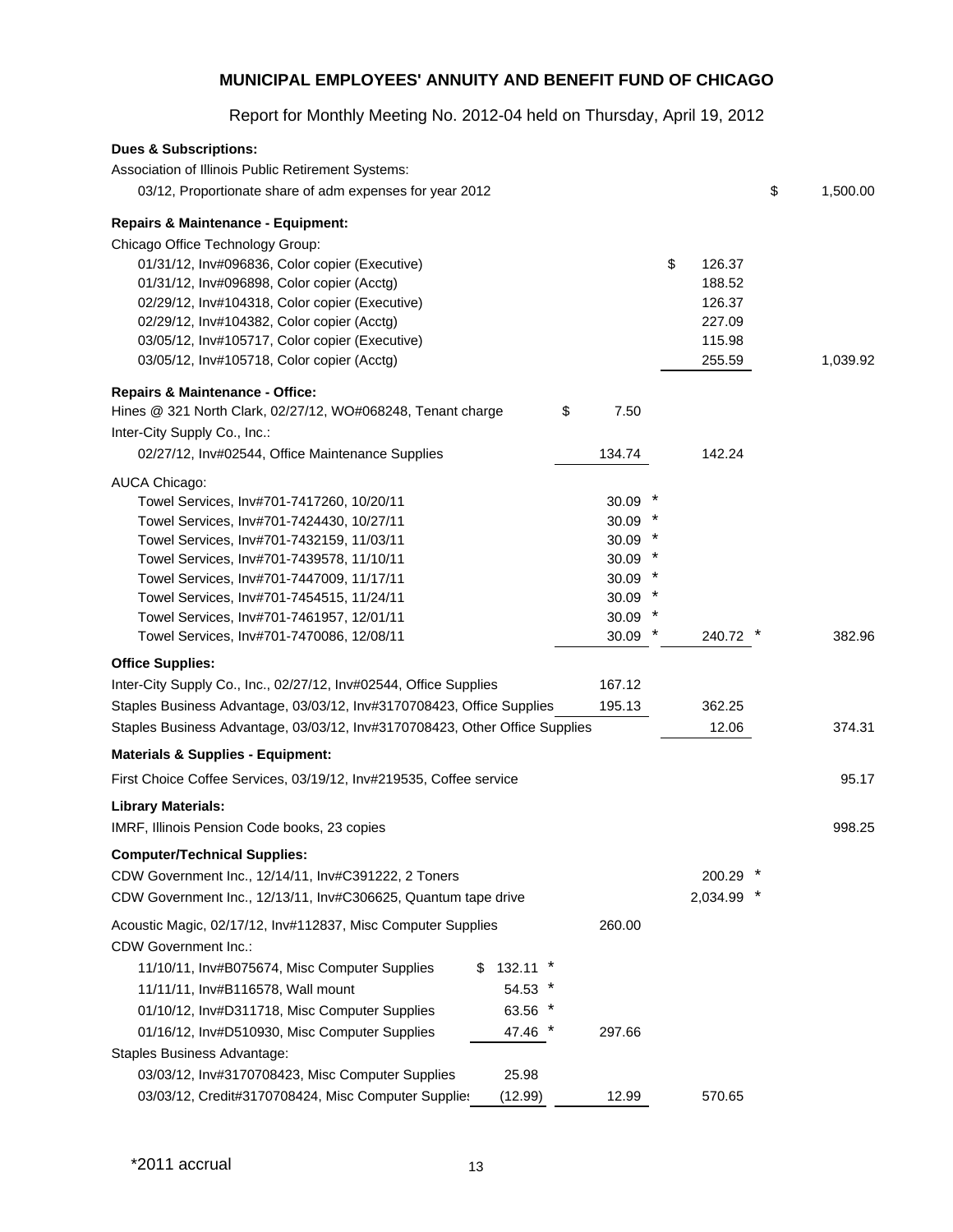Report for Monthly Meeting No. 2012-04 held on Thursday, April 19, 2012

| TOTAL ADMINISTRATIVE AND OPERATING DISBURSEMENTS, MARCH 2012                                                                                                                                                                         |                              |                    | \$ | 418,958.06 |
|--------------------------------------------------------------------------------------------------------------------------------------------------------------------------------------------------------------------------------------|------------------------------|--------------------|----|------------|
| TOTAL INVESTMENT EXPENSES                                                                                                                                                                                                            |                              |                    | S  | 126,631.00 |
| <b>INVESTMENT EXPENSES:</b><br><b>Investment Management Fees:</b><br>MacKay Shields, Services for the quarter ending 12/31/11 (High Yield)                                                                                           |                              | 126,631.00         |    |            |
| TOTAL ADMINISTRATIVE BEFORE INVESTMENT FEES                                                                                                                                                                                          |                              |                    |    | 292,327.06 |
| <b>TOTAL SPECIAL PROJECTS</b>                                                                                                                                                                                                        |                              |                    |    |            |
| Reimbursement from Tenant Improvement Allowance:<br><b>Glavin Security Specialists</b><br>Wight & Company                                                                                                                            | (367.50)<br>(581.80)         | (949.30)           |    |            |
| Wight & Company:<br>01/31/12, Inv#30537, Architectural services for New Entry -<br>to be reimbursed by Tenant Improvement Allowance<br>Hines:                                                                                        |                              | 581.80             |    |            |
| <b>SPECIAL PROJECTS:</b><br><b>Capital Expenditures:</b><br><b>Glavin Security Specialists:</b><br>11/04/11, Inv#1705, Keys for desks & cabinets -<br>to be reimbursed by Tenant Improvement Allowance                               |                              | 367.50             |    |            |
| <b>TOTAL OTHER OPERATING EXPENSES</b>                                                                                                                                                                                                |                              |                    |    | 67,031.58  |
| Midland Credit Management, Inc., Management fee for wage order                                                                                                                                                                       |                              | (16.00)            |    | 553.77     |
| American Express, 11/30/11, Christmas Luncheon - trustees & staff<br>American Express, 11/30/11, Misc charge                                                                                                                         | 420.92<br>46.85              | 467.77             |    |            |
| <b>Miscellaneous Expense:</b><br>03/12, Qildro & Subpoena Fees:<br>American Express, 11/17/11, Board Room Supplies<br>Alonti Café & Catering, 03/08/12, Board Room Supplies<br>Alonti Café & Catering, 03/15/12, Board Room Supplies | 147.00 *<br>106.00<br>149.00 | (300.00)<br>402.00 |    |            |
| Zones, 12/29/11, Inv#S25759030101, Symantec Protection                                                                                                                                                                               | 2,572.50 *                   | 9,231.70<br>S      | \$ | 12,037.63  |
| \$2,659.20<br>01/13/12, Inv#D471029, Microsoft Office 2010<br>02/02/12, Inv#F335552, Microsoft Exchange 2010<br>4,000.00                                                                                                             | \$<br>6,659.20               |                    |    |            |
| <b>CDW Government Inc.:</b>                                                                                                                                                                                                          |                              |                    |    |            |

Mr. Guest moved to approve disbursements as reflected above, to persons or firms in the amounts shown opposite the respective names. Seconded by Ms. Durkan.

Carried: Ayes - Messrs. Ahmad, Durkan, Gibson, Guest, Ms. Neely. Nays - None.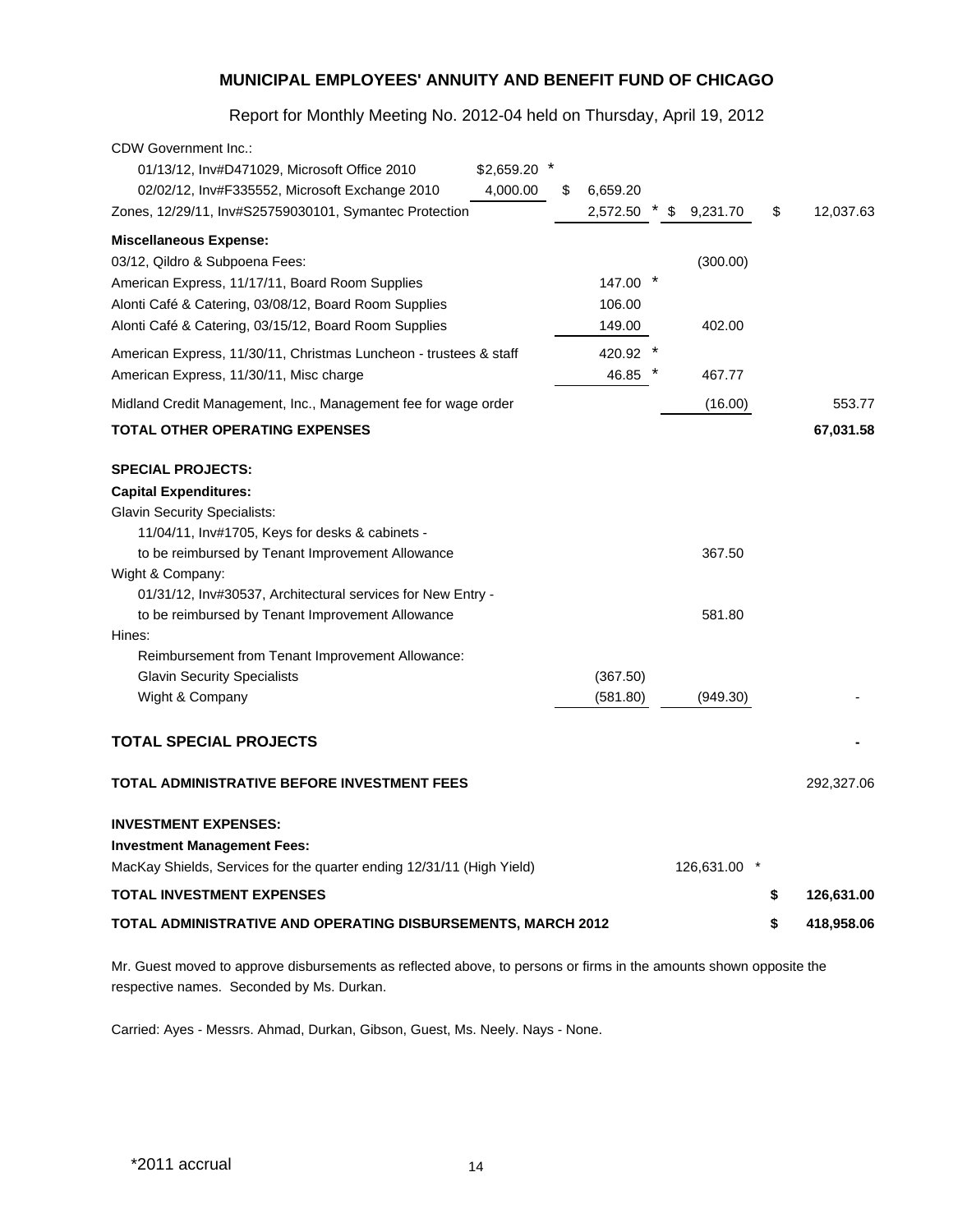Report of Monthly Meeting No. 2012-04-01 held on Thursday, April 19, 2012

The Fund presents the following Resolutions pertaining to Annuities

Resolved, that each of the following named members of the Fund be granted an annuity of the amount stated, and to continue for life, unless otherwise stated in the notes, provided that separation from the service of the City of Chicago shall have become effective as of such date:

 **Annuity Amount**

| <b>Name</b>               | $E$ R        | <b>Title</b>                | <b>Eff Date</b> | <b>Employee</b> | <b>Spouse</b> | <b>Notes</b> |
|---------------------------|--------------|-----------------------------|-----------------|-----------------|---------------|--------------|
| ADAMS, RAPHERES           | $\mathsf{C}$ | <b>WATCHMAN</b>             | 02/01/2012      | \$1,336.48      | \$858.24      | R            |
| ALEXANDER, PATRICIA A     | $\mathsf{C}$ | WARR EXTRAD AIDE            | 02/01/2012      | \$2,875.00      | N/A           |              |
| ALMORADIE, FELICITO T     | C            | CIVIL ENG IV                | 02/01/2012      | \$5,046.46      | \$2,523.23    |              |
| AMMONS, JOYCE E           | $\mathsf C$  | <b>STAFF ASST</b>           | 01/01/2012      | \$2,171.23      | \$1,423.45    |              |
| ANTHONY, MYRTIS L         | $\sf B$      | <b>TEACHER ASST</b>         | 02/01/2012      | \$1,395.41      | N/A           |              |
| APPEL, DAVID M            | $\mathsf{C}$ | <b>HOISTING ENG</b>         | 02/01/2012      | \$6,152.54      | \$2,391.80    | В            |
| BATTY, ANITA A            | $\mathsf C$  | PUB HEALTH NURSE II         | 02/01/2012      | \$3,096.14      | N/A           |              |
| BENNETT, ANNETTE          | $\mathsf C$  | <b>SUPV CROSSING GUARD</b>  | 02/01/2012      | \$3,078.88      | N/A           |              |
| BENNETT, ROBERT J         | $\mathsf C$  | <b>MACHINIST</b>            | 02/01/2012      | \$4,488.25      | N/A           |              |
| BERMAN, FREDDA R          | C            | <b>ADMIN ASST</b>           | 01/01/2012      | \$1,472.19      | N/A           | R            |
| BIEL, KATHY R             | C            | DEPUTY COMM                 | 02/01/2012      | \$7,335.10      | \$3,667.55    |              |
| BIESZCZAT, MATTHEW G      | C            | PROJECT MGR                 | 02/01/2012      | \$5,799.34      | \$2,899.67    |              |
| BISHOP, JOSEPH T          | $\mathsf C$  | DIR OF MANPOWER             | 02/01/2012      | \$2,696.19      | N/A           | R            |
| <b>BONNER, CLIFFORD A</b> | $\mathsf C$  | <b>ELEC MECH</b>            | 02/01/2012      | \$2,922.56      | \$1,461.28    |              |
| BRAUNEIS, MARY ANN        | $\mathsf C$  | <b>CROSSING GUARD</b>       | 01/01/2012      | \$850.00        | N/A           |              |
| <b>BREWER, ROCHELLE</b>   | $\mathsf C$  | <b>CLERK</b>                | 01/01/2012      | \$258.32        | \$129.16      | <b>RAS</b>   |
| BROWN, HELEN J            | $\mathsf C$  | SR DATA ENTRY OPER          | 02/04/2012      | \$2,066.52      | N/A           |              |
| <b>BROWN, JEANETTE</b>    | $\mathsf C$  | <b>CLERK III</b>            | 02/01/2012      | \$3,297.10      | N/A           |              |
| <b>BRUFFEE, GAIL A</b>    | $\mathsf C$  | PUB HEALTH NURSE II         | 02/01/2012      | \$2,986.14      | \$1,822.76    |              |
| <b>BURGINS, WANDA R</b>   | $\mathsf C$  | <b>ACCT TECH II</b>         | 02/01/2012      | \$4,354.70      | N/A           |              |
| <b>BUTLER, JENNETTE</b>   | $\sf B$      | <b>SCH SECURITY OFFICER</b> | 01/27/2012      | \$1,736.51      | N/A           |              |
| CAREY, THOMAS             | $\mathsf C$  | <b>LOAD DISPATCHER</b>      | 02/01/2012      | \$5,017.74      | \$2,508.87    |              |
| CASPER, ALICE C           | $\mathsf{C}$ | WARR EXTRAD AIDE            | 02/16/2012      | \$5,129.10      | N/A           |              |
| CHRIST, DAVID R           | C            | <b>ELEC MECH</b>            | 02/01/2012      | \$3,114.17      | N/A           |              |
| CLANCY, DENNIS J          | $\mathsf C$  | <b>PLUMBER</b>              | 02/01/2012      | \$4,424.78      | \$2,426.88    |              |
| CLARK, LUCILLE            | B            | <b>EXEC ASST</b>            | 02/01/2012      | \$2,804.60      | N/A           |              |
| CONTRERAS, SUSANNA        | $\mathsf C$  | <b>CLERKIV</b>              | 02/01/2012      | \$3,570.66      | \$1,785.33    |              |
| COWAN, DARLENE E          | C            | <b>ADMIN ASST II</b>        | 02/01/2012      | \$3,749.19      | \$1,874.60    |              |
| CRESPO, RICARDO B         | B            | <b>ENG CUST GR II</b>       | 01/27/2011      | \$533.50        | \$350.77      | S            |
| CRUTCHFIELD, KEITH J      | В            | <b>CUST WKR</b>             | 02/01/2012      | \$2,822.38      | N/A           |              |
| DE HOYOS, HIRAM           | C            | PRINC STOREKEEPER           | 02/11/2012      | \$1,142.53      | \$800.00      |              |
| DELAPAZ, PABLO            | C            | <b>FOREMAN MTD</b>          | 02/01/2012      | \$4,244.27      | N/A           |              |
| DI BENEDETTO, JERRY D     | C            | <b>HOISTING ENG</b>         | 02/01/2012      | \$5,703.98      | \$2,966.82    |              |
| DICKSTEIN, JOSEPH S       | $\mathsf C$  | <b>PHYSICIAN</b>            | 02/01/2012      | \$3,961.26      | \$2,496.32    |              |
| DIXON, JAMES G            | B            | AREA ATTEND COORD           | 10/15/2011      | \$2,044.62      | N/A           |              |
| DIXON, LAWRENCE           | $\sf B$      | <b>CRISIS INTERV SPEC</b>   | 02/13/2012      | \$1,214.24      | \$800.00      |              |
| DONEGAN, VERNETTE         | В            | <b>TEACHER ASST</b>         | 02/01/2012      | \$1,308.96      | N/A           |              |
| EARULLO, JANET C          | $\mathsf C$  | <b>LEGISLATIVE AIDE</b>     | 02/01/2012      | \$3,361.78      | N/A           |              |
| EGAN, BARBARA J           | $\mathsf C$  | <b>TRAFFIC CTRL AIDE</b>    | 01/19/2012      | \$2,509.52      | N/A           |              |
| FAVORS, YVETTE J          | $\mathsf{C}$ | WINDOW WASHER               | 02/01/2012      | \$2,675.71      | N/A           |              |
| FIGUEROA, FRANCISCO       | $\mathsf{C}$ | <b>ENGINEERING TECH III</b> | 02/16/2012      | \$2,832.74      | N/A           |              |
| FITZPATRICK, LEONA P      | $\mathbf C$  | ANIMAL CARE CLERK           | 02/02/2012      | \$2,142.82      | \$1,071.41    |              |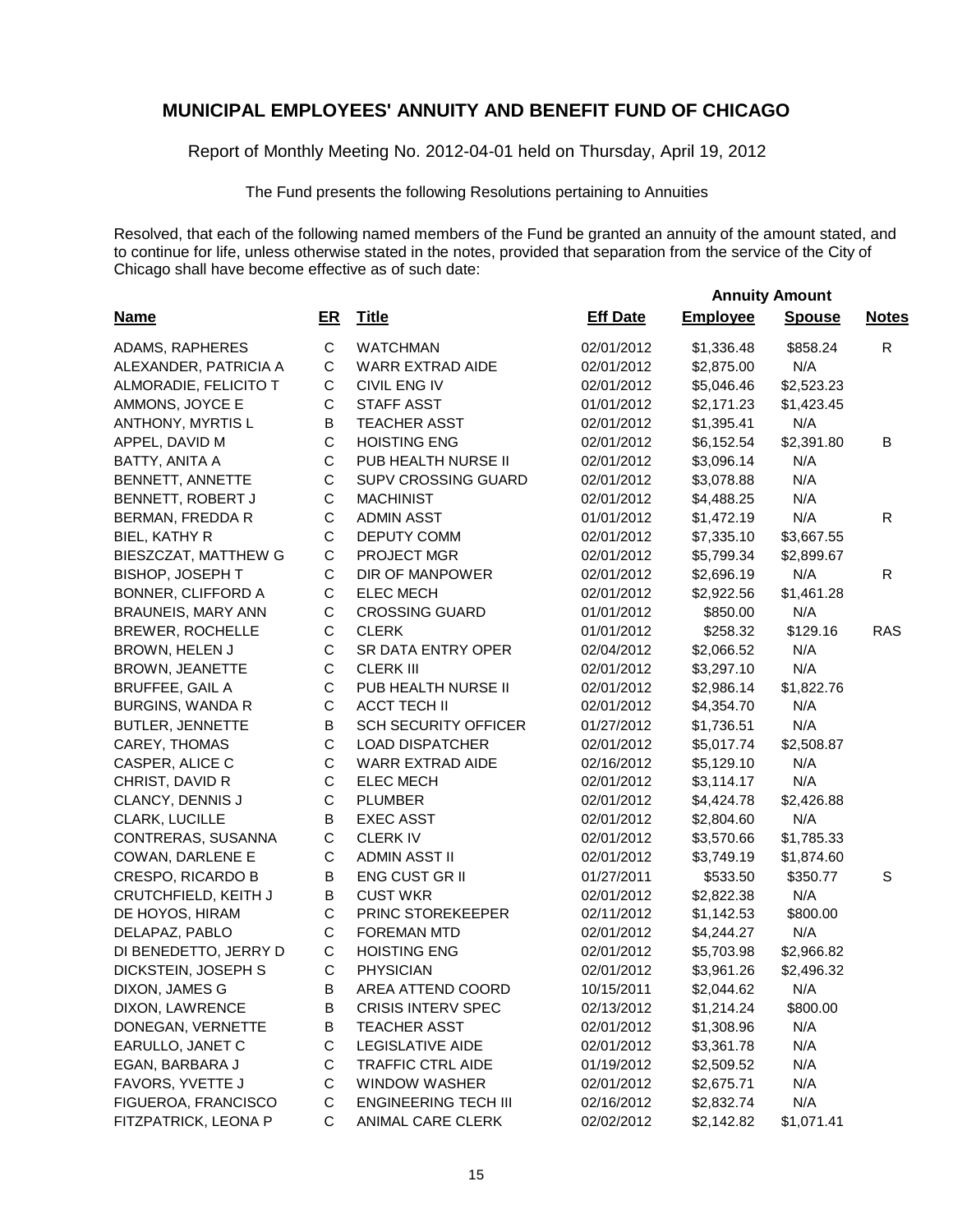Report of Monthly Meeting No. 2012-04-01 held on Thursday, April 19, 2012

The Fund presents the following Resolutions pertaining to Annuities

Resolved, that each of the following named members of the Fund be granted an annuity of the amount stated, and to continue for life, unless otherwise stated in the notes, provided that separation from the service of the City of Chicago shall have become effective as of such date:

 **Annuity Amount**

| <b>Name</b>                 | $E$ R       | <b>Title</b>             | <b>Eff Date</b> | <b>Employee</b> | <b>Spouse</b> | <b>Notes</b> |
|-----------------------------|-------------|--------------------------|-----------------|-----------------|---------------|--------------|
| FORD, GREGORY               | $\mathsf C$ | <b>CARPENTER</b>         | 02/01/2012      | \$4,705.06      | \$2,352.53    | B            |
| GARNER, LEONARD             | B           | ENG CUST GR IV           | 01/28/2012      | \$5,264.57      | N/A           |              |
| <b>GNACINSKI, ROBERT J</b>  | $\mathsf C$ | <b>PROGRAMMER</b>        | 02/01/2012      | \$5,089.80      | N/A           |              |
| GOFFER, CHARLES             | С           | <b>MTD</b>               | 02/01/2012      | \$4,601.47      | N/A           |              |
| <b>GOLDA, ANTHONY</b>       | C           | OPER ENG GROUP A         | 02/01/2012      | \$5,894.22      | \$3,017.91    | B            |
| <b>GOLDBERG, MITCHELL D</b> | $\mathsf C$ | <b>ASST COMPTROLLER</b>  | 02/01/2012      | \$6,221.07      | \$3,110.54    |              |
| GONZALEZ, EVELYN            | $\mathsf C$ | SR PERSONNEL ASST        | 02/01/2012      | \$4,675.80      | \$2,337.90    |              |
| <b>GREEN, CHARLES L</b>     | B           | <b>PORTER</b>            | 01/20/2012      | \$907.27        | N/A           |              |
| <b>GUTIERREZ, ERNESTO</b>   | B           | <b>WATCHMAN</b>          | 02/12/2012      | \$1,234.81      | \$800.00      |              |
| HALL, ROSAIRE               | $\mathsf C$ | <b>WATER CHEMIST II</b>  | 01/01/2012      | \$994.05        | \$497.02      | $\mathsf{R}$ |
| HAMPTON BRAZLEY, SHERI      | $\mathsf C$ | <b>INFORMATION COORD</b> | 02/20/2012      | \$4,440.69      | \$2,220.34    |              |
| HARDAWAY JONES,<br>LURENE   | C           | <b>CLERK III</b>         | 02/01/2012      | \$2,904.75      | N/A           | В            |
| HARRELL, LINDORA            | B           | ASSOC LR MGR III         | 02/01/2012      | \$1,067.00      | \$800.00      |              |
| HEERY, DENISE               | C           | <b>SR CLERK</b>          | 12/01/2011      | \$638.00        | N/A           | <b>RAS</b>   |
| HILL, JOHN E                | С           | SHEET METAL WKR          | 02/01/2012      | \$3,523.81      | N/A           |              |
| HOLLINS, BERNICE            | B           | <b>LUNCHRM MGR</b>       | 02/01/2012      | \$1,486.37      | N/A           |              |
| HYNES, JAMES M              | $\mathsf C$ | <b>MTD</b>               | 02/01/2012      | \$4,333.72      | \$2,154.01    |              |
| IKONOMOPOULOS, IRINI H      | В           | <b>LRA</b>               | 12/23/2011      | \$850.00        | \$800.00      |              |
| JOYCE, THOMAS               | C           | <b>ELEC MECH</b>         | 02/01/2012      | \$4,997.74      | N/A           | R            |
| KETCHUM, RUTH L             | C           | <b>LIBRARIAN IV</b>      | 01/26/2012      | \$3,607.79      | N/A           |              |
| KING, JOANNE                | B           | <b>TEACHER ASST</b>      | 10/03/2011      | \$1,335.22      | N/A           |              |
| KOSTUSH, DAVID N            | $\mathsf C$ | <b>LINEMAN</b>           | 02/01/2012      | \$5,268.63      | \$2,745.86    |              |
| LEHMAN, ANTOINETTE M        | B           | <b>LUNCHRM MGR</b>       | 02/11/2012      | \$2,183.61      | \$1,091.80    |              |
| LENNON, KATHLEEN A          | C           | ADMIN SERV OFF I         | 02/24/2012      | \$1,802.06      | N/A           |              |
| LINAS, GERALDINE M          | C           | SPECIAL ASST             | 02/06/2012      | \$1,690.36      | \$978.61      | B            |
| LOPEZ, ABEL                 | $\mathsf C$ | OPER ENG GROUP C         | 02/01/2012      | \$5,234.64      | \$2,617.32    |              |
| LOYE, MICHAEL               | C           | <b>MACHINIST</b>         | 02/01/2012      | \$5,944.12      | \$2,972.06    |              |
| MAGGIO, VICTOR J            | C           | <b>MTD</b>               | 02/01/2012      | \$744.59        | \$347.07      | S            |
| MANICIA, BURGOS S           | $\mathsf C$ | <b>ACCOUNTANT IV</b>     | 02/01/2012      | \$3,497.29      | \$1,748.64    |              |
| MC CARTHY, KATHLEEN A       | С           | PROJECT MGR              | 02/01/2012      | \$5,597.35      | N/A           |              |
| MC GOWAN, ESTERENA          | С           | SUPV PERSONNEL SERV      | 02/01/2012      | \$4,516.54      | \$2,258.27    |              |
| MC KINNEY, LORETTA B        | С           | LEGISLATIVE ANALYST      | 01/01/2012      | \$2,171.38      | N/A           | R            |
| MEANS, GLADYS M             | C           | <b>CLERKIV</b>           | 02/01/2012      | \$3,286.11      | N/A           |              |
| MENDEZ, GUILLERMINA         | B           | <b>LRA</b>               | 02/01/2012      | \$850.00        | N/A           |              |
| MILEWSKI, JAE C             | С           | MTD                      | 02/01/2012      | \$4,560.29      | \$2,137.63    |              |
| MIMS, JOSEPH                | C           | <b>MTD</b>               | 02/10/2012      | \$4,423.74      | N/A           |              |
| MODI, JAGDISH M             | С           | CIVIL ENG IV             | 02/17/2012      | \$2,754.40      | \$1,379.53    |              |
| MOORE, PIERRE L             | B           | <b>CUST WKR</b>          | 08/01/2011      | \$2,624.82      | \$1,312.41    |              |
| NIEVES, EDWARD              | С           | <b>CARPENTER</b>         | 02/01/2012      | \$4,368.59      | \$2,184.30    |              |
| OBREGON, JOHN R             | С           | LABORER                  | 02/01/2012      | \$4,598.36      | \$2,299.18    |              |
| OKULINSKI, VIRGINIA A       | C           | ADMIN ASST III           | 02/01/2012      | \$1,920.89      | \$960.44      |              |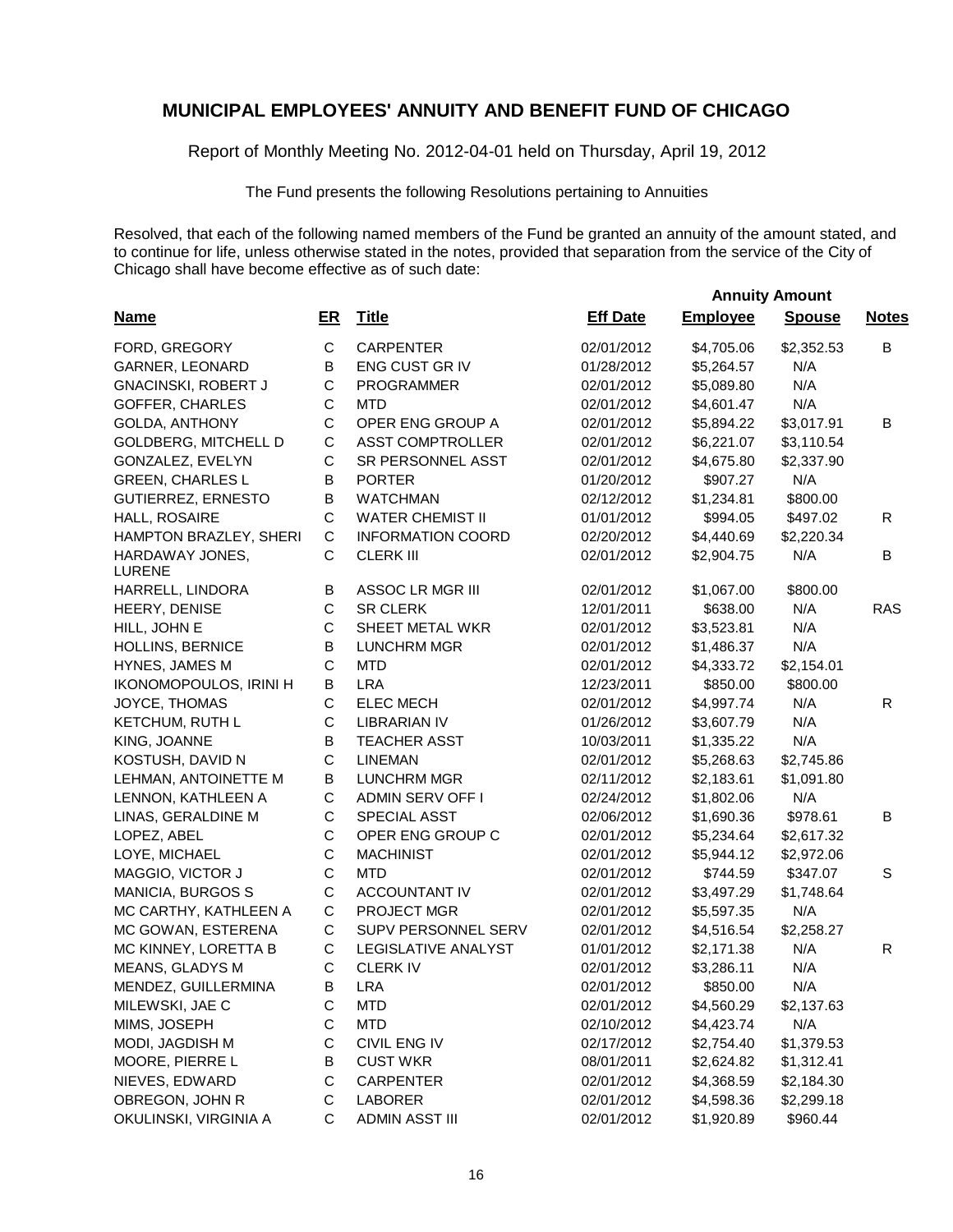Report of Monthly Meeting No. 2012-04-01 held on Thursday, April 19, 2012

The Fund presents the following Resolutions pertaining to Annuities

Resolved, that each of the following named members of the Fund be granted an annuity of the amount stated, and to continue for life, unless otherwise stated in the notes, provided that separation from the service of the City of Chicago shall have become effective as of such date:

 **Annuity Amount**

| <b>Name</b>                  | $E$ R        | <b>Title</b>                | <b>Eff Date</b> | <b>Employee</b> | <b>Spouse</b> | <b>Notes</b> |
|------------------------------|--------------|-----------------------------|-----------------|-----------------|---------------|--------------|
| ORDOWER, JOSEPH              | $\mathsf C$  | <b>SUPV INVESTIGATOR</b>    | 02/07/2012      | \$3,496.61      | \$1,748.30    |              |
| ORLICH, KAREN D              | B            | <b>SCH CLERK I</b>          | 01/01/2012      | \$1,230.02      | \$800.00      | R            |
| PAGCATIPUNAN, CATALINO       | $\mathsf C$  | ACCOUNTANT IV               | 02/01/2012      | \$2,994.60      | \$1,497.30    |              |
| PAIGE, VIVONETTE             | $\mathsf C$  | FINGERPRINT TECH IV         | 02/01/2012      | \$6,278.20      | N/A           |              |
| PRATT, JOSEPH                | C            | <b>ENVIRON INVESTIGATOR</b> | 02/01/2012      | \$5,628.80      | \$2,814.40    |              |
| PULCIANI, JOSEPH J           | C            | <b>HOISTING ENG</b>         | 02/01/2012      | \$3,183.32      | \$1,177.83    | R            |
| QUINLIVAN, JILL A            | $\mathsf C$  | ADMIN ASST COMMITTEE        | 02/01/2012      | \$1,595.66      | N/A           |              |
| RAMOS, BEATRIZ               | B            | <b>TEACHER ASST</b>         | 02/01/2012      | \$1,467.72      | \$800.00      |              |
| RANGEL, LUIS C               | $\sf B$      | <b>SECURITY AIDE</b>        | 09/15/2011      | \$1,249.44      | \$800.00      |              |
| RAY, PHYLLIS H               | $\sf B$      | <b>TELEPHONE OPER</b>       | 10/15/2011      | \$183.29        | N/A           | S            |
| REED, DAVID                  | $\mathsf C$  | <b>WATER CHEMIST II</b>     | 02/01/2012      | \$1,624.60      | N/A           |              |
| RIVERA, SARA                 | $\mathsf C$  | <b>CLERK III</b>            | 02/01/2012      | \$2,333.92      | N/A           |              |
| ROBINSON, EDDIE L            | $\sf B$      | <b>FACTOR CUST WKR</b>      | 02/01/2012      | \$3,401.37      | N/A           |              |
| ROSA, MARICELA E             | $\mathsf C$  | <b>STAFF ASST</b>           | 02/01/2012      | \$4,421.56      | N/A           |              |
| RUTLEDGE, BETTY E            | B            | <b>COOK II</b>              | 02/01/2012      | \$925.54        | N/A           |              |
| RZESZUTKO, RICHARD W         | $\mathsf C$  | COORD SPEC PROJ             | 02/01/2012      | \$3,856.61      | N/A           | R            |
| SALAS, DELIA C               | C            | ASST TO THE DIR             | 02/01/2012      | \$1,937.10      | \$968.55      |              |
| SANDERS, ROSE M              | B            | LUNCHRM CASHIER             | 01/11/2012      | \$850.00        | \$800.00      |              |
| SANTANA, MARIE ANNE          | $\mathsf C$  | <b>NURSE PRACTITIONER</b>   | 02/17/2012      | \$2,288.68      | N/A           |              |
| <b>SEATON, GEORGE</b>        | C            | TREE TRIMMER                | 01/01/2012      | \$296.57        | \$148.28      | <b>RS</b>    |
| SEIFERT, WILLIAM L           | C            | <b>ELEC MECH</b>            | 02/11/2012      | \$3,173.06      | N/A           |              |
| SEIWERT, DANUTA              | B            | <b>TEACHER ASST</b>         | 09/01/2010      | \$1,246.99      | N/A           |              |
| SHAH, RASHMIC                | $\mathsf C$  | <b>PHARMACIST</b>           | 01/01/2012      | \$2,263.93      | \$1,131.96    | R            |
| SHANK, JERRE W               | C            | CHIEF DATA BASE ANALYST     | 02/01/2012      | \$4,316.91      | N/A           |              |
| SIVELS, SHIRLEY A            | C            | <b>CROSSING GUARD</b>       | 02/01/2012      | \$850.00        | N/A           |              |
| SNIPES, BEVERLY              | C            | TRAFFIC CTRL AIDE           | 02/10/2012      | \$2,222.84      | N/A           |              |
| SOJKA, DIANE M               | C            | <b>CLERK IV</b>             | 02/01/2012      | \$3,490.18      | \$1,657.84    |              |
| TAVOLINO, JAMES M            | C            | FOREMAN CONSTR LABOR        | 02/01/2012      | \$5,017.73      | \$2,508.86    |              |
| TAYLOR EVANS, DIANE M        | $\mathsf C$  | <b>HEAD LIBRARY CLERK</b>   | 02/01/2012      | \$3,967.40      | \$1,983.70    |              |
| THOMAS, JOY K                | C            | <b>MTD</b>                  | 02/01/2012      | \$3,594.29      | \$1,797.14    |              |
| THOMAS, VICTORIA             | C            | SR DATA ENTRY OPER          | 02/01/2012      | \$3,615.50      | N/A           |              |
| THOMPSON, LEE A              | B            | <b>SCH BUS AIDE</b>         | 01/11/2012      | \$389.01        | \$800.00      | S            |
| THOMPSON, MARY E             | $\mathsf{C}$ | POLICE COMM OPER II         | 02/01/2012      | \$2,740.92      | \$1,370.46    |              |
| TILSON, ROGER                | В            | <b>CUST WKR</b>             | 02/01/2012      | \$2,729.89      | \$1,358.12    |              |
| TOBAR, RICHARD               | $\mathsf C$  | <b>MTD</b>                  | 02/01/2012      | \$3,456.00      | \$1,809.30    |              |
| TROUPE, LARRY G              | C            | MTD                         | 02/01/2012      | \$1,382.42      | \$800.00      |              |
| TURNER, IDA M                | B            | <b>SCH CLERK I</b>          | 01/24/2012      | \$2,932.40      | N/A           |              |
| TURNER, JAMES A              | B            | <b>CUST WKR</b>             | 02/01/2012      | \$2,699.61      | \$1,349.80    |              |
| VACCARO, WILLIAM J           | C            | LIBRARIAN III               | 02/01/2012      | \$4,863.34      | \$2,431.67    |              |
| VARGAS, TOMAS A              | C            | <b>SR LIBRARY CLERK</b>     | 02/01/2012      | \$2,967.39      | N/A           |              |
| VARGAS, VANESSA M            | C            | COORD SPEC PROJ             | 02/01/2012      | \$4,593.51      | N/A           |              |
| <b>VENCKUS, MARGUERITE S</b> | B            | PROFESSIONAL V              | 10/22/2011      | \$851.99        | \$491.80      | R            |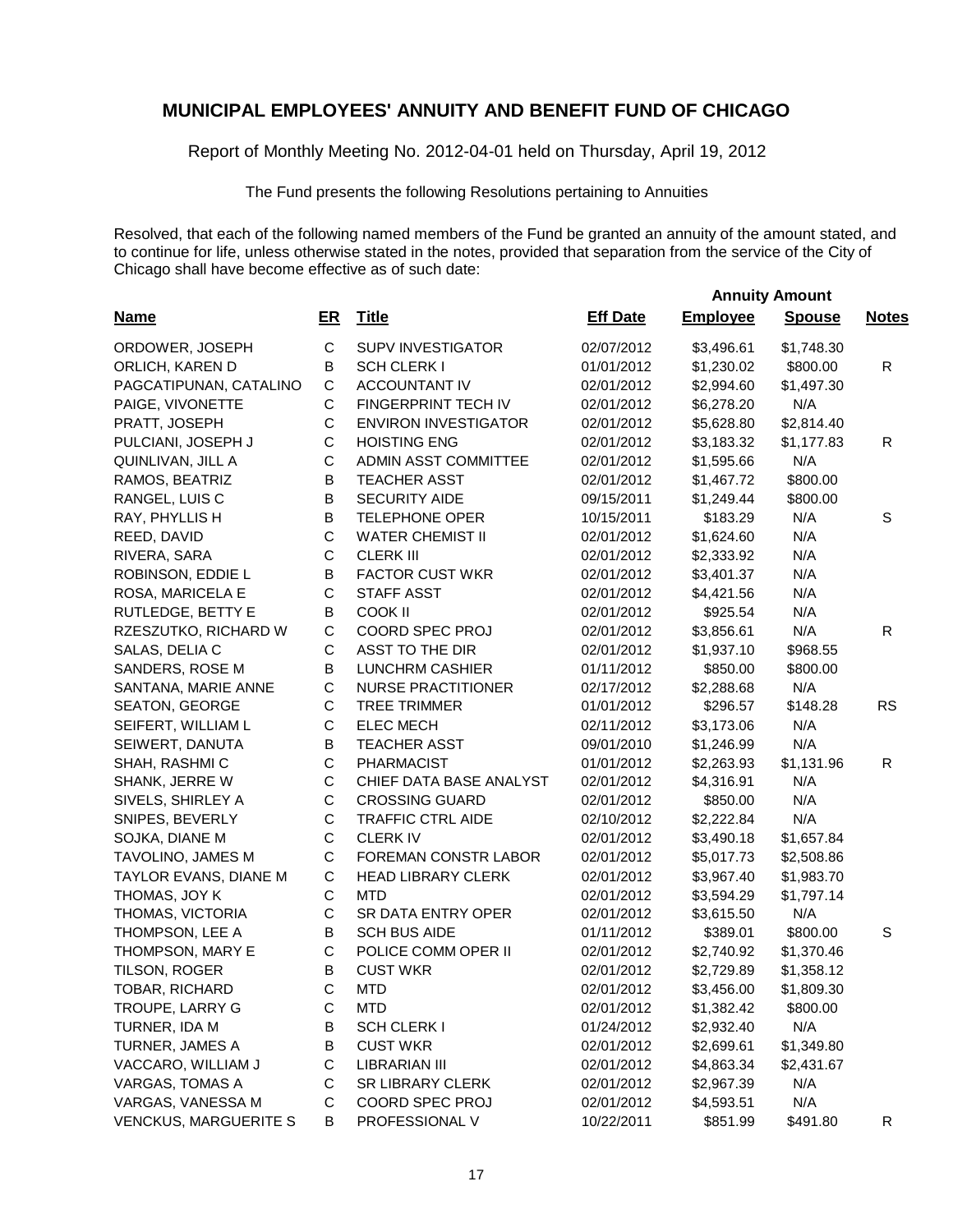Report of Monthly Meeting No. 2012-04-01 held on Thursday, April 19, 2012

The Fund presents the following Resolutions pertaining to Annuities

Resolved, that each of the following named members of the Fund be granted an annuity of the amount stated, and to continue for life, unless otherwise stated in the notes, provided that separation from the service of the City of Chicago shall have become effective as of such date:

|                                 |    |                           |                 | <b>Annuity Amount</b> |               |              |
|---------------------------------|----|---------------------------|-----------------|-----------------------|---------------|--------------|
| <b>Name</b>                     | ER | <b>Title</b>              | <b>Eff Date</b> | <b>Employee</b>       | <b>Spouse</b> | <b>Notes</b> |
| WALEGA, WAYNE J                 | C  | ASST CHIEF OPER ENG       | 02/01/2012      | \$6,565.18            | \$3,371.35    |              |
| WALKER, CASANDRA                | B  | STUDENT SPEC SERV ADV     | 02/01/2012      | \$3,473.66            | N/A           |              |
| <b>WALKER, RUTHIE B</b>         | C  | <b>CUST WKR</b>           | 02/01/2012      | \$1,798.87            | N/A           |              |
| WALLACE, MELVIN L               | C  | MTD                       | 02/01/2012      | \$4,555.72            | \$2,277.86    |              |
| WATTS, CHARLENA O               | B  | <b>SCH BUS AIDE</b>       | 11/05/2011      | \$850.00              | N/A           |              |
| WHELAN, WILLIAM T               | C  | <b>HOISTING ENG MECH</b>  | 02/01/2012      | \$5,951.87            | \$2,975.94    |              |
| <b>WILLIAMS, ARTHUR R</b>       | C  | <b>LINEMAN</b>            | 09/22/2006      | \$2,083,31            | N/A           | B            |
| WILLIAMS, GAYLE P               | B  | <b>TEACHER ASST</b>       | 02/01/2012      | \$1,417.28            | N/A           |              |
| WISE, BERNARD F                 | B  | <b>ENG CUST GR IV</b>     | 02/01/2012      | \$4.124.57            | N/A           | R            |
| WOJCIECHOWSKI, CRAIG M          | C  | <b>MTD</b>                | 02/01/2012      | \$3,838.58            | N/A           |              |
| YOUNG, PATTY                    | C  | FIELD SERV SPECIALIST III | 02/01/2012      | \$2,901.07            | N/A           |              |
| <b>Total Employee Annuities</b> |    | 136 Case(s)               |                 | \$416,703.62          |               |              |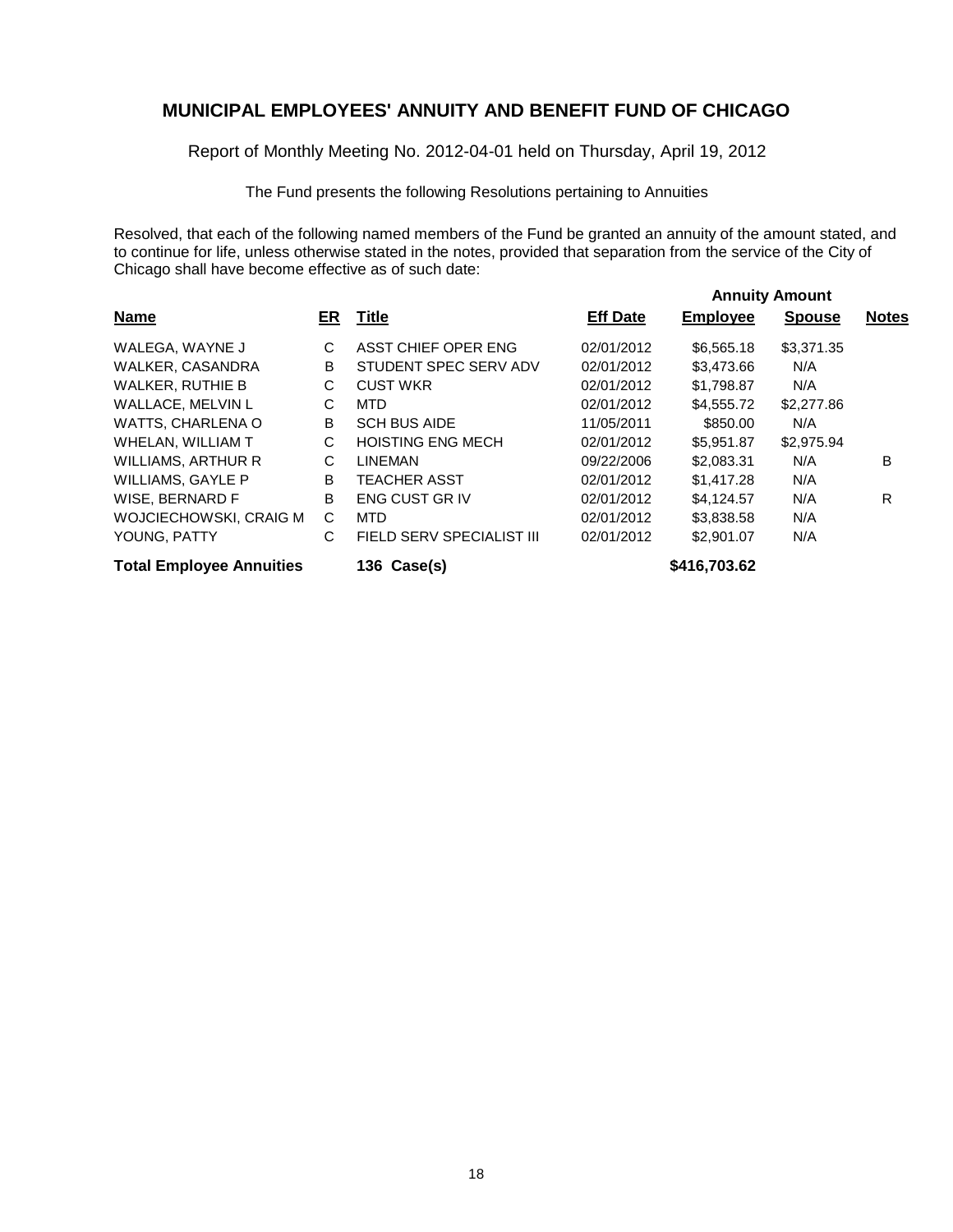Report of Monthly Meeting No. 2012-04-01 held on Thursday, April 19, 2012

The Fund presents the following Resolutions pertaining to Annuities

Resolved, that each of the following widows, widowers, minor children, and certain other relatives of former members of the Fund be granted annuities of the amounts stated, and to continue until the expiration date indicated.

#### **Spouse Annuities**

|                                                                    |              |                            |                 | <b>Monthly</b> | <b>Annuity</b> |              |  |
|--------------------------------------------------------------------|--------------|----------------------------|-----------------|----------------|----------------|--------------|--|
| <b>Former Employee Name</b>                                        | ER           | <b>Title</b>               | <b>Eff Date</b> | <b>Annuity</b> | <b>Expires</b> | <b>Notes</b> |  |
| ALONZO, LIONEL                                                     | C            | LIBRARIAN II               | 01/07/2012      | \$827.20       | Death          |              |  |
| GOLDIE, CLEO                                                       | C            | DAYCARE LIC COORD          | 02/01/2012      | \$800.00       | Death          | R            |  |
| HARVEY, FRED                                                       | B            | <b>WATCHMAN</b>            | 01/16/2012      | \$800.00       | Death          |              |  |
| HUGHES, ROBERT                                                     | B            | <b>CUST WKR</b>            | 01/20/2012      | \$800.00       | Death          |              |  |
| JUNG, EDMUND                                                       | B            | <b>SUPV SHEET MTL ROOF</b> | 01/13/2012      | \$2,838.33     | Death          |              |  |
| KENNY, JOSEPH                                                      | C            | <b>MACHINIST</b>           | 01/26/2012      | \$1,123.74     | Death          |              |  |
| LANE, DWIGHT                                                       | C            | <b>MTD</b>                 | 01/16/2012      | \$815.00       | Death          |              |  |
| MEYER, HOWARD                                                      | C            | <b>ACCOUNTANT V</b>        | 01/27/2012      | \$1,457.87     | Death          |              |  |
| MUNSON, CHARLES                                                    | С            | <b>MTD</b>                 | 01/30/2012      | \$1,246.52     | Death          |              |  |
| <b>ONEIL, SYLVESTER</b>                                            | C            | <b>HOISTING ENG</b>        | 01/13/2012      | \$982.44       | Death          |              |  |
| RAPACZ, ARTHUR                                                     | C            | <b>ACCOUNTANT</b>          | 01/22/2012      | \$1,853.49     | Death          |              |  |
| TOLOMEI, RALPH                                                     | C            | <b>CONCRETE INSPECTOR</b>  | 01/21/2012      | \$642.84       | Death          | S            |  |
| <b>WHALEN, JAMES</b>                                               | С            | <b>FOREMAN</b>             | 10/13/2011      | \$2,865.52     | Death          |              |  |
| WILLIAMSON, MADELEINE                                              | B            | <b>SCH CLERK I</b>         | 01/19/2012      | \$1,206.44     | Death          |              |  |
| <b>Total Spouse Annuities</b>                                      |              | 14 Case(s)                 |                 | \$18,259.39    |                |              |  |
| <b>Child(ren) Annuities</b>                                        |              |                            |                 |                |                |              |  |
|                                                                    |              |                            |                 | <b>Monthly</b> | <b>Annuity</b> |              |  |
| <b>Former Employee Name</b>                                        | ER           |                            | <b>Eff Date</b> | <b>Annuity</b> | <b>Expires</b> | <b>Notes</b> |  |
| BOYLE, JAMES                                                       | C            |                            | 07/22/2011      | \$32.11        | 05/2014        |              |  |
| RAMOS, OSCAR                                                       | C            |                            | 01/11/2012      | \$220.00       | 07/2014        |              |  |
| RAMOS, OSCAR                                                       | $\mathsf{C}$ |                            | 01/11/2012      | \$220.00       | 07/2016        |              |  |
| <b>Total Child(ren) Annuities</b>                                  |              | 3 Case(s)                  |                 | \$472.11       |                |              |  |
| Reversionary Annuities in Accordance with Section 8-139 of the Law |              |                            |                 |                |                |              |  |
|                                                                    |              |                            |                 | Monthly        | Annuity        |              |  |

|                                |                 | <b>MONTHLY ANNUITY</b>       |  |
|--------------------------------|-----------------|------------------------------|--|
| <b>Former Employee Name ER</b> | <b>Eff Date</b> | <b>Annuity Expires Notes</b> |  |

NONE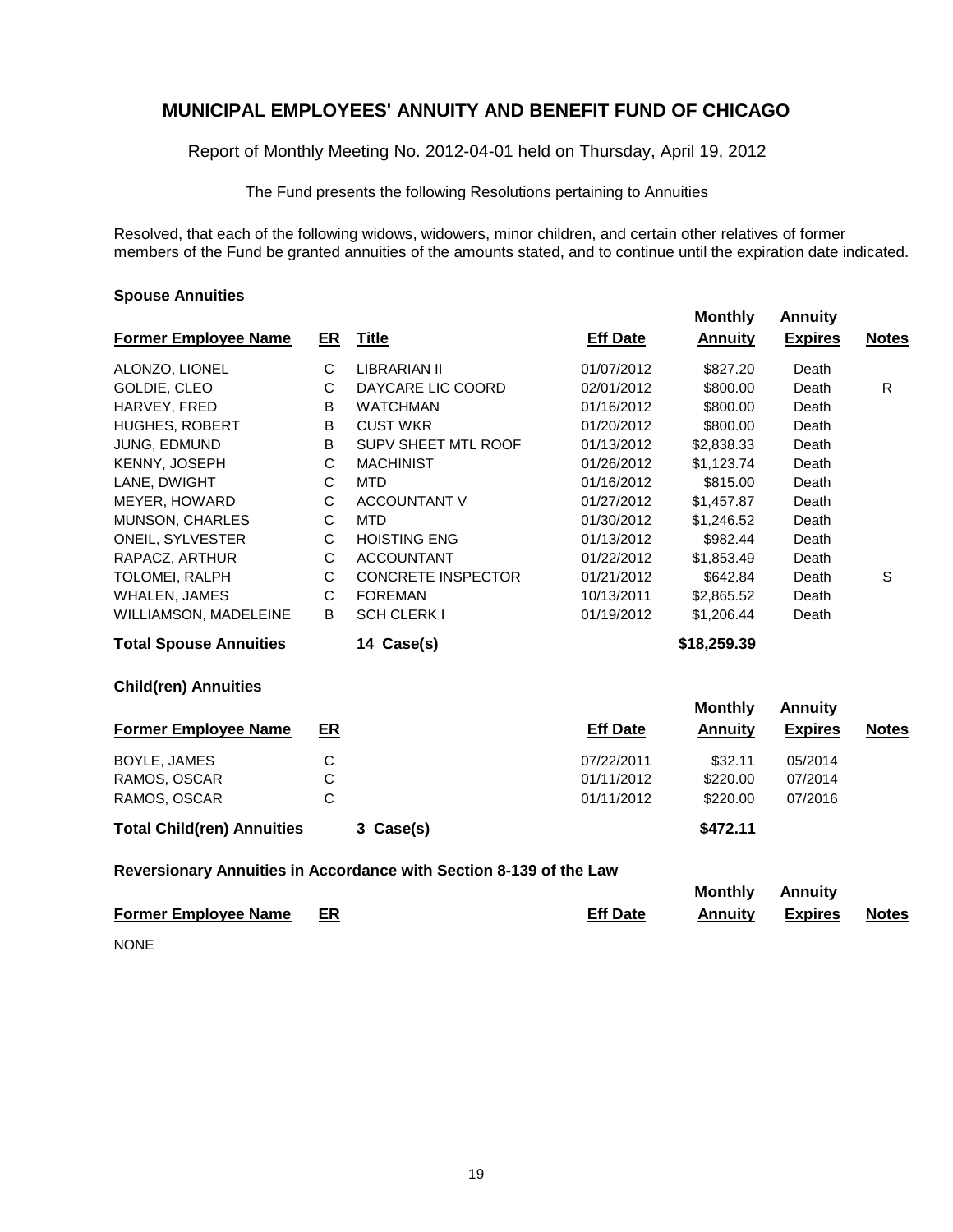Report of Monthly Meeting No. 2012-04-01 held on Thursday, April 19, 2012

The Fund presents the following Resolutions pertaining to Adjusted Annuities

Resolved, that each of the following named members of the Fund, or widows, widowers, or minor children of former members of the Fund be granted an adjusted annuity of the amount stated, and to continue for life, unless otherwise stated.

| <b>Name</b>               | ER           | Reason                      | <b>Eff Date</b>          | <b>Employee Spouse/Child</b> | <b>Annuity Amount</b>    |            |
|---------------------------|--------------|-----------------------------|--------------------------|------------------------------|--------------------------|------------|
| BROWN, DOROTHY A          | $\mathsf{C}$ | Change in Effective Date    | 01/12/2012<br>01/01/2012 | \$2,529.20                   | N/A<br>N/A               | <b>ORG</b> |
|                           |              |                             |                          | \$2,529.20                   |                          | ADJ        |
| COUCH, LYDIA              | C            | Change in FAS               | 06/19/2011               | \$330.93<br>\$339.94         | N/A<br>N/A               | <b>ORG</b> |
|                           |              |                             |                          |                              |                          | ADJ        |
| DENTON, WILLIAM           | C            | Reduction to Highest Max    | 09/01/2011               | \$456.05                     | \$228.02                 | <b>ORG</b> |
|                           |              |                             |                          | \$449.95                     | \$224.98                 | ADJ        |
| ESCAMILLA, MARINA S       | B            | Change in FAS               | 07/03/2011               | \$2,728.58                   | N/A                      | ORG        |
|                           |              |                             |                          | \$2,811.14                   | N/A                      | ADJ        |
| <b>GLASSER, RICHARD P</b> | C            | Paid for Additional Service | 12/31/2011               | \$2,056.24                   | N/A                      | <b>ORG</b> |
|                           |              |                             |                          | \$2,193.32                   | N/A                      | ADJ        |
| GRANDBERRY, DEBORAH A     | С            | Change in FAS               | 06/19/2011               | \$2,357.76<br>\$2,738.51     | \$1,178.88<br>\$1,369.26 | <b>ORG</b> |
|                           |              |                             |                          |                              |                          | ADJ        |
| KIERNAN BURKE, KAREN A    | C            | Change in FAS               | 04/11/2010               | \$176.34<br>\$197.25         | \$74.28<br>\$83.09       | <b>ORG</b> |
|                           |              |                             |                          |                              |                          | ADJ        |
| LUNDIN, RITA E            | B            | Change in Effective Date    | 11/02/2011<br>11/01/2011 | \$424.85<br>\$424.85         | \$453.10<br>\$453.10     | <b>ORG</b> |
|                           |              |                             |                          |                              |                          | ADJ        |
| PAYNE, SHIRLEY A          | B            | Change in FAS               | 01/30/2011               | \$422.66<br>\$450.12         | N/A<br>N/A               | <b>ORG</b> |
|                           |              |                             |                          |                              |                          | ADJ        |
| PENA, IDDA P              | B            | Change in FAS               | 06/21/2009               | \$429.19<br>\$477.09         | N/A<br>N/A               | <b>ORG</b> |
|                           |              |                             |                          |                              |                          | ADJ        |
| PLEASANT, SHIRLEY J       | B            | Change in FAS               | 10/15/2011               | \$815.72                     | N/A                      | <b>ORG</b> |
|                           |              |                             |                          | \$832.37                     | N/A                      | ADJ        |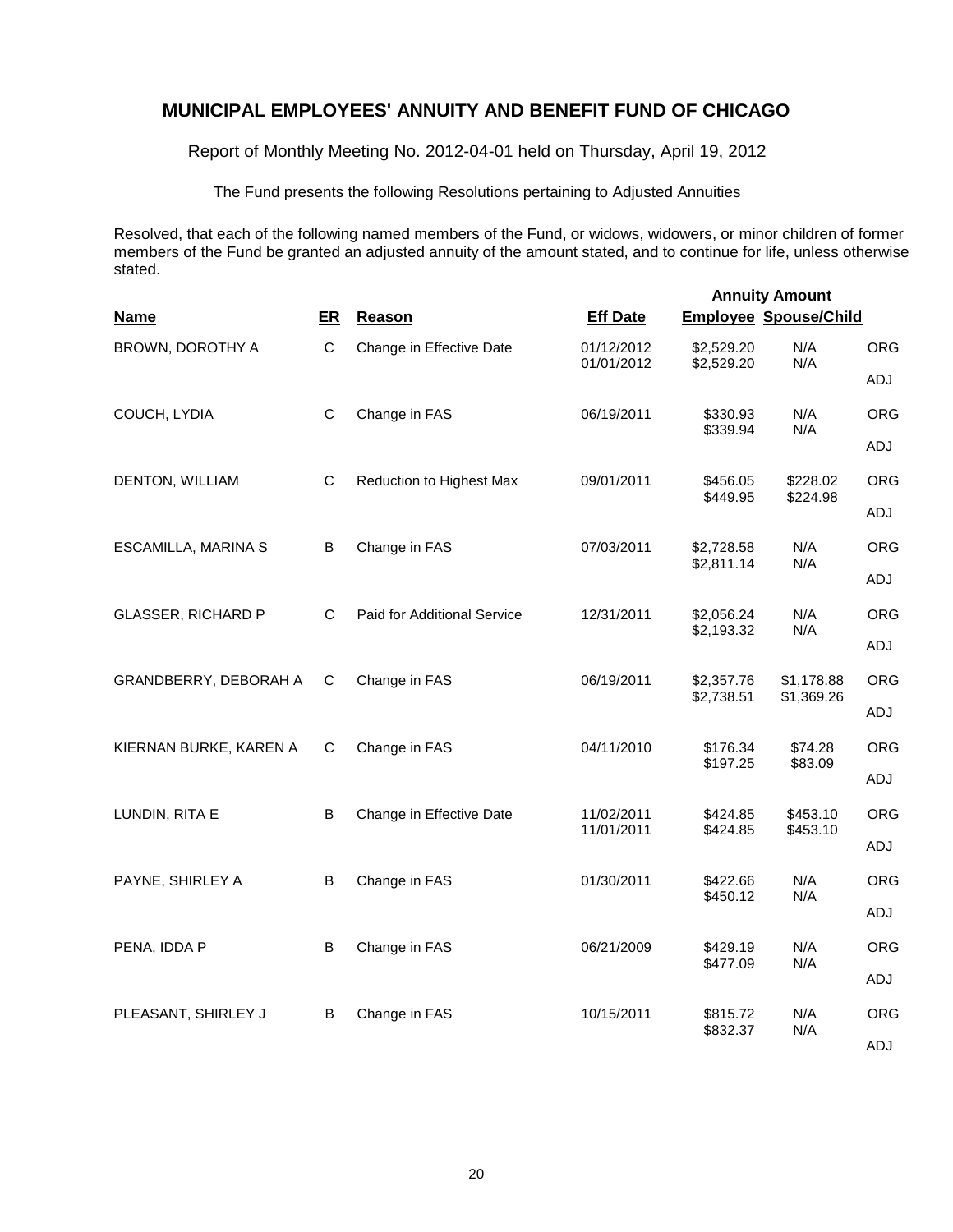Report of Monthly Meeting No. 2012-04-01 held on Thursday, April 19, 2012

The Fund presents the following Resolutions pertaining to Adjusted Annuities

Resolved, that each of the following named members of the Fund, or widows, widowers, or minor children of former members of the Fund be granted an adjusted annuity of the amount stated, and to continue for life, unless otherwise stated.

| <b>Name</b>                | ER | Reason        | <b>Eff Date</b>          |                          | <b>Annuity Amount</b><br><b>Employee Spouse/Child</b> |                          |
|----------------------------|----|---------------|--------------------------|--------------------------|-------------------------------------------------------|--------------------------|
| RUSSELL, SARY A            | B  | Change in FAS | 08/03/2010               | \$303.61<br>\$335.21     | N/A<br>N/A                                            | <b>ORG</b><br><b>ADJ</b> |
| SANDS, SCOTT C             | С  | Change in FAS | 06/19/2011<br>06/22/2011 | \$244.08<br>\$264.90     | \$122.04<br>\$132.45                                  | <b>ORG</b><br><b>ADJ</b> |
| TA, KIM                    | B  | Change in FAS | 07/01/2011<br>06/19/2011 | \$658.90<br>\$679.83     | N/A<br>N/A                                            | <b>ORG</b><br><b>ADJ</b> |
| <b>TWEEDLE, PHILISTINE</b> | B  | Change in FAS | 07/03/2011               | \$1,842.34<br>\$2,150.51 | N/A<br>N/A                                            | <b>ORG</b><br><b>ADJ</b> |

#### **Total Adjusted Annuities 15 Case(s)**

Mr. Ahmad moved that the resolutions be adopted and that the applicants be granted employee, widow(er), child, reversionary, or adjusted annuities for the period and at the rates stated opposite their respective names. Seconded Mr. Durkan. Carried: Ayes Messrs. Ahmad, Durkan, Gibson, Guest, Ms. Neely. Nays-None.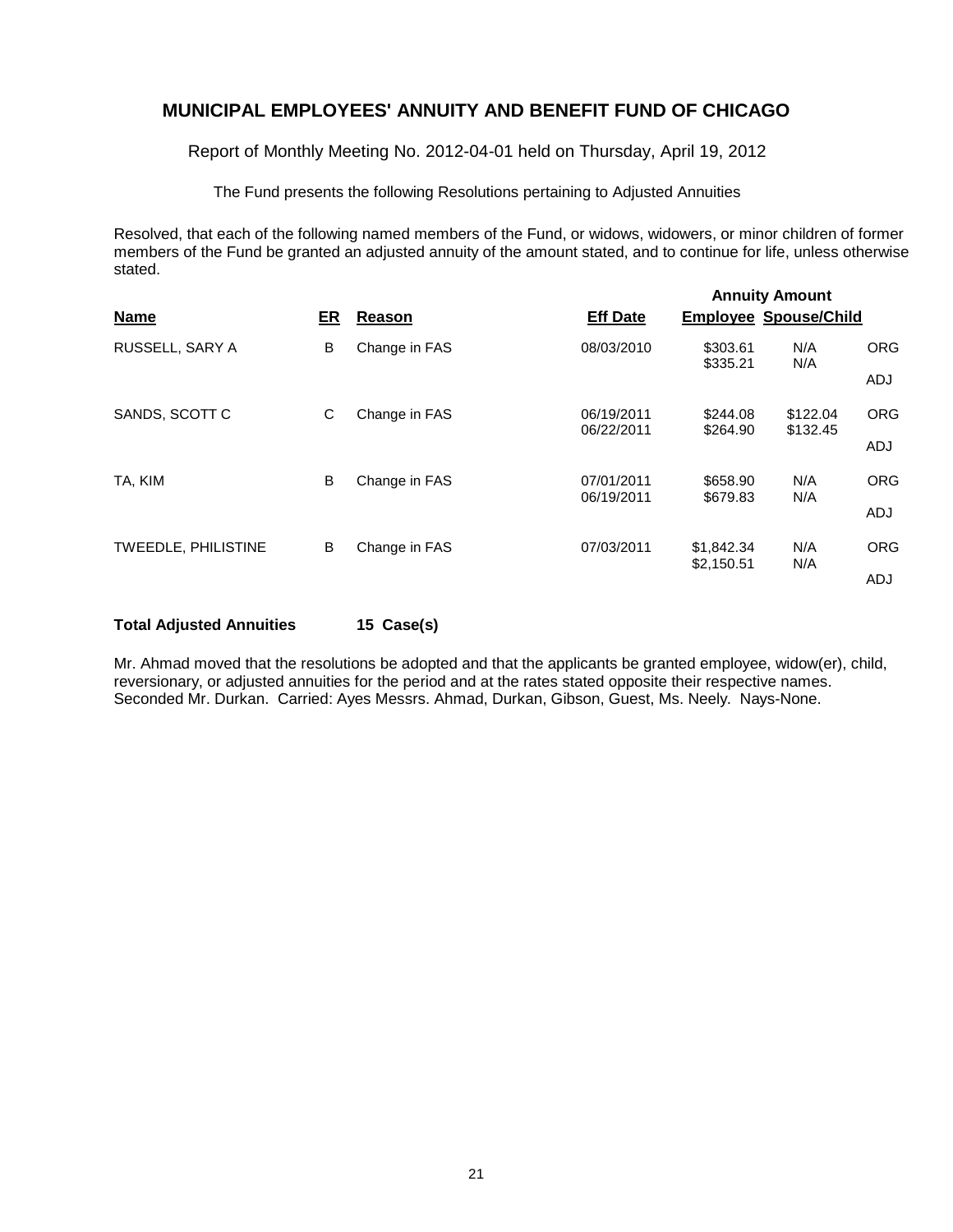Report of Monthly Meeting No. 2012-04-01 held on Thursday, April 19, 2012

The following employees have filed application for Duty Disability Benefits. The applications have been examined by the Medical Examiner for this Fund who recommended the following periods of disability.

#### **DUTY DISABILITY**

|                              |                 |                             |          |                  | <b>Rate</b>      | <u>*No. of</u> |   |
|------------------------------|-----------------|-----------------------------|----------|------------------|------------------|----------------|---|
| <b>Name</b>                  | <u>Dept</u>     | <b>Eff Date Fol-Up Date</b> |          | <b>Term Date</b> | Per Day Children |                |   |
| ALDARONDO AGUIRRE, DELIA     | <b>WATER</b>    | 12/22/11                    | 08/01/12 |                  | \$144.67         |                |   |
| ASHE, JAMES F                | STS & SAN       | 01/12/12                    |          | 01/27/12         | \$192.76         |                |   |
| <b>BRITTAIN, VILIJA R</b>    | <b>OEMC</b>     | 06/03/10                    |          | 12/05/10         | \$120.94         |                |   |
| CAPE JR, WILL E              | <b>WATER</b>    | 12/09/11                    | 05/01/12 |                  | \$170.02         |                |   |
| CHANDLER, RE SHEMA           | <b>WATER</b>    | 02/16/12                    | 07/01/12 |                  | \$150.44         | $\overline{2}$ |   |
| CRIEL, MICHAEL S             | <b>WATER</b>    | 07/19/11                    | 11/01/11 |                  | \$192.76         | 1              |   |
| <b>GIBULA, JOHN J</b>        | <b>AVIATION</b> | 01/24/12                    | 06/01/12 |                  | \$152.62         |                |   |
| GIERES, JOHN P               | <b>AVIATION</b> | 12/31/11                    | 04/01/12 |                  | \$132.73         | 3              |   |
| HOWARD, KENNETH A            | <b>TRANS</b>    | 05/09/11                    |          | 11/21/11         | \$174.59         |                |   |
| <b>KENDRICK, JAMES P</b>     | <b>BLDGS</b>    | 01/31/12                    | 08/01/12 |                  | \$195.98         |                |   |
| MANSILLA, THELMA M           | <b>BE</b>       | 10/07/11                    |          | 03/08/12         | \$32.77          |                |   |
| MILLER, KEITH C              | <b>WATER</b>    | 10/12/11                    | 08/01/12 |                  | \$144.67         | 2              |   |
| MOSLEY, LAUREN D             | <b>BLDGS</b>    | 02/16/11                    |          | 09/11/11         | \$166.44         |                |   |
| NIESMAN, MICHELLE L          | <b>AVIATION</b> | 12/16/11                    | 06/01/12 |                  | \$178.44         | 1              |   |
|                              |                 | (Less 7 days)               |          |                  |                  |                |   |
| PLOTKE JR, WILLIAM           | <b>AVIATION</b> | 12/21/11                    | 09/01/12 |                  | \$162.41         |                |   |
| RIVERA, EVELYN               | <b>BE</b>       | 01/12/11                    | 06/01/12 |                  | \$40.30          |                |   |
| TAYLOR, HENRY U              | <b>GEN SERV</b> | 02/16/12                    | 07/01/12 |                  | \$187.20         |                |   |
| TERRY, MONTRELL O            | <b>WATER</b>    | 03/02/12                    | 07/01/12 |                  | \$162.41         | $\overline{2}$ |   |
| TUMMILLO, DAVID              | <b>WATER</b>    | 12/10/11                    |          | 12/15/11         | \$144.67         |                |   |
| WADE, WILLIAM E              | STS & SAN       | 02/08/12                    | 09/01/12 |                  | \$144.67         | 1              |   |
| WOODALL, ADRENIA I           | <b>FINANCE</b>  | 10/27/11                    |          | 10/31/11         | \$79.62          |                |   |
| <b>Total DUTY DISABILITY</b> |                 | 21 Case(s)                  |          |                  | \$3,071.11       |                | 0 |

\* Based on 40 ILCS 5/8-160, the Employee shall also have a right to receive child's disability benefit of \$10.00 a month on account of each child less than 18 years of age. Rates will be prorated based on days of eligibility.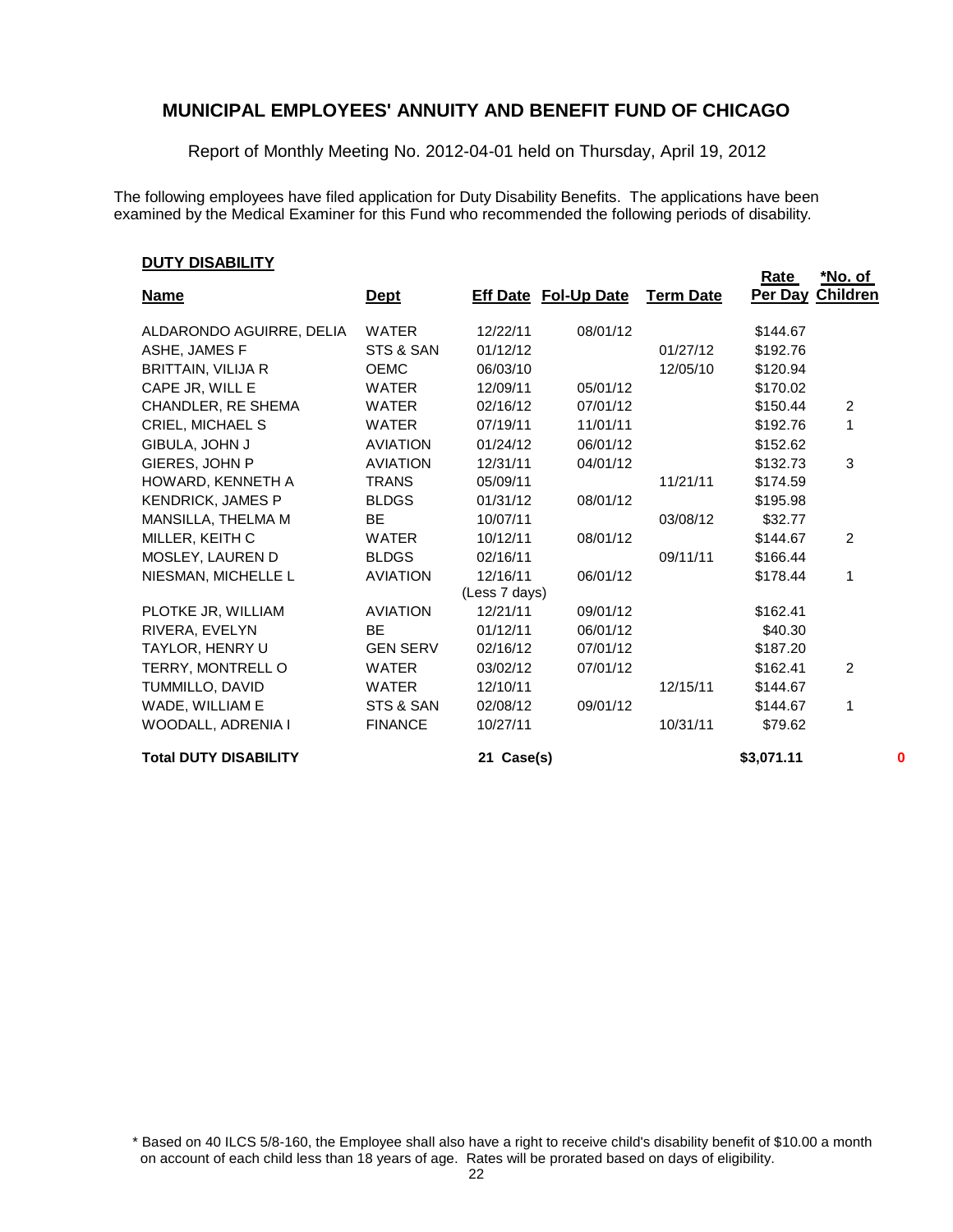Report of Monthly Meeting No. 2012-04-01 held on Thursday, April 19, 2012

The following employees have filed application for Ordinary Disability Benefits. The applications have been examined by the Medical Examiner for this Fund who recommended the following periods of disability.

**Rate** 

#### **ORDINARY DISABILITY**

| <u>Name</u>                      | <u>Dept</u>                        |            | <b>Eff Date Fol-Up Date</b> | <b>Term Date</b> | <u>nale</u><br>Per Day |   |
|----------------------------------|------------------------------------|------------|-----------------------------|------------------|------------------------|---|
| ANFIELD, ALICE E                 | BE                                 | 02/19/12   |                             | 03/06/12         | \$20.91                |   |
| ARANDA, ROSARIO                  | <b>OEMC</b>                        | 02/11/12   |                             | 04/17/12         | \$80.63                |   |
| ASHE, JAMES F                    | STS & SAN                          | 02/11/12   | 04/01/12                    |                  | \$128.50               |   |
| <b>BASHAM, GLADYS</b>            | <b>FAMILY &amp;</b><br><b>SUPP</b> | 01/30/12   | 04/01/12                    |                  | \$66.92                |   |
| CARPENTER, CHRISTINE T           | STS & SAN                          | 02/23/12   | 07/01/12                    |                  | \$62.58                |   |
| <b>COLLINS, PONCHITA</b>         | <b>CITY CLERK</b>                  | 02/22/12   |                             | 04/05/12         | \$68.88                |   |
| <b>CROCKER, FELICIA A</b>        | <b>HEALTH</b>                      | 03/04/12   | 08/01/12                    |                  | \$131.92               |   |
| GOLAB, SUZANNE P                 | OEMC                               | 01/30/12   |                             | 05/23/12         | \$70.16                |   |
| <b>GRAYER, SHELIA D</b>          | <b>COMM DEV</b>                    | 02/17/12   | 06/01/12                    |                  | \$86.93                |   |
| <b>GRISSOM, BRENDA</b>           | STS & SAN                          | 02/06/12   | 05/01/12                    |                  | \$96.45                |   |
| HAMILTON, DWAYNE D               | <b>BE</b>                          | 01/15/12   | 01/01/13                    |                  | \$45.14                |   |
| HENDERSON, PAMELA                | <b>IPRA</b>                        | 01/22/12   | 07/01/12                    |                  | \$60.66                |   |
| HILL, KATHY J                    | <b>CULTURAL</b><br><b>AFFAIRS</b>  | 03/30/11   |                             | 04/26/11         | \$85.81                |   |
| JIMENEZ, ANA                     | BE                                 | 01/26/12   | 05/01/12                    |                  | \$18.21                |   |
| JOHNSON, DARWIN E                | WATER                              | 02/20/12   | 06/01/12                    |                  | \$100.30               |   |
| KAZMIRZAK, RONALD                | <b>GEN SERV</b>                    | 01/13/11   |                             | 01/16/11         | \$51.20                |   |
| <b>MAHONE, JEREISHA L</b>        | BE.                                | 02/18/12   |                             | 03/01/12         | \$20.91                |   |
| MC FADDEN, MONICA S              | <b>CPL</b>                         | 11/21/11   |                             | 01/16/12         | \$69.80                |   |
| MCMAHON, VINCENT J               | <b>WATER</b>                       | 01/23/12   | 06/01/12                    |                  | \$113.35               |   |
| MEZA, CRISTINA                   | <b>OEMC</b>                        | 02/01/12   |                             | 03/15/12         | \$73.46                |   |
| PEREZ, STEVEN                    | <b>BE</b>                          | 03/02/12   | 07/01/12                    |                  | \$51.04                |   |
| PETERS, LISA A                   | LAW                                | 02/23/12   | 05/01/12                    |                  | \$65.62                |   |
| POWELL, PEARLINE                 | <b>BE</b>                          | 02/02/12   | 06/01/12                    |                  | \$31.55                |   |
| <b>SCHREMP, JAMES R</b>          | <b>GEN SERV</b>                    | 03/04/12   | 08/01/12                    |                  | \$117.90               |   |
| TUNSTALL, BETTY M                | <b>GEN SERV</b>                    | 03/17/12   | 07/01/12                    |                  | \$117.90               |   |
| UDDIN, MIRZA A                   | <b>TRANS</b>                       | 01/19/12   |                             | 02/29/12         | \$96.45                |   |
| VALENZIO, MICHAEL G              | <b>AVIATION</b>                    | 08/26/11   | 07/01/12                    |                  | \$93.37                |   |
| WASHINGTON, BRENDA A             | BE                                 | 12/22/11   | 09/01/12                    |                  | \$53.74                |   |
| WILLIAMS, CORA D                 | <b>COMM DEV</b>                    | 02/01/12   | 07/01/12                    |                  | \$131.88               |   |
| <b>Total ORDINARY DISABILITY</b> |                                    | 29 Case(s) |                             |                  | \$2,212.17             | 0 |

Ms. Neely moved that the applicants for Ordinary and Duty disability benefits be granted such benefits for the period and at the rate shown opposite their respective names. Seconded Mr. Ahmad. Carried: Ayes Messrs. Ahmad, Durkan, Gibson, Guest, Ms. Neely. Nays-None.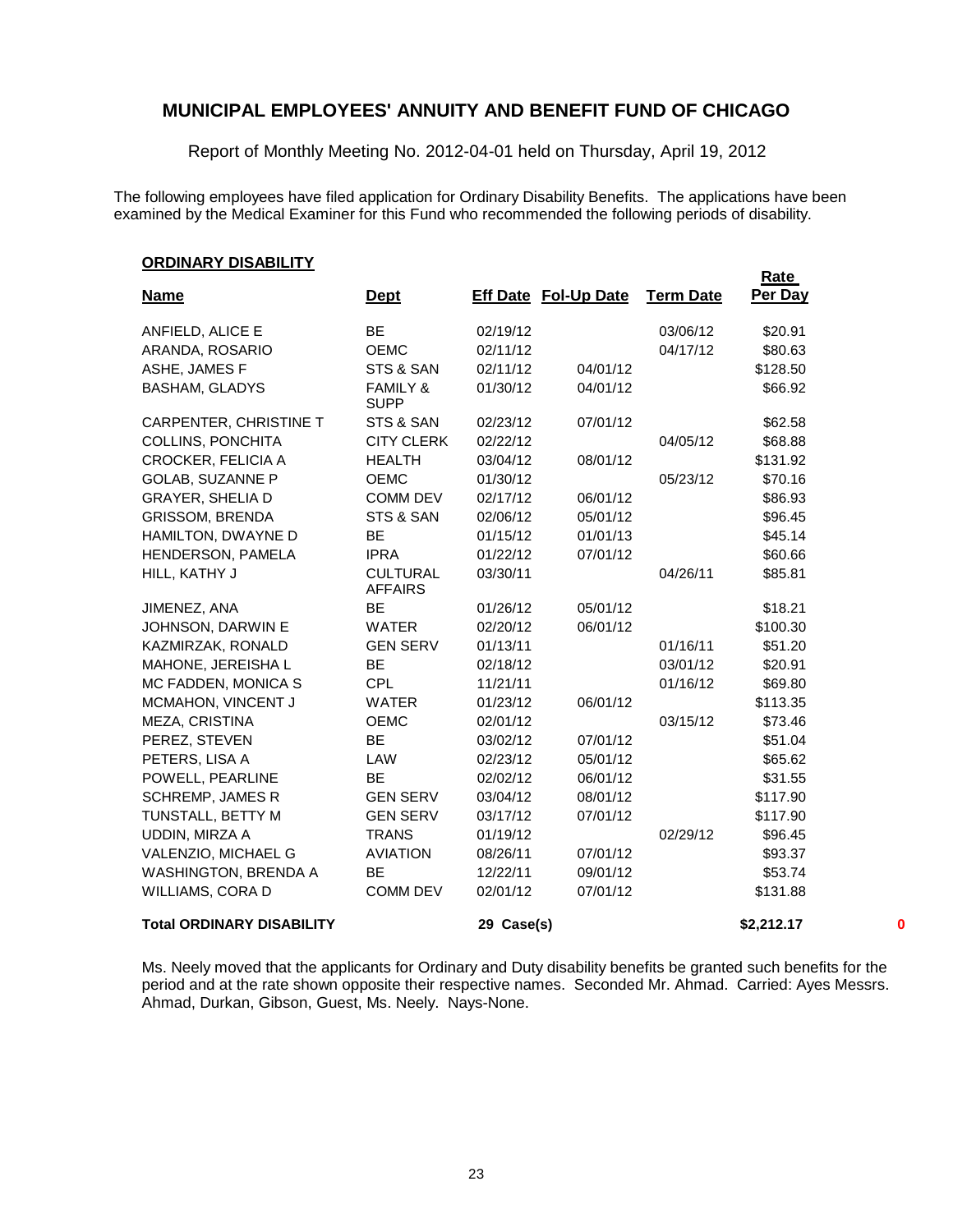Report of Monthly Meeting No. 2012-04-01 held on Thursday, April 19, 2012

The following employees receiving Duty Disability Benefits have applied for extension of such benefits. The applications have been examined by the Medical Examiner for this Fund who recommended the following extensions.

#### **DUTY-EXTENSION OF**

|                                |                   |               |                | <b>Rate</b>      | <u>*No. of</u> |
|--------------------------------|-------------------|---------------|----------------|------------------|----------------|
| <b>Name</b>                    | <b>Start Date</b> | <b>Period</b> | <b>Ext Reg</b> | Per Day Children |                |
| <b>ALLEGRINI, NICK</b>         | 02/16/10          | 02/01/13      | MMI            | \$187.41         |                |
| ARCE JR, DAVID D               | 10/09/08          | 02/01/13      | <b>MED</b>     | \$110.69         | 3              |
| <b>BABUSKOW, THOMAS J</b>      | 11/09/09          | 02/01/13      | <b>NTE</b>     | \$170.32         |                |
| <b>BERTUCCI, JOHN</b>          | 09/01/10          | 02/01/13      | <b>MED</b>     | \$192.76         |                |
| BREWER, EDWARD E               | 07/28/11          | 07/01/12      | <b>NTE</b>     | \$162.41         |                |
| <b>BROKOP, SAMUEL</b>          | 01/20/11          | 09/01/12      | MED            | \$188.05         | 2              |
| CIPOLLA, FRANK A               | 07/22/11          | 10/01/12      | <b>NTE</b>     | \$187.41         | $\overline{2}$ |
| CURTIN, SCOTT E                | 04/21/04          | 02/01/13      | MMI            | \$143.52         | 3              |
| DIAZ, ROSALINA                 | 04/05/10          | 04/01/12      | <b>MED</b>     | \$74.89          |                |
| <b>ESKRIDGE, HERBERT E</b>     | 12/16/10          | 07/01/12      | MED            | \$144.67         |                |
| GIL, GEORGE L                  | 03/26/09          | 11/01/12      | <b>NTE</b>     | \$164.98         |                |
| <b>GUTEKANST, STEVE M</b>      | 02/18/11          | 07/01/12      | MED            | \$174.59         |                |
| HARDY, ELLEN P                 | 11/01/11          | 03/25/12      | <b>FINAL</b>   | \$118.45         | $\sqrt{3}$     |
| HUNT, MICHAEL E                | 09/02/11          | 08/01/12      | <b>NTE</b>     | \$91.58          |                |
| JACKSON, ROSELEE D             | 06/21/11          | 06/01/12      | <b>MED</b>     | \$131.21         |                |
| LARUCCI, JOSEPH N              | 08/24/11          | 08/01/12      | <b>MED</b>     | \$144.67         | $\overline{c}$ |
| LOFTUS, ROBERT J               | 10/22/05          | 02/01/13      | MMI            | \$149.38         | 2              |
| LOZADA, JOSUE                  | 10/14/11          | 10/01/12      | <b>NTE</b>     | \$144.67         | 4              |
| MC CORMICK, THOMAS W           | 05/17/11          | 08/01/12      | <b>MED</b>     | \$172.67         | 1              |
| MC NICHOLS, BRIDGET M          | 10/29/10          | 07/01/12      | <b>NTE</b>     | \$100.53         |                |
| NEESON, JAMES F                | 09/20/11          | 08/01/12      | <b>NTE</b>     | \$178.87         | 3              |
| RATLIFF, NICOLE L              | 05/06/10          | 09/01/12      | <b>NTE</b>     | \$84.45          | 1              |
| REEVE, JAMES G                 | 07/27/91          | 02/01/13      | <b>MED</b>     | \$96.80          |                |
| ROSA, MICHAEL T                | 01/03/07          | 07/01/12      | MMI            | \$144.68         | 1              |
| THOME, NICHOLAS D              | 08/09/11          | 09/01/12      | <b>MED</b>     | \$144.67         | 3              |
| TRYLOVICH, MARK D              | 10/21/11          | 03/09/12      | <b>REL</b>     | \$191.26         |                |
| TUMMINELLO, GIULIO             | 07/13/11          | 08/01/12      | <b>NTE</b>     | \$144.67         |                |
| <b>Total DUTY-EXTENSION OF</b> | 27 Case(s)        |               |                | \$3,940.26       | 0              |

\* Based on 40 ILCS 5/8-160, the Employee shall also have a right to receive child's disability benefit of \$10.00 a month on account of each child less than 18 years of age. Rates will be prorated based on days of eligibility.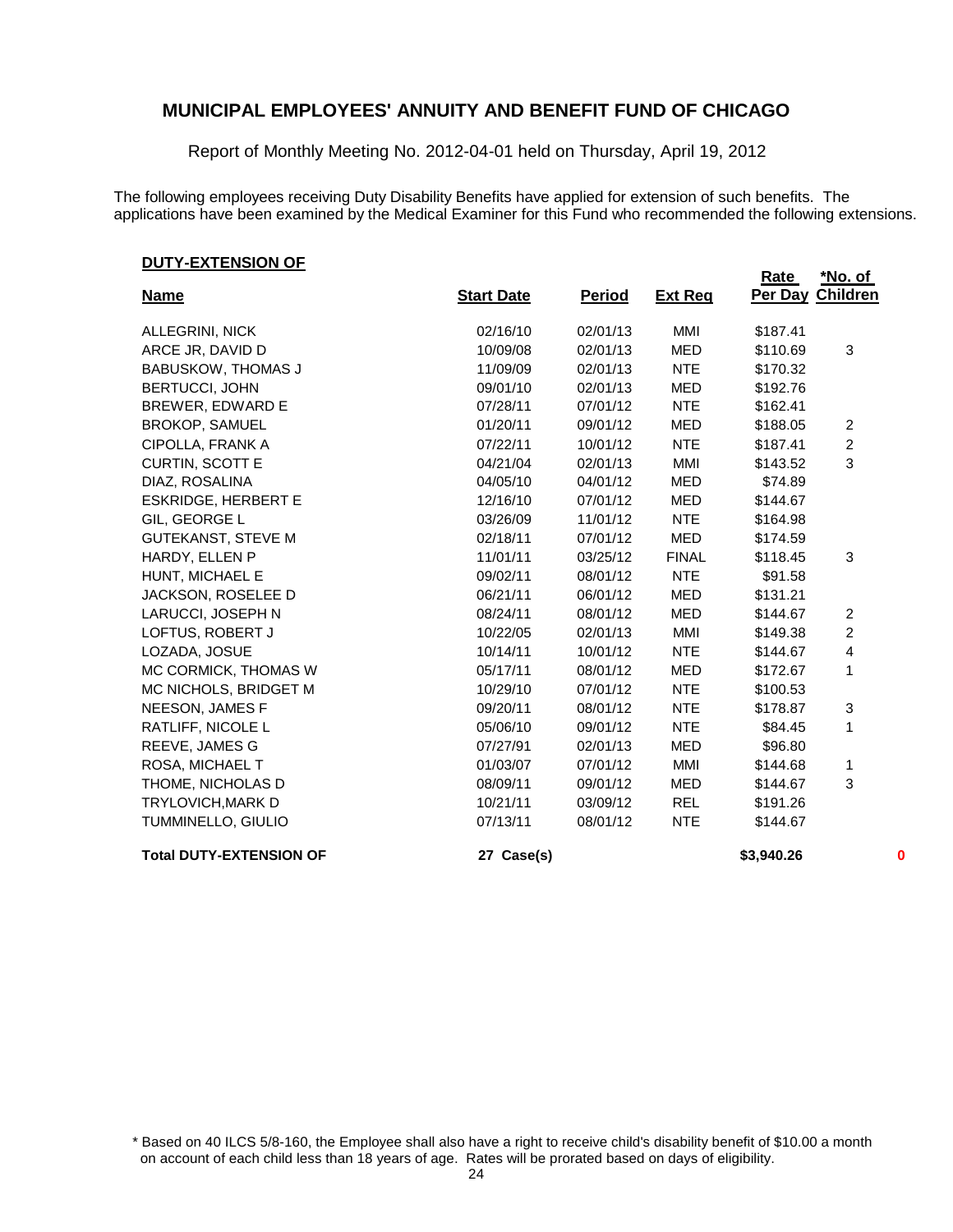Report of Monthly Meeting No. 2012-04-01 held on Thursday, April 19, 2012

The following employees receiving Ordinary Disability Benefits have applied for extension of such benefits. The applications have been examined by the Medical Examiner for this Fund who recommended the following extensions.

**Rate** 

#### **ORDINARY-EXTENSION OF**

| <b>Name</b>                        | <b>Start Date</b> | <b>Period</b> | <b>Ext Reg</b>   | Per Day    |   |
|------------------------------------|-------------------|---------------|------------------|------------|---|
| <b>BASILE, TOM P</b>               | 07/09/11          | 02/01/13      | <b>MED</b>       | \$113.20   |   |
| BELL, DARRYL A                     | 02/16/11          | 06/01/12      | <b>MED</b>       | \$60.66    |   |
| <b>BOGARD, VILESTER</b>            | 05/16/09          | 09/07/12      | CX               | \$13.47    |   |
| <b>BRAY, KAREN S</b>               | 12/04/10          | 08/01/12      | <b>MED</b>       | \$96.45    |   |
| <b>BUSH, JANICE E</b>              | 06/19/11          | 06/14/12      | CX               | \$27.75    |   |
| DARLING, BESSIE M                  | 12/12/09          | 08/01/12      | <b>MED</b>       | \$49.99    |   |
| FITZGERALD, ANGELA                 | 05/12/11          | 03/25/12      | ${\sf C}{\sf X}$ | \$81.38    |   |
| FLYNN, MARY L                      | 05/12/11          | 08/01/12      | <b>MED</b>       | \$87.88    |   |
| HAMILTON, LINDA S                  | 08/23/10          | 04/01/12      | <b>MED</b>       | \$97.98    |   |
| HEARD, DEBRA A                     | 02/11/09          | 08/01/12      | <b>MED</b>       | \$64.86    |   |
| HORN, JOHNNIE M                    | 10/10/11          | 07/01/12      | <b>MED</b>       | \$66.80    |   |
| HORTON, ANGELA W                   | 09/01/09          | 02/01/13      | <b>MED</b>       | \$65.62    |   |
| JACKSON, BELINDA                   | 02/16/10          | 08/01/12      | <b>MED</b>       | \$58.41    |   |
| <b>JACKSON, CYNTHIA</b>            | 07/17/11          | 07/01/12      | <b>MED</b>       | \$18.21    |   |
| JOVANOVIC, TATIJANA                | 03/14/11          | 05/06/12      | CX               | \$73.46    |   |
| KIRK, MARLON W                     | 02/01/11          | 02/01/13      | <b>MED</b>       | \$85.23    |   |
| KOLOMAY, CHERYL H                  | 10/22/08          | 01/30/13      | CX               | \$118.11   |   |
| LINK, ROBERT P                     | 10/15/11          | 11/01/12      | <b>MED</b>       | \$96.45    |   |
| MC DANIEL, JOYCE L                 | 07/23/10          | 02/01/13      | <b>MED</b>       | \$61.05    |   |
| MC HUGH, RUTH A                    | 07/04/11          | 07/01/12      | <b>MED</b>       | \$96.45    |   |
| MCKINLEY, TAMIKA                   | 12/11/11          | 01/29/12      | <b>FINAL</b>     | \$54.17    |   |
| NELSON, PATRICK F                  | 09/25/11          | 08/01/12      | <b>MED</b>       | \$96.45    |   |
| PETTIS, DENISE                     | 06/13/11          | 05/18/12      | <b>MED</b>       | \$52.85    |   |
| REVERE, GLORIA J                   | 06/23/10          | 11/01/12      | <b>REL</b>       | \$58.75    |   |
| REYNOLDS, TIMMIE                   | 09/27/10          | 03/10/12      | <b>REL</b>       | \$101.73   |   |
| ROBINSON, LENORE P                 | 07/16/11          | 05/07/12      | <b>REL</b>       | \$58.24    |   |
| ROGERS JR, RAYMOND F               | 01/23/12          | 06/01/12      | <b>MED</b>       | \$99.81    |   |
| SALDANA, LUIS E                    | 02/25/11          | 02/01/13      | <b>MED</b>       | \$86.90    |   |
| SCOTT, SELOMIA A                   | 09/24/09          | 02/01/13      | <b>MED</b>       | \$91.86    |   |
| SILLMAN, DEBORAH A                 | 04/16/10          | 06/01/12      | MED              | \$111.21   |   |
| SMITH, ROBERT A                    | 02/27/09          | 02/01/13      | <b>MED</b>       | \$55.99    |   |
| TAUS, ESTHER                       | 02/28/11          | 06/01/12      | <b>MED</b>       | \$44.40    |   |
| WALTON, VIRGINIA                   | 08/03/11          | 08/01/12      | <b>MED</b>       | \$97.90    |   |
| WEBSTER, RAYMOND L                 | 12/13/10          | 12/15/11      | CX               | \$96.45    |   |
| WILLIAMS, TRACY L                  | 11/16/11          | 02/01/13      | <b>MED</b>       | \$80.63    |   |
| WYNN, RENEE D                      | 10/22/11          | 10/01/12      | <b>MED</b>       | \$27.75    |   |
| ZAMEDA, RICHARD C                  | 03/24/11          | 08/01/12      | <b>MED</b>       | \$108.27   |   |
| <b>Total ORDINARY-EXTENSION OF</b> | 37 Case(s)        |               |                  | \$2,756.77 | 0 |

Mr. Ahmad moved that the applicants for extension of Ordinary and Duty disability benefits shown hereinbefore be granted such extension for the period and at the rate shown opposite their respective names. Seconded Ms. Neely. Carried: Ayes Messrs. Ahmad, Durkan, Gibson, Guest, Ms. Neely. Nays-None.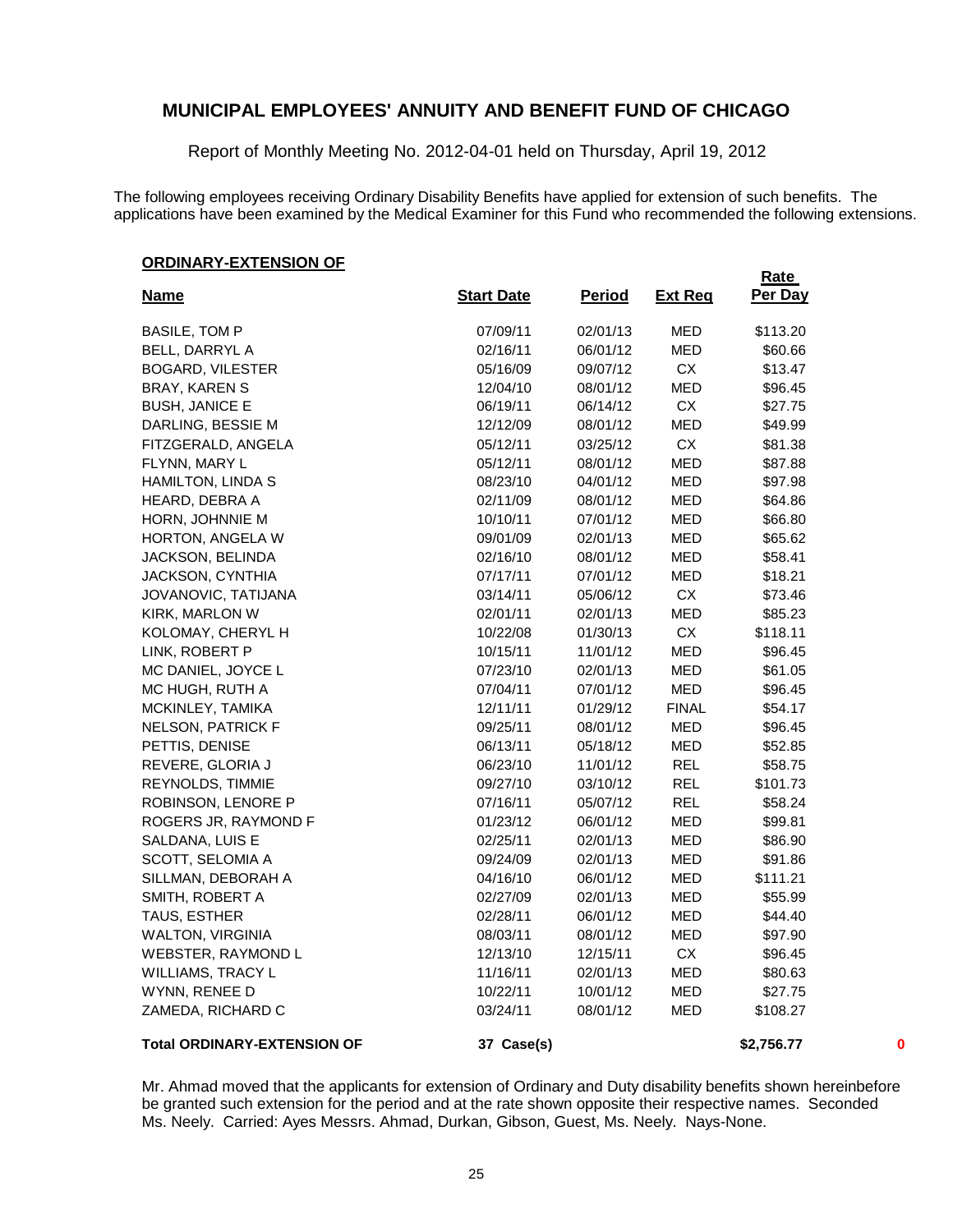Report of Monthly Meeting No. 2012-04-01 held on Thursday, April 19, 2012

| <b>ADJUSTED DUTY DISABILITY</b> | <b>Rate</b> |                   |                |                          |
|---------------------------------|-------------|-------------------|----------------|--------------------------|
| <b>Name</b>                     | Reason      | <b>Start Date</b> | <b>To Date</b> | Per Day                  |
| <b>NONE</b>                     |             |                   |                | <b>ORG</b><br><b>ADJ</b> |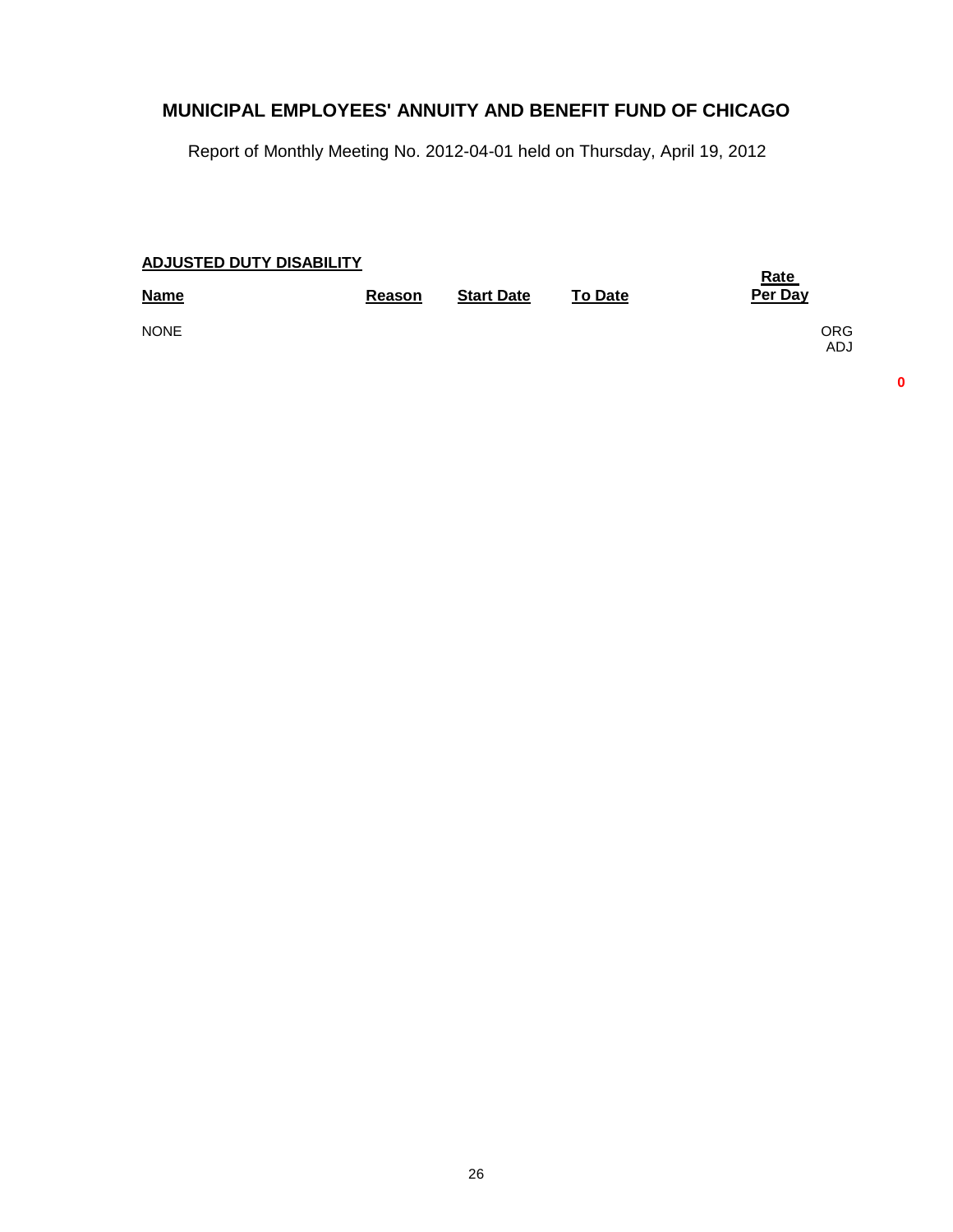Report of Monthly Meeting No. 2012-04-01 held on Thursday, April 19, 2012

#### **ADJUSTED ORDINARY DISABILITY**

|                                           |          |                      |                      | <u>Rate</u>        |                   |
|-------------------------------------------|----------|----------------------|----------------------|--------------------|-------------------|
| <b>Name</b>                               | Reason   | <b>Start Date</b>    | <b>To Date</b>       | Per Day            |                   |
| CORRAL, AURORA                            | Rate Chg | 01/13/08<br>01/13/08 | 12/01/11<br>12/01/11 | \$24.90<br>\$25.90 | <b>ORG</b><br>ADJ |
| <b>Total ADJUSTED ORDINARY DISABILITY</b> |          | 1 Case(s)            |                      |                    | 0                 |

Mr. Ahmad moved that the adjusted Ordinary and Duty disability benefits shown hereinbefore be approved for payment for the period and at the rate shown opposite their respective names. Seconded Mr. Guest. Carried: Ayes Messrs. Ahmad, Durkan, Gibson, Guest, Ms. Neely. Nays-None.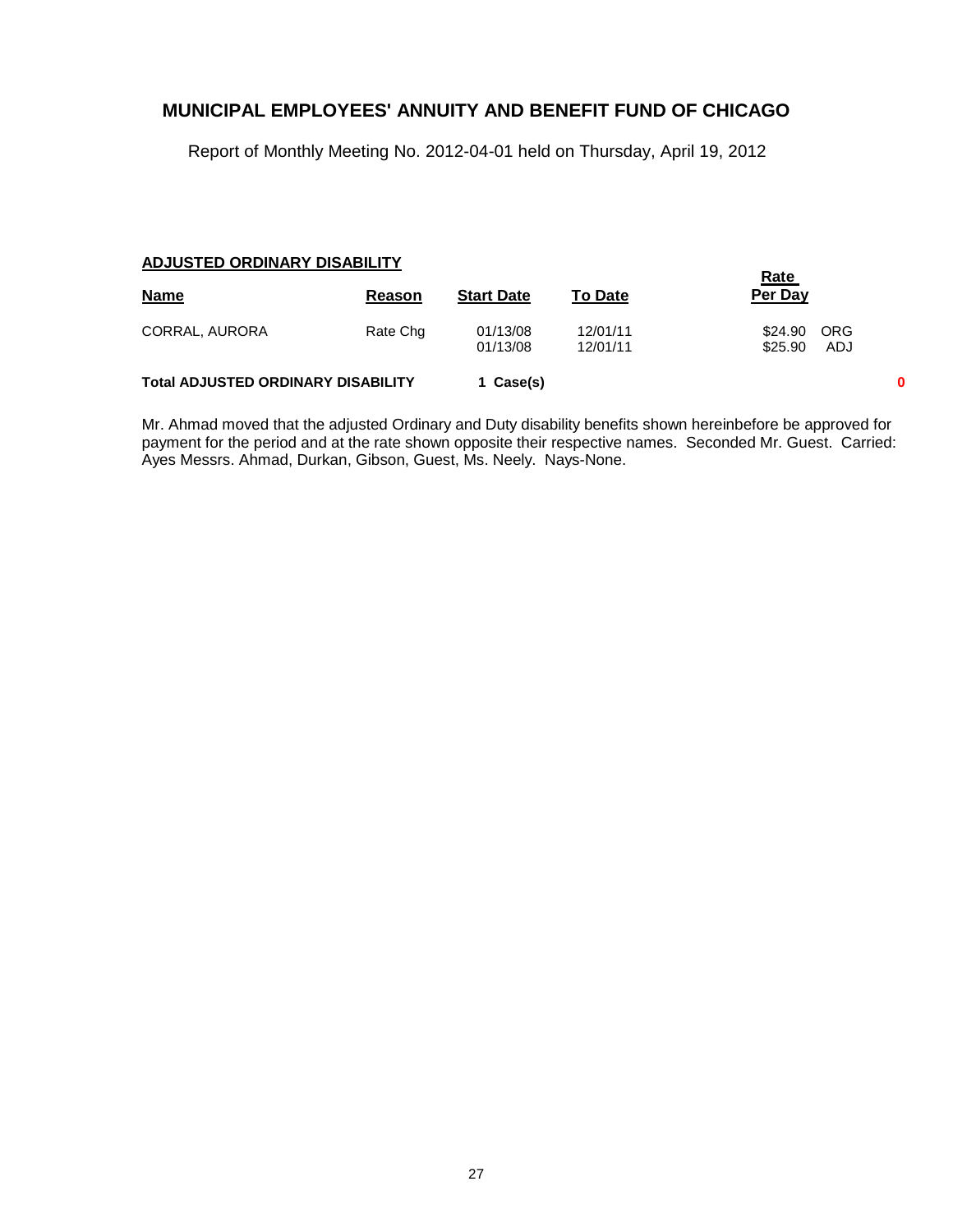Report of Monthly Meeting No. 2012-04-01 held on Thursday, April 19, 2012

#### **APPLICATION FOR MEMBERSHIP**

The following named employees, officers, or officials, required to file written application for membership in the Fund, have filed such application, and the records indicate they qualify for membership by reason of having the necessary service or other requirements.

#### **Name**

**Title Department**

NONE

#### **CHANGE OF BIRTHS**

The following named employees have submitted documentation showing a date of birth different from the Fund's records and have requested that the Fund correct its records in accordance with the supporting documentation provided.

| <b>Name</b>             | Date of Birth     | <b>Supporting Document</b> |
|-------------------------|-------------------|----------------------------|
| <b>WALKER, RUTHIE B</b> | From<br>To        | <b>Birth Certificate</b>   |
| WALLACE, MELVIN L       | <b>From</b><br>To | <b>Birth Certificate</b>   |

Ms. Neely moved that the records of the Fund shown hereinbefore be corrected to show that each individual was born on the date indicated on the document submitted by the member as proof to this Board. Seconded Mr. Ahmad. Carried: Ayes Messrs. Ahmad, Durkan, Gibson, Guest, Ms. Neely. Nays-None.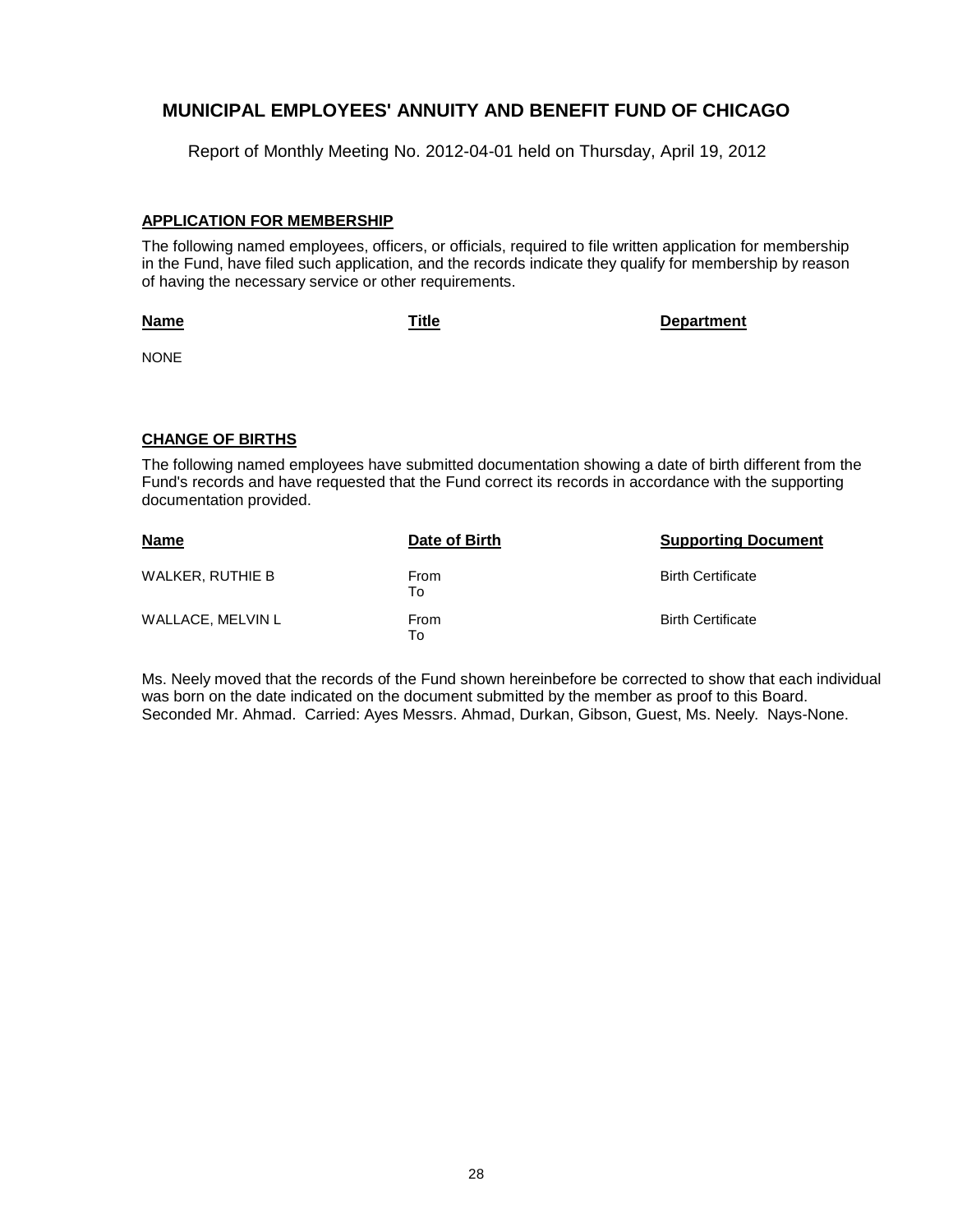Report of Monthly Meeting No. 2012-04-01 held on Thursday, April 19, 2012

**City Treasurer's Statement of Account as of 03/31/2012**

| <b>Total Cash and Investments</b>           |                    | \$5,172,124,791.07 |
|---------------------------------------------|--------------------|--------------------|
| <b>Total Investments</b>                    |                    | \$5,172,085,552.52 |
| Northern Trust, 03/31/2012 - Unaudited      | \$5,171,596,902.00 |                    |
| City Treasurer's Office, 03/31/2012         | \$488,650.52       |                    |
| <b>Investments at Market:</b>               |                    |                    |
| Petty Cash Fund:                            |                    | \$400.00           |
| Closing balance, 03/31/2012                 |                    | \$38,838.55        |
| Disbursements to 03/31/2012                 | \$0.00             |                    |
| Total                                       | \$38,838.55        |                    |
| Interest                                    | \$0.00             |                    |
| Receipts to 03/31/2012                      | \$0.00             |                    |
| Opening balance, 02/29/2012                 | \$38,838.55        |                    |
| <b>Cash Balance, City Treasury Account:</b> |                    |                    |
|                                             |                    |                    |

Mr. Ahmad moved that the Treasurer's Report be received and placed on file. Seconded Mr. Durkan. Carried: Ayes Messrs. Ahmad, Durkan, Gibson, Guest, Ms. Neely votes present. Nays-None.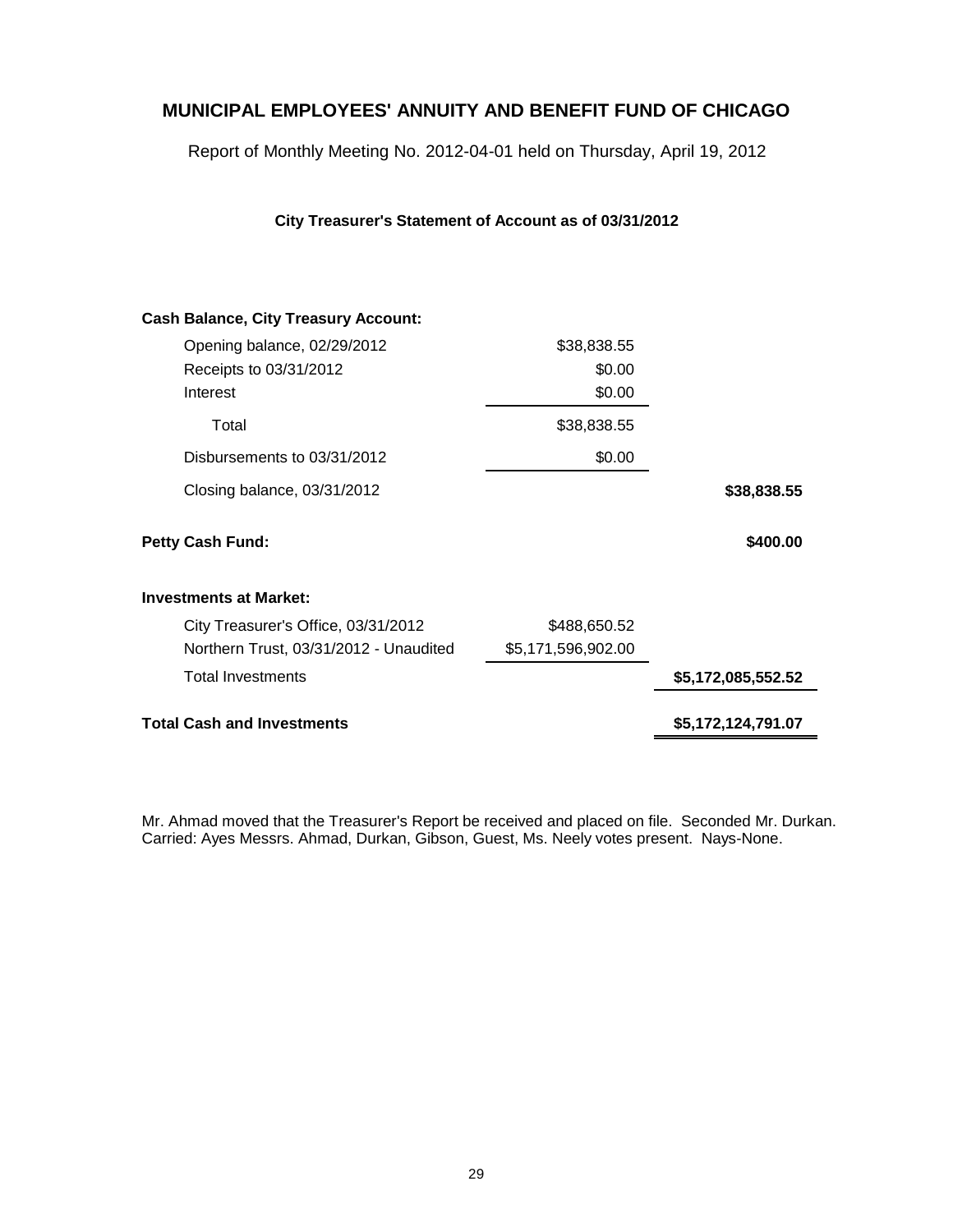Report of Monthly Meeting No. 2012-04-01 held on Thursday, April 19, 2012

### **HEARINGS**

(This matter does not appear on the April Agenda. It was acted upon due to a Court Order received after the date the Agenda was finalized.) Ms. Mary Patricia Burns of Burke, Burns and Pinelli, attorney for the Fund, presented the Board with a Court Order affecting the QILDRO of Thomas Kwidzinski. Ms. Burns requested the Board suspend Mr. Kwidzinski's monthly annuity and that the Fund hold payments until directed by the Court to do otherwise.

Mr. Ahmad made a motion to approve the suspension of payment. Second by Mr. Durkan.

Carried: Ayes – Messrs. Ahmad, Durkan, Gibson, Guest, Ms. Neely. Nays – None.

The Matter of Arthur Pelczarski (Waiver of Guardianship)

Ms. Mary Patricia Burns of Burke, Burns and Pinelli, attorney for the Fund, presented the petition to waive guardianship for Mr. Pelczarski. All documentation presented was in order.

Mr. Ahmad made a motion to approve the waiver of guardianship based on the completed application presented to the Board. Second by Ms. Neely.

Carried: Ayes – Messrs. Ahmad, Durkan, Gibson, Guest, Ms. Neely. Nays – None.

#### The Matter of Charles Colston (Waiver of Guardianship)

Ms. Mary Patricia Burns of Burke, Burns and Pinelli, attorney for the Fund, presented the petition to waive guardianship for Mr. Colston. All documentation presented was in order.

Ms. Neely made a motion to approve the waiver of guardianship based on the completed application presented to the Board. Second by Mr. Ahmad.

Carried: Ayes – Messrs. Ahmad, Durkan, Gibson, Guest, Ms. Neely. Nays – None.

#### **LEGISLATION**

Legislative Update

This matter was taken out of order. Ms. Schanding updated the Board on legislation that has been introduced and may affect the Fund. No actions taken.

#### **INVESTMENTS**

#### Watchlist

Mr. Walsh reviewed the Watchlist. No actions taken.

#### Flash Report

Mr. Walsh reviewed the Flash Report. On the advice of the staff and investment consultant, Ms. Neely made a motion to move a total of \$50 million to High yield fixed income over the next two months, taking \$25 million from Intermediate Fixed Income and \$25 million from Core Fixed Income. Second by Mr. Durkan.

Carried: Ayes – Messrs. Ahmad, Durkan, Guest, Ms. Neely. Nays – None.

#### Liquidity Needs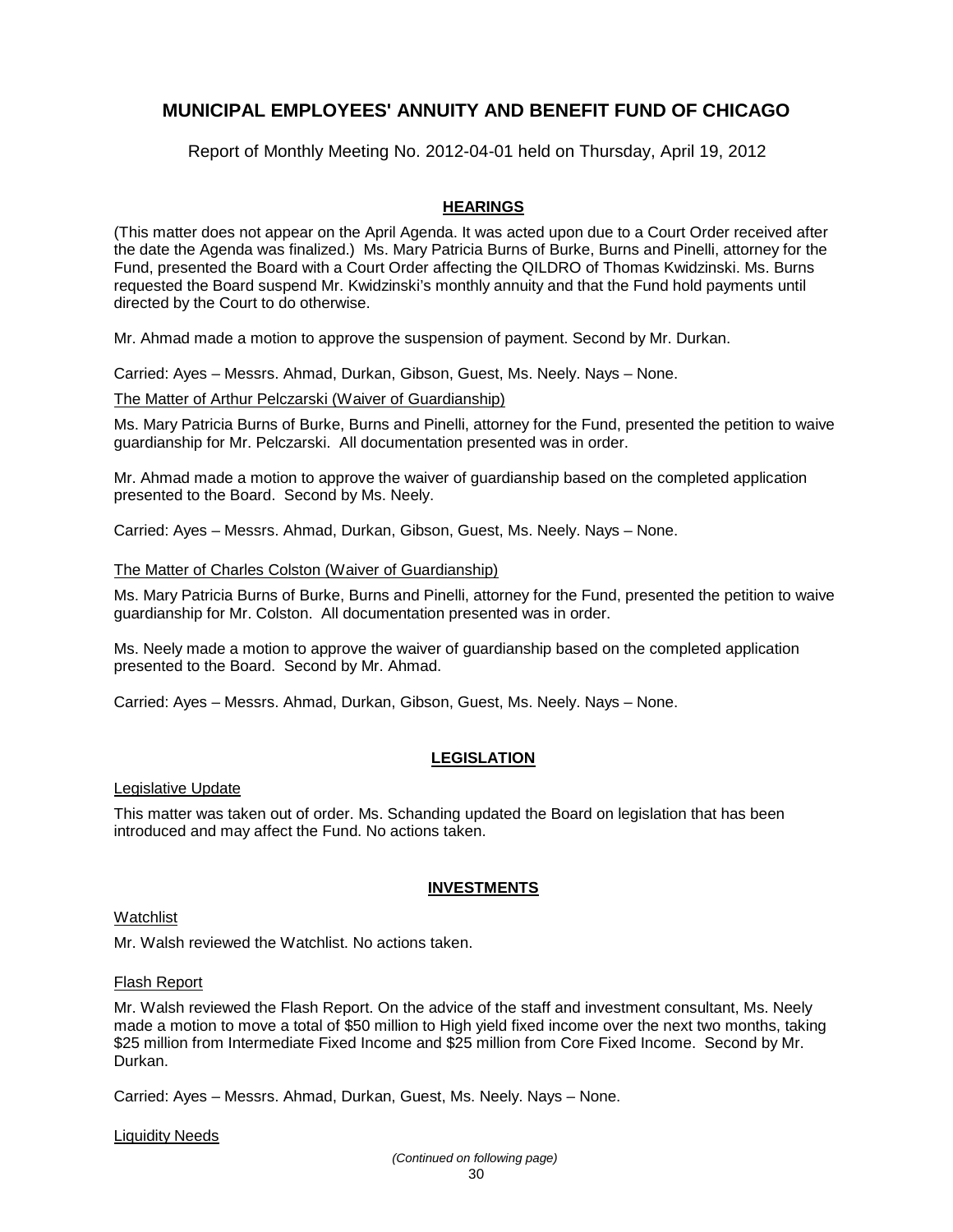Report of Monthly Meeting No. 2012-04-01 held on Thursday, April 19, 2012

Mr. Walsh requested that up to \$40 million be liquidated in order to pay May benefit payments. On the advice of staff and the investment consultant, Mr. Ahmad made a motion to liquidate up to \$20 million from Herndon Capital (large cap growth equity) and up to \$20 million from Holland Capital (large cap growth equity) in order to pay May benefit payments. Second by Mr. Guest.

Carried: Ayes – Messrs. Ahmad, Durkan, Guest, Ms. Neely. Nays – None.

W/M/DBE Update

Deferred.

#### **Investment Policy Discussion**

This matter was taken out of order.

The Board moved into closed session at 11:37 a.m. in accordance with ILCS 120/2(c)(7) to discuss matters of investments. Motion by Ms. Neely. Second by Mr. Guest.

Roll call: Mr. Ahmad aye Mr. Durkan aye Mr. Guest aye Mr. Neely aye

The Board moved into open session at 11:44 a.m. Motion by Ms. Neely. Second by Mr. Guest.

Carried: Ayes – Messrs. Ahmad, Durkan, Guest, Ms. Neely. Nays – None.

No actions taken.

In open session, Messrs. Wrubel and Wesner of Marquette Associates updated the Board on the status of the Mezzanine Debt RFI. The deadline for submissions is April 30, 2012 and there are currently 15-20 respondents. Marquette Associates will present the finalized list of respondents at the next, regularly scheduled Board meeting.

#### **OTHER**

#### FOIA Update

The Board was updated on the status of FOIA requests received since the last regularly scheduled meeting of the Board. No actions taken.

#### Actuarial Report

Messrs. Alex Rivera and Paul Wood of Gabriel Roeder Smith presented the 2011 Actuarial Report to the Board. A copy of the full report can be found on the Fund's website at www.meabf.org. A brief highlight of the report is attached and incorporated for the record.

#### Legal Update

This matter was taken out of order.

The Board moved into closed session at 8:55 a.m. in accordance with ILCS 120/2(c)(11) and (7) to discuss litigation and investment contracts currently involving the Fund. Motion by Ms. Neely. Second by Mr. Ahmad.